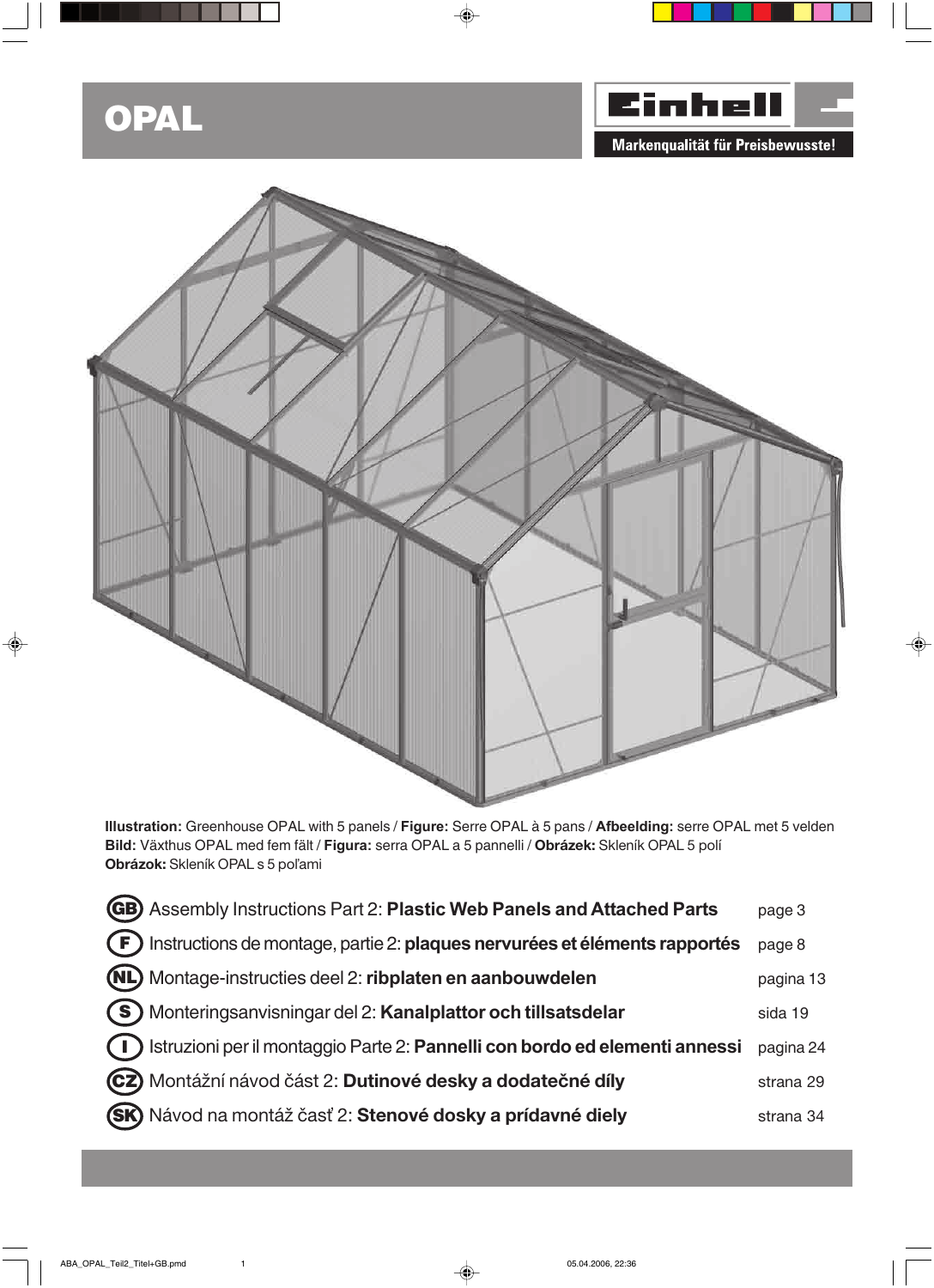2

 $\spadesuit$ 

<u> Tanzania de la provincia de la provincia de la provincia de la provincia de la provincia de la provincia de la</u>

 $\Box$ 

 $\Rightarrow$ 

<u> Titli</u>

-1 ×  $\spadesuit$ 

 $\sqrt{2}$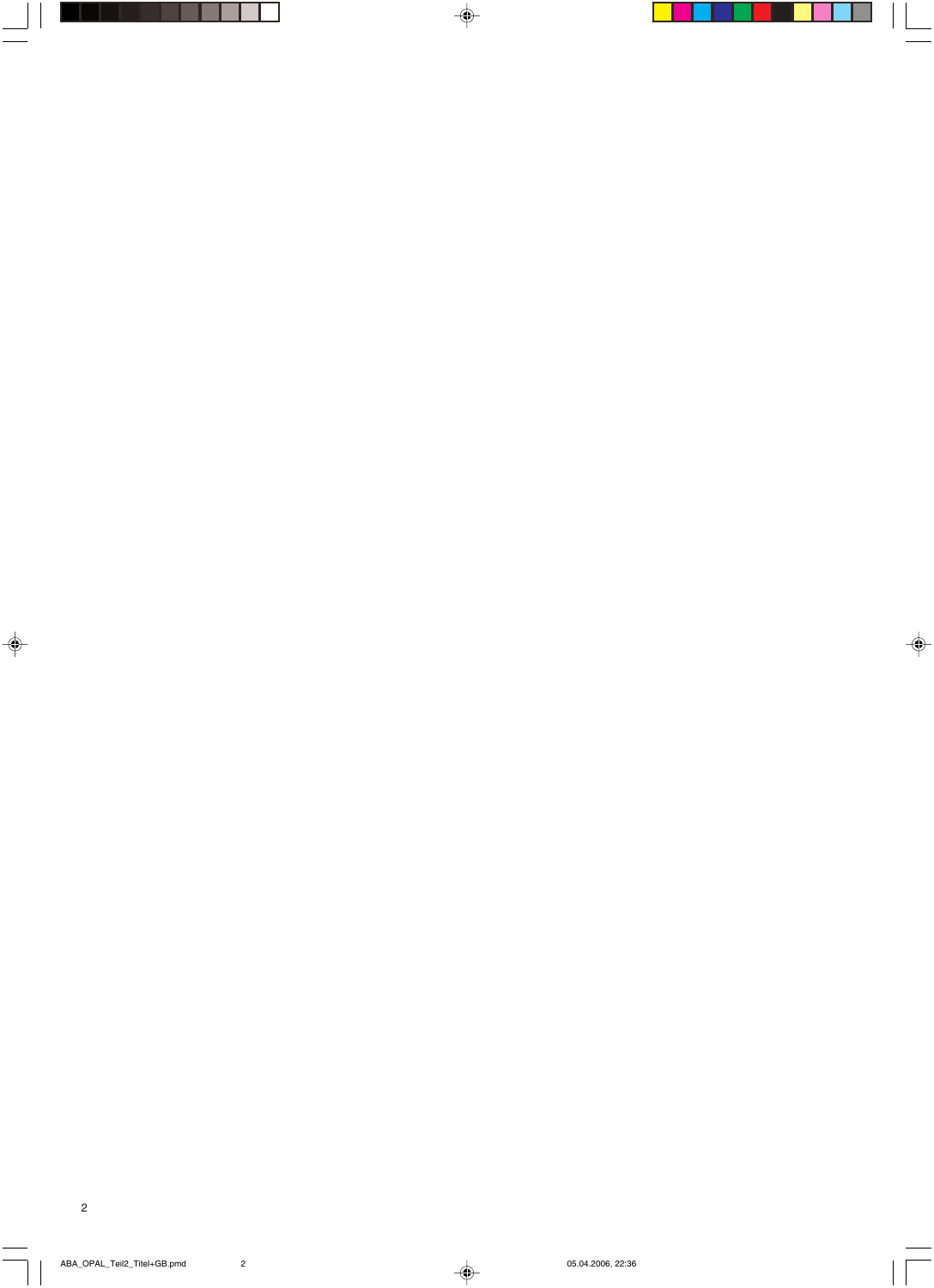#### **Assembly and safety information / packing list - plastic web panels** GB

**Before you set up the greenhouse, please take the time to carefully read through these instructions to avoid damaging the equipment or setting it up incorrectly. Once you have finished setting up the greenhouse, please keep the instructions safe for future reference.**

#### **Plastic web panels**

The outside of the plastic web panels (with UV coating) is marked "Außenseite / Outside" at the edge, and it is also the side onto which the protective film has been stuck. Only remove the protective film from the plastic web panel you are currently installing.

Please ensure that all packaging materials are recycled through the appropriate channels.

**Important safety instructions for installation**

- •We recommend that the installation should be performed by **2 persons**.
- •To prevent the risk of accidents, please **keep children at a safe distance** while installing the greenhouse.
- •Always wear **safety gloves, safety goggles and safety shoes** during installation of the plastic web panels. **Risk of injury and breakage:** Please get help from a second person when installing the plastic web panels in the roof area.
- •Once you have fully assembled the greenhouse, retighten all of the nuts and bolts **with an open-ended spanner or a ring spanner.**

## **Packing list - plastic web panels**

The plastic web panels for your greenhouse are shipped in several packages:



## **Plastic web panel overviews:**

⊕

Pages 4 to 9 in the German assembly instructions contain the following **plastic web panel overviews:**

**Page 4:** Three-dimensional view of the plastic web panels for a 3-panel greenhouse (top: front view; bottom: view from behind)

**Page 5:** Three-dimensional view of the plastic web panels for a 4-panel greenhouse (top: front view; bottom: view from behind)

**Page 6:** Three-dimensional view of the plastic web panels for a 5-panel greenhouse (top: front view; bottom: view from behind)

Page 7: Plastic web panel dimensions for the front wall (top) and rear wall (bottom)

Page 8: Plastic web panel dimensions for the side and roof for greenhouses with 3 or 5 panels

**Page 9:** Plastic web panel dimensions for the side and roof for greenhouses with 4 panels

#### **Notes on the assembly instructions:**

In the assembly instructions, the **5-panel model** (2 panels + 3 panels) serves as a reference model. The overview diagrams all show this model. The other greenhouses are only different to this model in terms of the number of side panels. If you have purchased one of the other models, please refer to the relevant assembly instructions for your greenhouse. !

To assemble the greenhouse, please follow the **sequence of steps and the illustrations shown in the German assembly instructions**. This accompanying booklet contains all of the important assembly information and any other important text in your language.

These accompanying texts on the following pages are sorted according to the **page numbers (German instructions) and by assembly step** to make it easier to follow the corresponding texts in the German instructions.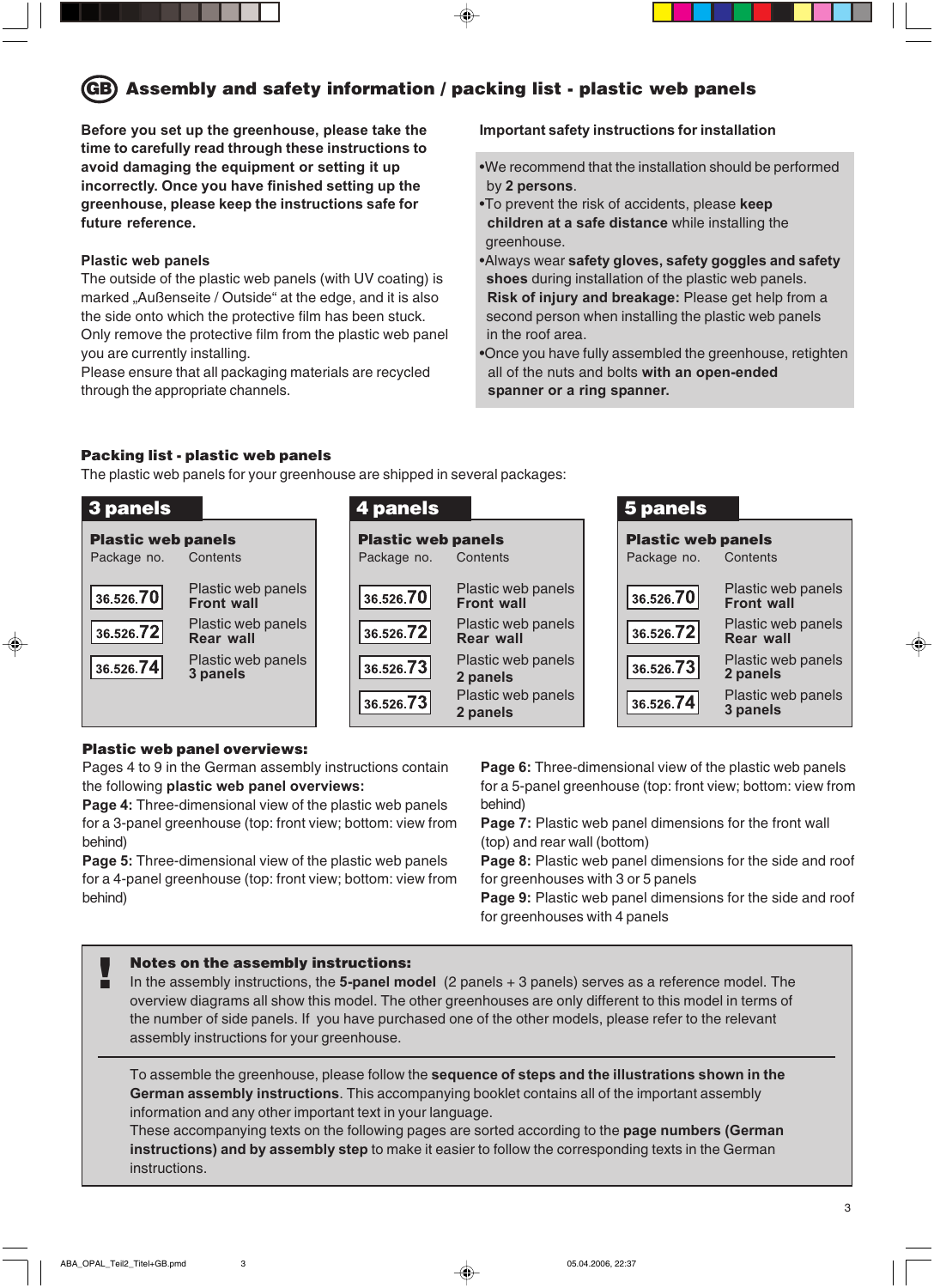## **Installation notes:**



#### **Assembly of the plastic web panels on the front wall** 24

**Important note:** The outside of the plastic web panels (with UV coating) is marked "Außenseite / Outside" at the edge, and it is also the side onto which the protective film has been stuck. Only remove the protective film from the plastic web panel you are currently installing. Please check the exact length specifications for the single and double clips and measure the lengths before you install the clips.

**24/a:** U-profiles are attached to the undersides of the two 848 x 1400 / 1728 mm plastic web panels (items 7 and 8).

## Page 11

**Important note (Figure 24/c, bottom):** Make sure that the plastic web panels are positioned on the crossmember so that they make contact in the way shown in the illustration.

**24/b:** Now insert the plastic web panels into the front wall. Slide the two larger plastic web panels from below up against the crossmember and position them on the floor profile. On the sides the plastic web panels are held by the profiles which have already been installed. The panels are fixed in step 24/d by applying the clips.

**24/c:** The smaller triangular plastic web panels are positioned on the crossmember and positioned between the struts. The panels are fixed in step 24/d by applying the clips.

## Page 12

**Figure 24/e:** Profile diagram (single clip / door hinge)

**Figure 24/f:** Profile diagram (single clip / corner profile)

**Tip:** Use a solid object (e.g. the handle of a screwdriver) to lightly tap several times on the clips and knock them from the top down into position.

## Page 13

Figure 24/f: Profile diagram (double clip / roof strut)

**24/h:** Additionally secure the two larger plastic web panels on the floor profile using the spacers. Secure the spacers (positioned roughly in the middle of the plastic web panel) on the floor profile using selfdrilling screws with tapping screw threads (item 5). If necessary, pre-drill holes with the drill (diameter: 2 mm).

**Important note:** Make sure that the narrow side of the spacers is attached to the floor profile. The wider side is used to fix the plastic web panel.

|--|--|--|

#### **Assembly of the plastic web panels on the rear wall** 25

**Important note:** The outside of the plastic web panels (with UV coating) is marked **"Außenseite / Outside**" at the edge, and it is also the side onto which the protective film has been stuck.Only remove the protective film from the plastic web panel you are currently installing.

Please check the exact length specifications for the single and double clips and measure the lengths before you install the clips.

**25/a:** U-profiles are attached to the underside of the 600 x 1400 / 1728 mm plastic web panels (items 9 and 10) and the 600 x 1728 mm plastic web panels (item 11).

## Page 15

**Important note (Figure 25/c, bottom):** Make sure that the plastic web panels are positioned on the crossmember so that they make contact in the way shown in the illustration.

**25/b:** Now insert the plastic web panels into the rear wall. Slide the slanted plastic web panels from below up against the crossmember and position them on the floor profile. On the sides the plastic web panels are held by the profiles which have already been installed.

**25/c:** The smaller triangular plastic web panels are positioned on the crossmember and positioned between the struts. Afterwards, position the two rectangular plastic web panels between the floor profile and the crossmember. The panels are fixed in step 25/d by applying the clips.

## Page 16

**Figure 25/e:** Profile diagram (single clip / corner profile)

Figure 25/f: Profile diagram (double clip / roof and side strut)

**Tip:** Use a solid object (e.g. the handle of a screwdriver) to **lightly** tap several times on the clips and knock them from the top down into position.

## Page 17

**Important note:** Make sure that the narrow side of the spacers is attached to the floor profile. The wider side is used to fix the plastic web panel.



**Assembly of the plastic web panels on the sides** 26

4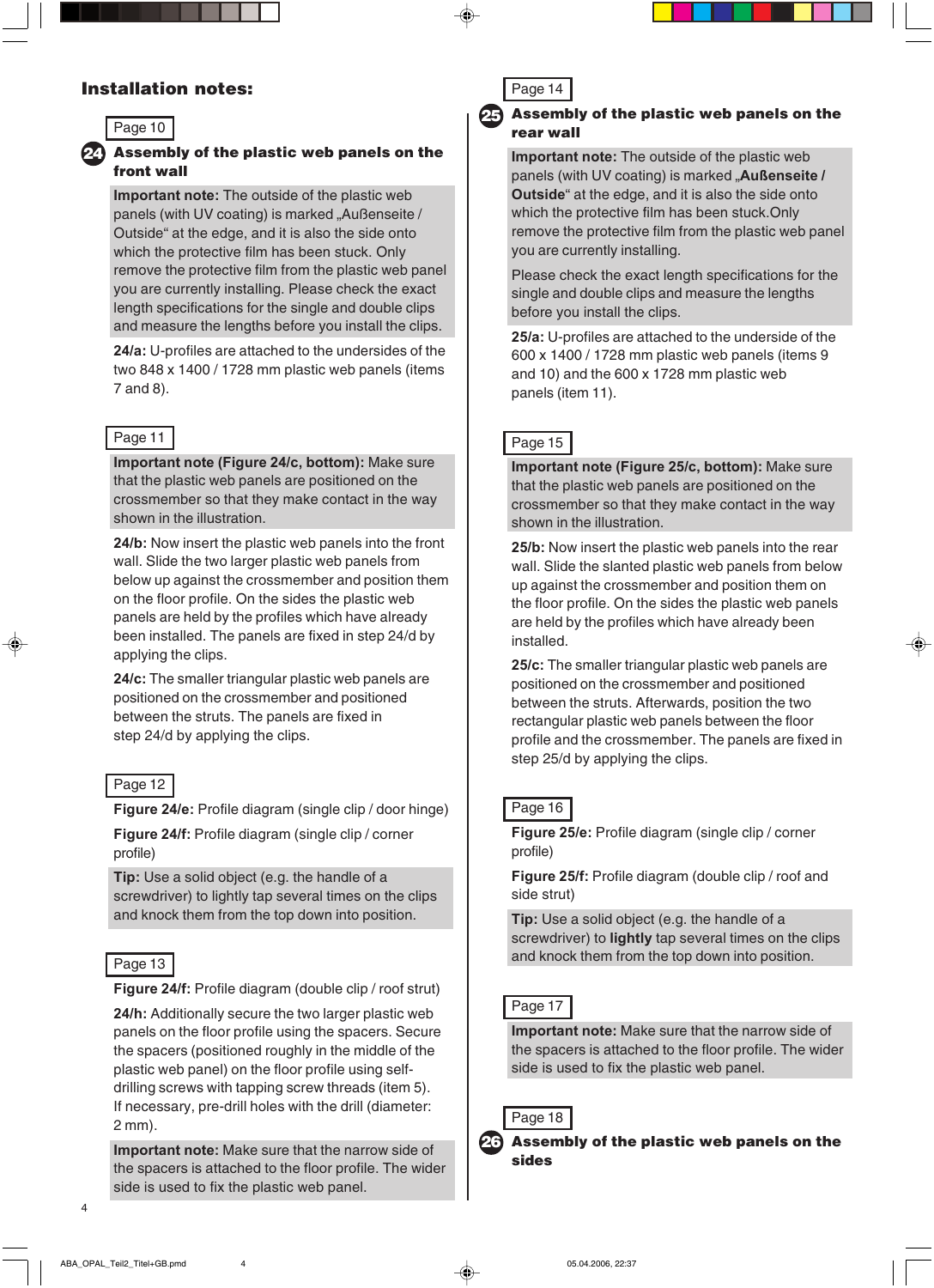**Important note:** The outside of the plastic web panels (with UV coating) is marked "Außenseite / **Outside**" at the edge, and it is also the side onto which the protective film has been stuck. Only remove the protective film from the plastic web panel you are currently installing.

## Page 19

**Top illustration:** Assembly preview / reference diagram (side) (illustration shows a 5-panel greenhouse)

## Page 20

Figure 26/d: Profile diagram (double clip / side strut)

**Tip:** Use a solid object (e.g. the handle of a screwdriver) to **lightly** tap several times on the clips and knock them from the top down into position.

## Page 21

**Figure 26/e:** Profile diagram (single clip / corner profile)

**Important note:** Make sure that the narrow side of the spacers is attached to the floor profile. The wider side is used to fix the plastic web panel.

## Page 22

## 27 **Assembly of the plastic web panels on the window rabbet profile**

**Important note:** The outside of the plastic web panels (with UV coating) is marked "Außenseite / **Outside**" at the edge, and it is also the side onto which the protective film has been stuck. Only remove the protective film from the plastic web panel you are currently installing.

## Page 23

**27/d:** Loosen the bolts on the window rabbet profile and slide the window rabbet profile far enough down until the plastic web panel is fully enclosed (refer to the profile diagram 27/d). Then retighten the nuts.

#### Page 24

#### 28 **Assembly of the plastic web panels on the roof**

**Important note:** The outside of the plastic web panels (with UV coating) is marked "Außenseite / **Outside**" at the edge, and it is also the side onto which the protective film has been stuck. Only remove the protective film from the plastic web panel you are currently installing.

## Page 25

**Top illustration:** Assembly preview / reference diagram (roof) (illustration shows a 5-panel greenhouse)

## Page 26

**Please note (Figure 28/c):** Always use a safety stepladder when installing the clips on the roof, and also take great care to ensure that the stepladder has a **secure footing**.

**Tip:** Use a solid object (e.g. the handle of a screwdriver) to **lightly** tap several times on the clips and knock them from the top down into position.

Figure 28/d: Profile diagram (double clip / side strut)

**Figure 28/e:** Profile diagram (single clip / corner profile)



29

## **Assembly of the rubber profile on the window rabbet profile**

**29/a + 29/b:** Cut a length of approximately 73 cm of window sealing profile and pull it into the guide rail of the window rabbet profile (refer to the profile diagram). Make sure that the rubber protrudes slightly above the two clips on the roof struts.



#### 30 **Pre-assembly of the single door**

**Important note:** The outside of the plastic web panels (with UV coating) is marked "**Außenseite / Outside**" at the edge, and it is also the side onto which the protective film has been stuck. Only remove the protective film from the plastic web panel you are currently installing.

**Important note – take care not to mix up the components:** There is only a minimal difference in terms of size between the washers 52.036.10 and 52.046.10. Please make sure that you use the **smaller washer** 52.036.10 to assemble the door handle in this step.

## Page 29

**30/a:** Slide the DT latch (Pos. 3) into the guide rail of the door closing profile with the hole (item 11). In addition, attach a hexagonal bolt approximately 5 cm from the edge at both ends of this guide rail (refer to the profile diagram).

**30/b:** One bolt needs to be pre-assembled at each end of two door closing profiles (approx. 5 cm from the edge) (item 9).

**30/c:** On the third door closing profile (item 9), two bolts need to be pre-assembled in the middle and two bolts at each end, approximately 5 cm from the edge.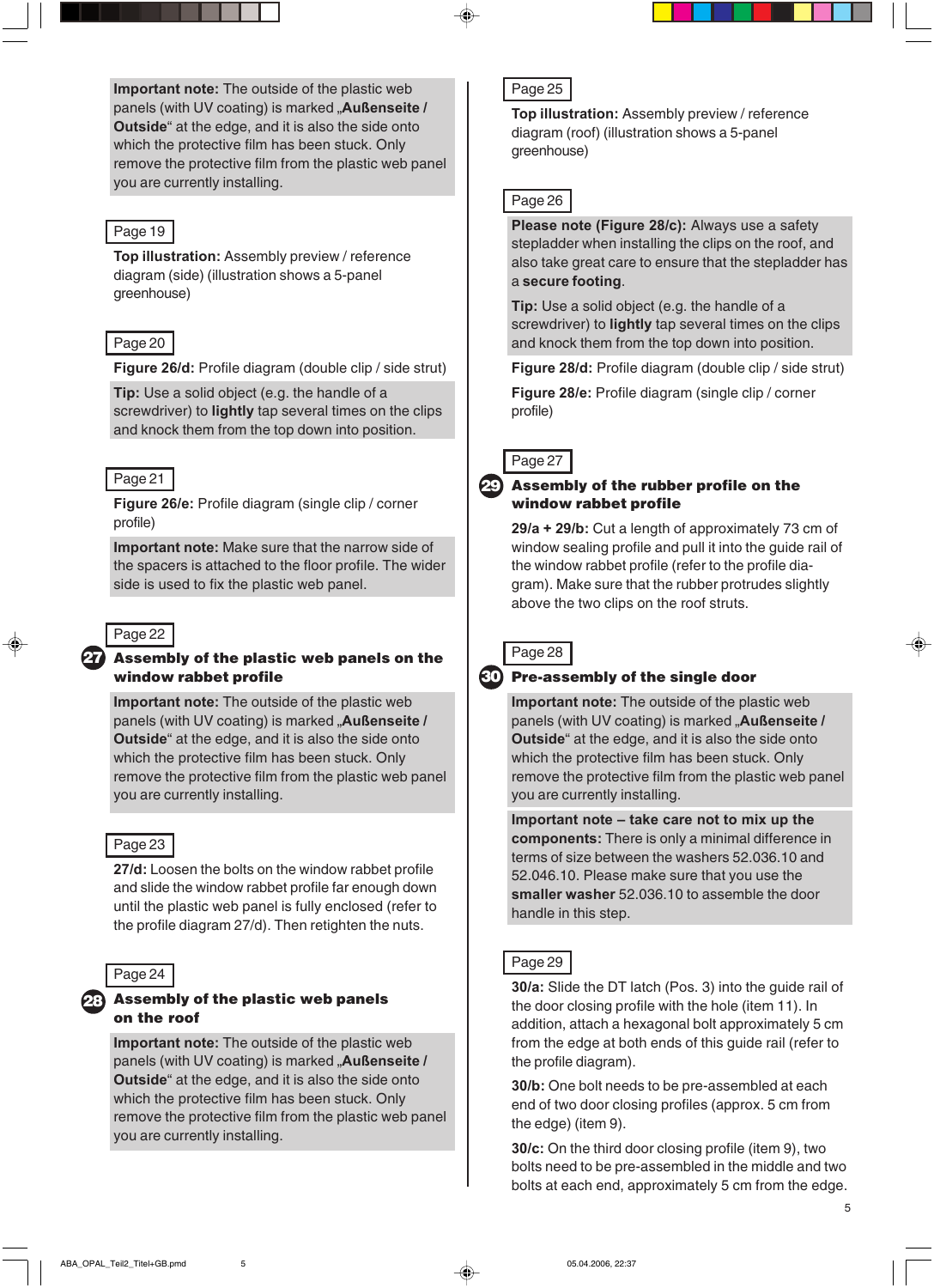#### Page 30

**30/e:** Next, hinge blades are attached to two door profiles (item 10) (refer to the detail drawing). Attach a hinge blade to each end of the side door profile, approximately 10 cm from the edge. Make sure that the hinge blades are inserted in the way shown in the profile diagram.

## Page 31

**Note:** No pre-assembly is required for the fourth side door profile.

## Page 32

#### **Assembly of the upper door wing**

**30/h + 30/i:** Attach the side door profile with the striker plate on the right-hand side of the door closing profile with the hole (item 11). On the left-hand side, attach the side door profile with the two preassembled hinge blades (refer to step 30/e). During assembly of the side door profiles, make sure that the hinges and the striker plate are correctly positioned (refer to the profile diagram).

## Page 34

**30/l:** Insert the handle (item 5) from the outside through the hole on the lower door closing profile. On the inside, push on the locking device (item 6) and secure it with a washer (item 1) and a self-drilling screw with tapping screw thread (item 16). Make sure that after the locking devices are installed they are positioned at a 90 degree angle (clockwise) in relation to the handle (see illustration below), as this is necessary to ensure that the door subsequently opens and closes smoothly.

## Page 35

#### **Assembly of the lower door wing**

**30/m + 30/n:** Attach the side door profile without bolts on the right-hand side of the door closing profile (item 9). On the left-hand side, attach the side door profile with the two pre-assembled hinge blades (refer to step 30/e). During assembly of the side door profiles, make sure that the hinges are correctly positioned (refer to the profile diagram).

#### Page 37

**Figure 30/q (external view):** Note the notch on the lock housing.

**30/q:** The door latch is attached to the lower door wing on the side without the hinge. First insert the latch (item 7) knob-first into the lock housing (item 8). Align the door latch on the upper door profile so that the notch on the housing rests against the side

profile of the door. Then slide the knob on the latch up to the second marking so that the holes on the latch and the housing line up. Attach the door latch to the door profiles using two self-drilling screws with tapping screw threads.



31



## Page 39

**Note (Figure 31/c):** During assembly of the door wing stop (art. no. 84.080.42), make sure that the upper door wing is opened further than the lower.

## Page 40

**Figure 31/e:** External view of the lower part of the door

**31/e:** Before you fit the door stay, open the door and mark on the door profile the position at which the clip stops against the door. Fit the door stay at this point (Art. No. 57.013.32).

## Page 41

**31/f:** Now align the striker plates which have already been pre-assembled on the door hinge. The lower striker plate is aligned so that the latch can be pushed into the ear. The upper striker plate should be level with the plate already assembled on the upper door wing to allow a padlock (not included with the greenhouse) to be attached.

**31/g:** The DT latch mounted on the upper door wing joins the two halves of the door. Rotate the DT latch through 90 degrees until it clamps the rabbet profile on the lower door wing.

## Page 42

62

#### **Pre-assembly of the window**

**Important note:** The step below describes the method for assembling a single window. If you have purchased a **4-panel greenhouse** or a **5-panel greenhouse**, repeat this step for the second window.

#### Page 44

**Important note:** The outside of the plastic web panels (with UV coating) is marked "**Außenseite / Outside**" at the edge, and it is also the side onto which the protective film has been stuck. Only remove the protective film from the plastic web panel you are currently installing.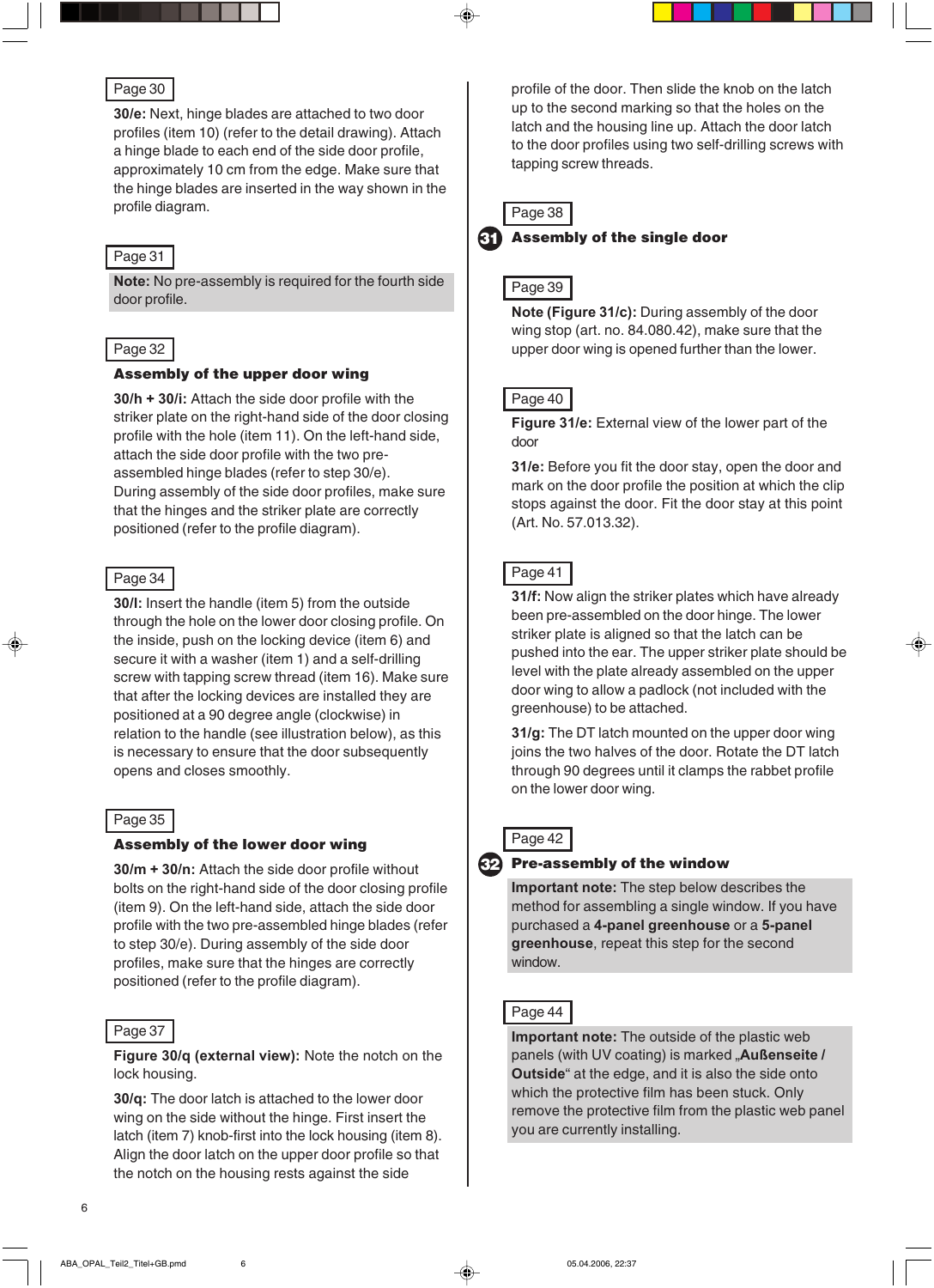### Page 45

**32/f:** Cut two 646 mm lengths from the window sealing profile and slide them into the designated guide rails on the side profiles of the window (refer to the profile diagram).

**Important note:** Once you have pulled in the window sealing profile, slightly pinch the guide profile at the lower end so that the rubber cannot slip out of the profile.

## Page 46

33

#### **Assembly of the window**

**Important note:** If you have purchased a **4-panel greenhouse** or a **5-panel greenhouse**, repeat this step for the second window.

**33/a:** Slide a window stopper from the front into the corresponding guide rail in the ridge profile as shown in the illustration and insert it as far as the second roof strut.

**33/b:** Then slide the window into the same guide rail (refer to the profile diagram). Secure the window by sliding in the second window stopper up to the window.

**Important note:** Make sure that the window is positioned exactly between the roof struts so that a perfect fit is ensured when closing the window.

|--|

⊕

## 34 **Assembly of the window stay**

**Important note:** The window stay is supplied unassembled in a separate bag. This bag contains all the parts you need to assemble the window stay.If you have purchased a **4-panel greenhouse** or a **5-panel greenhouse**, repeat this step for the second window. If you have purchased an **automatic window stay** (available as an optional accessory) then you should fit this in place of the one supplied with the greenhouse.

**34/a:** Fit the ear onto the stay and attach it with the M6x16 bolt. In order to ensure that the joint remains mobile, avoid over-tightening the nut.

## Page 48

**34/c:** To safely close the window, press the window stay upward to the plastic web panel and hook it into the window rabbet profile as shown in the profile diagram.

## 35 **Assembly of covers and drains**

**35/a:** Attach the cover to the profiles using two 4.2 x13 self-drilling screws with tapping screw threads (item 8). If necessary, pre-drill holes with the drill (diameter: 2 mm).

## Page 50

**35/b + 35/c:** The rain gutter end piece is attached to the side strut using a 6.3 x 22 self-drilling screw with tapping screw thread (item 7). If necessary, pre-drill holes with the drill (diameter: 2 mm).Finally, punch out the pre-stamped cutouts in the rain gutter at the points at which water is to drain off (see Fig. 35/c).

## Page 51

**35/d:** Slide the clamps onto the upper end of the rain pipes. Then insert the pipes into the holes in the rain gutter that you have just punched out in step 35/c – refer to the illustration if required. Finally, tighten the bolt/screw on the clamp to secure the rain pipe.

**Please note:** Make sure that the corner covers engage in the floor profiles.

## Page 52

**Parts list: aluminum profiles** (up to page 54)

## Page 55

### **Parts list: plastic web panels**

**Note on replacement of the plastic web panels:** To replace a plastic web panel, remove the adjacent clip profiles as described below.First, loosen the bolts on the aluminum profiles to which the relevant clip profiles are attached. You can then gently press the aluminum profiles outward, which will allow you to easily pull out the clip profiles. Then replace the plastic web panel and reassemble the aluminum profiles and the clips exactly as described in the instructions.

## **Important note:**

Once you have finished assembling the greenhouse, check **all nuts, bolts and screws to ensure that they are all securely tightened.** Tighten any that are loose. !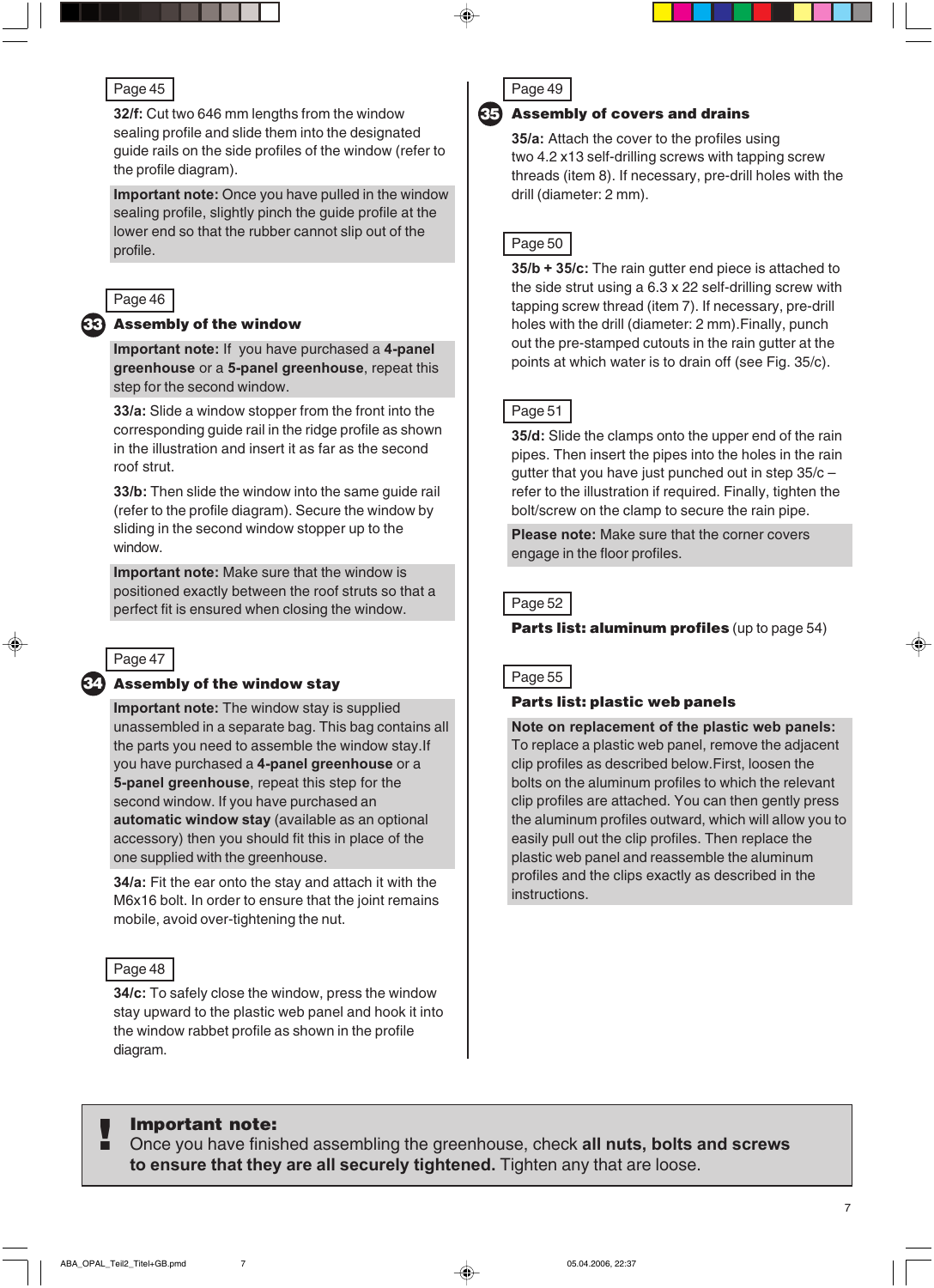#### **Instructions de montage et consignes de sécurité / ligne d'emballage des plaques nervurées** F

**Veuillez lire ces instructions absolument en entier avant de monter votre serre. Cela vous évitera des erreurs de montage ou des détériorations! Conservez minutieusement ces instructions, même après le montage!**

#### **Plaques nervurées (matières plastiques)**

Le côté collé ou encore celui marqué des mots "Außenseite / Outside" sur le bord est le côté extérieur de la plaque nervurée (avec revêtement UV). Retirez toujours uniquement le film de la plaque nervurée que vous êtes en train de monter!

Veuillez éliminer le matériel d'emballage aux points de collecte des matériaux recyclables.

#### **Consignes de sécurité importantes relatives au montage**

- •Nous recommandons d'effectuer le montage avec **2 personnes**.
- •Pour éviter des accidents, évitez que des **enfants** soient à proximité immédiate pendant le montage.
- •Portez absolument **des gants de protection, des lunettes protectrices et des chaussures de sécurité** pendant le montage des plaques nervurées! **Risque de blessure et de rupture!** Lorsque vous montez les plaques nervurées au niveau du toit, veuillez demander de l'aide à une deuxième personne!
- •Resserrez une fois encore à fond tous les raccords vissés **avec la clé à fourche ou polygonale après avoir monté entièrement la serre!**

## **Liste d'emballage des plaques nervurées**

Les plaques nervurées de votre serre sont emballées dans plusieurs cartons:



## **Aperçus des plaques nervurées:**

Sur les pages 4 à 9 des consignes de montage allemandes, vous trouverez les **aperçus des plaques nervurées suivants:**

**page 4:** Vue en trois dimensions des plaques nervurées pour la serre à 3 pans (face avant en haut, en bas vue de derrière)

**page 5:** Vue en trois dimensions des plaques nervurées pour la serre à 4 pans (face avant en haut, en bas vue de derrière)

**page 6:** Vue en trois dimensions des plaques nervurées pour la serre à 5 pans (face avant en haut, en bas vue de derrière)

**page 7:** Cotation des plaques nervurées pour le panneau frontal (en haut) et le panneau arrière (en bas)

**page 8:** Cotation des plaques nervurées côté/toit pour serre à 3 pans et à 5 pans

**page 9:** Cotation des plaques nervurées côté/toit pour serre à quatre pans



Pour monter votre serre, reportez-vous aux illustrations comprises **dans le mode d'emploi en allemand et respecter leur ordre**. Vous trouverez dans ce manuel toutes les consignes de montage importantes ainsi que tous les textes dans votre langue.

Les textes des pages suivantes sont articulés en fonction du **numéro des pages (mode d'emploi allemand!) et des étapes du montage** de manière à pouvoir les affecter sans ambiguïté aux textes respectifs du mode d'emploi allemand.

⊕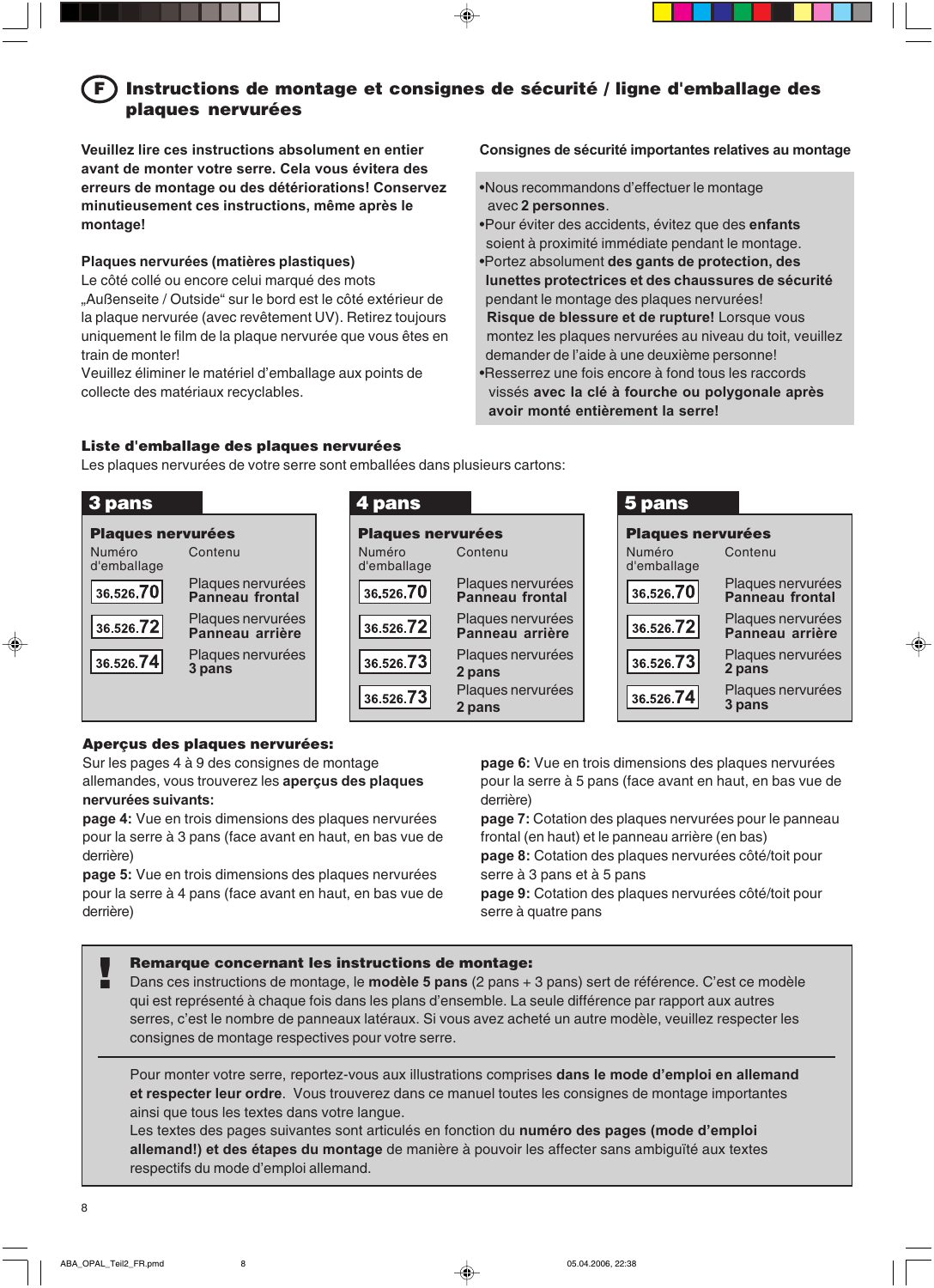## **Consignes de montage:**



## **Monter les plaques nervurées sur le panneau frontal**

**Remarque importante:** Le côté collé ou encore celui marqué des mots "Außenseite / Outside" sur le bord est le côté extérieur de la plaque nervurée (avec revêtement UV). Retirez toujours uniquement le film de la plaque nervurée que vous êtes en train de monter.

Attention aux indications de longueur exacte des clips simples et doubles, mesurer les longueurs avant de monter les clips.

**24/a:** Des profilés en U doivent être placés sur la face inférieure des deux plaques nervurées 848 x 1400 / 1728 mm (rep. 7 et 8).

## Page 11

**Remarque importante! (figure 24/c en bas) :** Veillez à mettre les plaques nervurées sur les traverses de manière à ce qu'elles soient en butée comme indiqué sur l'illustration.

**24/b:** Mettez à présent les plaques nervurées dans le panneau frontal. Poussez les deux grandes plaques nervurées par le bas contre la traverse et placez-les sur le profilé de sol. Les plaques nervurées sont saisies latéralement par les profilés déjà montés. Les plaques sont ensuite assurées dans l'étape 24/d en insérant les clips.

**24/c:** Mettez les petites plaques nervurées en triangle sur la traverse et placer-les entre les deux contrefiches. Elles sont ensuite assurées dans l'étape 24/d en insérant les clips.

#### Page 12

**Figure 24/e:** Vu de profil (clip simple / ferrure de porte)

**Figure 24/f:** Vu de profil (clip simple du raccord d'angle)

**Astuce :** Taper légèrement sur les clips plusieurs fois avec un objet dur (par exemple le manche d'un tournevis) de haut en bas.

## Page 13

Figure 24/f: Vue de profil (double clip / charpentes de toit)

**24/h:** Attache les deux grandes plaques nervurées en plus sur le profilé de sol à l'aide d'entretoises. Fixez les entretoises à peu près au centre de la plaque nervurée avec des vis perceuses (rep. 5) sur le profilé de sol.

Percez le cas échéant les trous au préalable à la perceuse (diamètre 2 mm).

**Remarque importante:** Veillez à fixer les entretoises leur côté mince sur le profilé de sol. Leur côté large sert à fixer la plaque nervurée.



#### **Montez les plaques nervurées sur le panneau arrière** 25

**Remarque importante:** Le côté collé ou encore celui marqué des mots "**Außenseite / Outside"** sur le bord est le côté extérieur de la plaque nervurée (avec revêtement UV). Retirez toujours uniquement le film de la plaque nervurée que vous êtes en train de monter.Attention aux indications de longueur exacte des clips simples et doubles, mesurer les longueurs avant de monter les clips.

**25/a:** Des profilés en doivent être placés sur la face inférieure des plaques nervurées 600x1400/1728 mm (rep. 9 et 10) et des plaques 600x1728 mm (rep. 11)

## Page 15

**Remarque importante! (figure 25/c en bas):** Veillez à mettre les plaques nervurées sur les traverses de manière à ce qu'elles soient en butée comme indiqué sur l'illustration.

**25/b:** Mettez à présent les plaques nervurées dans le panneau arrière. Poussez les plaques nervurées biaisées par le bas contre la traverse et placez-les sur le profilé de sol. Les plaques nervurées sont saisies latéralement par les profilés déjà montés.

**25/c:** Mettez les petites plaques nervurées en triangle sur la traverse et placer-les entre les deux contrefiches. Ensuite, placez les deux plaques nervurées rectangulaires entre le profilé de sol et la traverse. Elles sont ensuite assurées dans l'étape 25/d en insérant les clips.

## Page 16

**Figure 25/e:** Vue de profil (clip simple du raccord d'angle)

Figure 25/f: Vue de profil (clip double/ charpentes, contrefiche latérale)

**Astuce :** Taper **légèrement** sur les clips plusieurs fois avec un objet dur (par exemple le manche d'un tournevis) de haut en bas.

#### Page 17

**Remarque importante:** Veillez à fixer les entretoises leur côté mince sur le profilé de sol. Leur côté large sert à fixer la plaque nervurée.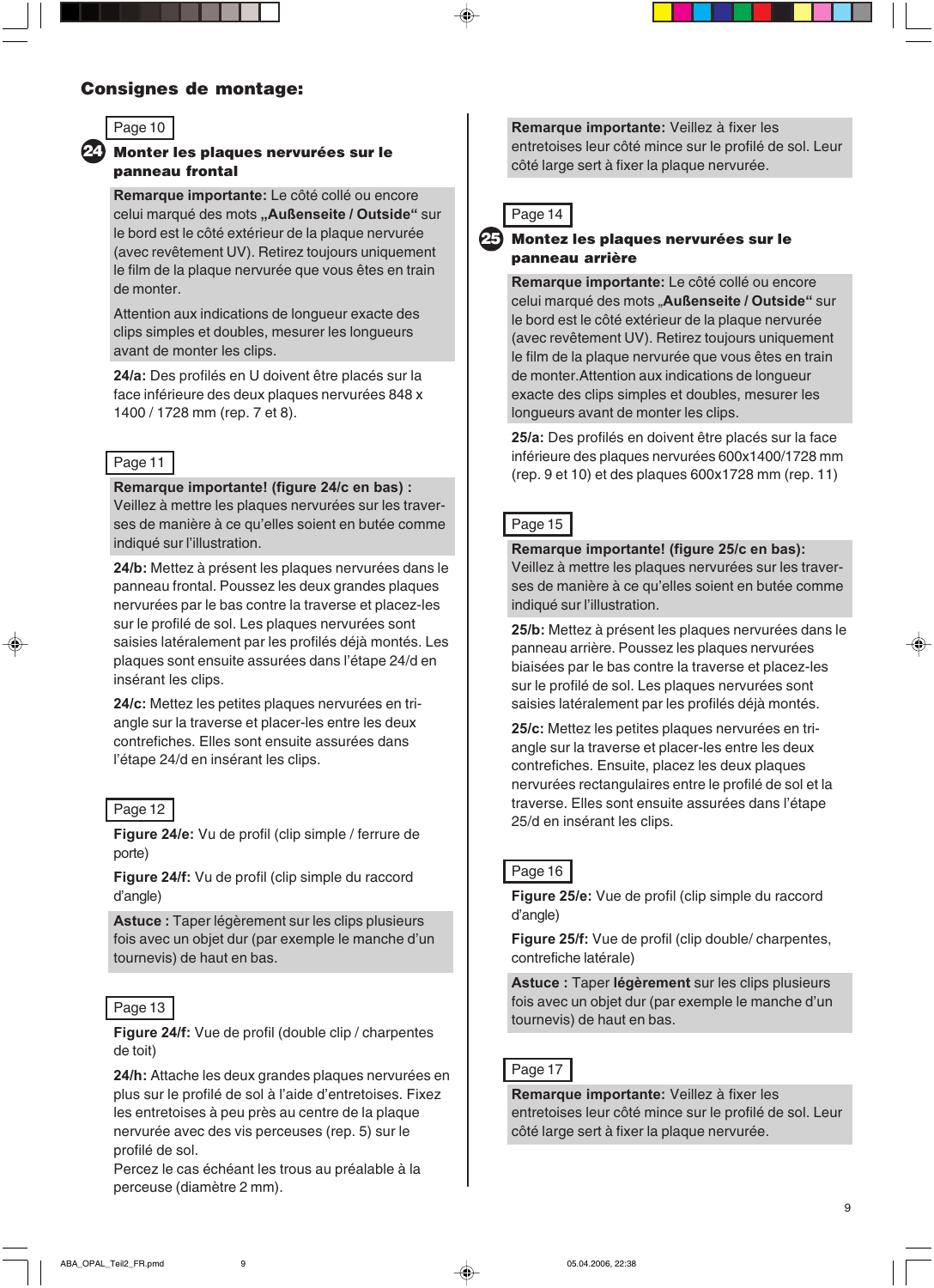## Page 18

26

#### **Monter les plaques nervurées sur les côtés**

**Remarque importante:** Le côté collé ou encore celui marqué des mots "**Außenseite / Outside"** sur le bord est le côté extérieur de la plaque nervurée (avec revêtement UV). Retirez toujours uniquement le film de la plaque nervurée que vous êtes en train de monter.

## Page 19

**Figure en haut :** Aperçu de montage / vue de contrôle du côté (figure serre à cinq pans)

## Page 20

**Figure 26/d:** Vue de profil ( clip double/ contrefiche latérale)

**Astuce:** Taper **légèrement** sur les clips plusieurs fois avec un objet dur (par exemple le manche d'un tournevis) de haut en bas.

## Page 21

**Figure 26/e:** Vue de profil (clip simple du raccord d'angle)

**Remarque importante:** Veillez à fixer les entretoises leur côté mince sur le profilé de sol. Leur côté large sert à fixer la plaque nervurée.



27

### **Monter les plaques nervurées sur le profilé de butée de la fenêtre**

**Remarque importante:** Le côté collé ou encore celui marqué des mots "**Außenseite / Outside"** sur le bord est le côté extérieur de la plaque nervurée (avec revêtement UV). Retirez toujours uniquement le film de la plaque nervurée que vous êtes en train de monter.

## Page 23

**27/d:** Desserrez les vis sur le profilé de butée de la fenêtre et poussez le profilé de butée de la fenêtre vers le bas jusqu'à ce que la plaque nervurée soient complètement enchâssée (cf. vue de profil 27/d). Serrez ensuite les écrous (3) à fond.

## Page 24

#### **Monter les plaques nervurées sur le toit** 28

**Remarque importante:** Le côté collé ou encore celui marqué des mots "**Außenseite / Outside"** sur le bord est le côté extérieur de la plaque nervurée (avec revêtement UV). Retirez toujours uniquement le film de la plaque nervurée que vous êtes en train de monter.

## Page 25

**Figure en haut:** Aperçu de montage / vue de contrôle du toit (figure serre à cinq pans)

## Page 26

**Attention (figure 28/c):** Pendant le montage des clips sur le toit, utilisez absolument un tréteau de sécurité et veillez particulièrement à garder **un équilibre sûr**!

**Astuce:** Taper **légèrement** sur les clips plusieurs fois avec un objet dur (par exemple le manche d'un tournevis) de haut en bas.

**Figure 28/d:** Vue de profil (clip double/ contrefiche latérale)

**Figure 28/e:** Vue de profil (clip simple du raccord d'angle)



## **Monter le profilé en caoutchouc sur le profilé de butée de la fenêtre**

**29/a + 29/b:** Découpez une pièce d'environ 73 cm de long du profilé d'étanchéité de la fenêtre. Tirez-le dans le rail de guidage du profilé de butée de la fenêtre (cf. également vue de profil). Veillez à ce que le caoutchouc se trouve un peu au-dessus des deux clips sur les charpentes de toit.



#### **Prémonter une porte**

**Remarque importante:** Le côté collé ou encore celui marqué des mots "**Außenseite / Outside"** sur le bord est le côté extérieur de la plaque nervurée (avec revêtement UV). Retirez toujours uniquement le film de la plaque nervurée que vous êtes en train de monter.

**Attention, risque de confusion:** La différence de taille entre les rondelles intercalaires 52.036.10 et 52.046.10 est minime. Utilisez dans cette étape les **plus petites rondelles** 52.036.10 pour le montage des poignées de portes.

#### Page 29

**30/a:** Poussez la barre DT (rep. 3) dans le rail de guidage du profilé de terminaison de la porte à trou (rep. 11). Fixez de plus à chaque extrémité du même rail de guidage une vis à six pans à environ 5 cm du bord (cf. vue du profilé).

**30/b:** Montez préalablement une vis aux deux extrémités, à environ 5 cm du bord, sur 2 profilés de terminaison de porte (rep. 9).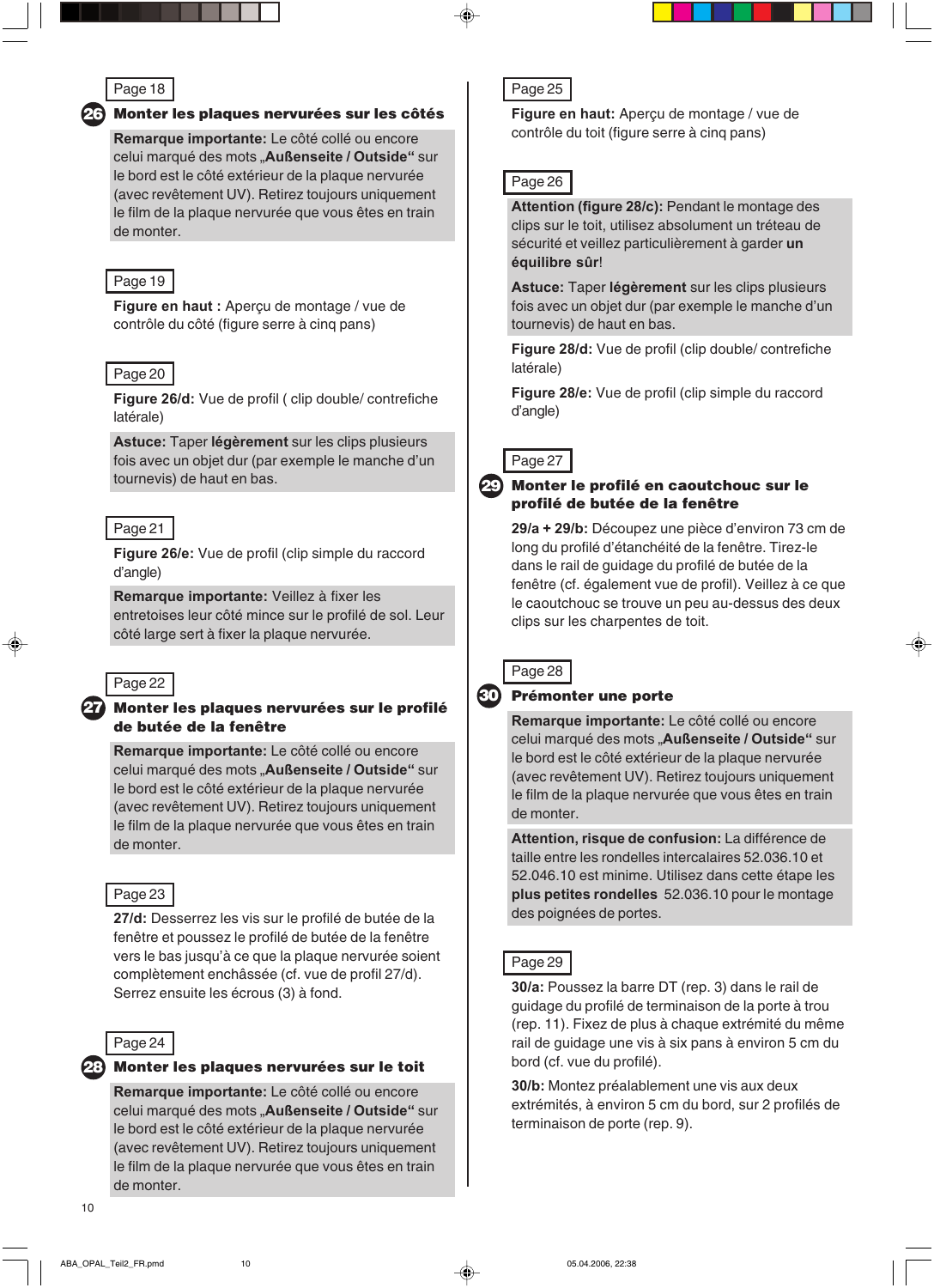**30/c:** Montai préalablement sur le troisième profilé de terminaison de porte (rep. 9) deux vis au centre et respectivement deux vis à chaque extrémité, à environ 5 cm du bord.

## Page 30

**30/e:** Sur deux profilé de porte du côté (rep. 10), les battants de charnière sont fixés (cf. vue détaillée). Montez sur chacune des deux extrémités des profilé de porte du côté un battant de charnière à environ 10 cm du bord. Veillez à ce que les battants de charnière soient bien placés comme indiquer sur la vue de profil.

#### Page 31

**Remarque:** Il n'est pas besoin de faire de montage préalable pour le quatrième profilé de porte de côté.

## Page 32

### **Montage du battant supérieur**

**30/h + 30/i:** Fixez le profilé de porte de côté avec la plaque de serrure sur le côté droit du profilé de terminaison de porte avec trou (rep. 11). Sur le côté gauche, fixez le profil de porte du côté aux deux battants de charnière prémontés (cf. étape 30/e). Veiller, pendant le montage des profilés de porte latéraux, à ce que les charnières et les plaques de serrure soient bien placées (cf. vue de profil).

## Page 34

**30/l:** Enfichez la poignée (rep. 5) de l'extérieur dans le trou sur le profilé de terminaison de porte inférieur. À l'intérieur, mettez le verrouillage dessus (rep. 6) et fixez-le à l'aide d'une rondelle (rep. 1) et d'une vis perceuse (rep. 16). Veillez à monter le verrouillage tourné de 90° dans le sens des aiguilles d'une montre par rapport à la poignée (cf. figure inférieure), de façon à pouvoir plus tard ouvrir et fermer la porte correctement.

## Page 35

#### **Montage du battant de porte inférieur**

**30/m + 30/n:** Fixez le profilé de porte du côté sans vis sur le côté droit du profilé de terminaison de porte (rep. 9). Sur le côté gauche, le profilé de porte du côté est fixé avec deux battants de charnière prémontés (cf. étape 30/e). Veiller, pendant le montage des profilés de porte latéraux, à ce que les charnières soient bien placées (cf. vue de profil).

#### Page 37

**Figure 30/q (vue extérieure):** Attention à l'entaille sur le boîtier du verrou!

**30/q:** Le verrou de porte se fixe à l'extérieur au battant de porte inférieure sur le côté sans charnière.Enfichez tout d'abord le verrou (rep. 7) avec le bouton de retenue dans le boîtier de verrou (rep. 8). Dirigez le verrou sur le profilé de porte supérieur de telle manière que l'entaille sur le boîtier soit posée contre le profilé latéral de porte. Poussez ensuite le bouton de retenue sur le verrou jusqu'au deuxième repère de manière que les trous sur le verrou et le boîtier soient superposés. Fixez-le verrou de porte avec deux vis perceuses sur les profilés de porte.

## Page 38



#### Page 39

**Remarque (figure 31/c):** Veillez pendant le montage de la butée du battant (Réf. 84.080.42) à ce que le battant supérieur soit plus ouvert que celui inférieur.

#### Page 40

**Figure 31/e:** Vue de l'extérieur de la porte en bas

**31/e :** Avant de monter l'arrêt de porte, ouvrez la porte et marquez la position du crampon sur le profilé de porte. C'est là que vous monterez l'arrêt de porte (réf. 57.013.32).

## Page 41

**31/f:** Alignez à présent les plaques de serrure prémontées sur la ferrure de porte. Il faut ajuster la plaque de serrure de manière que le verrou puisse être poussé dans le collier. La plaque de serrure supérieure doit se trouver sur une même hauteur avec la plaque prémontée sur le battant de porte supérieure de façon à pouvoir y placer le verrou (non compris dans la livraison).

**31/g:** Le verrou DT monté sur le battant de porte supérieure sert à relier les deux moitiés de porte. Tournez le verrou DT de 90° de manière que le profilé de butée se coince sur le battant de porte inférieure.



#### **Prémonter la fenêtre** 32

**Remarque importante:** Dans l'étape suivante, une seule fenêtre sera montée. Si vous avez une **serre à 4 pans** ou **à 5 pans,** recommencez cette étape pour la deuxième fenêtre.

#### Page 44

**Remarque importante:** Le côté collé ou encore celui marqué des mots "**Außenseite / Outside"** sur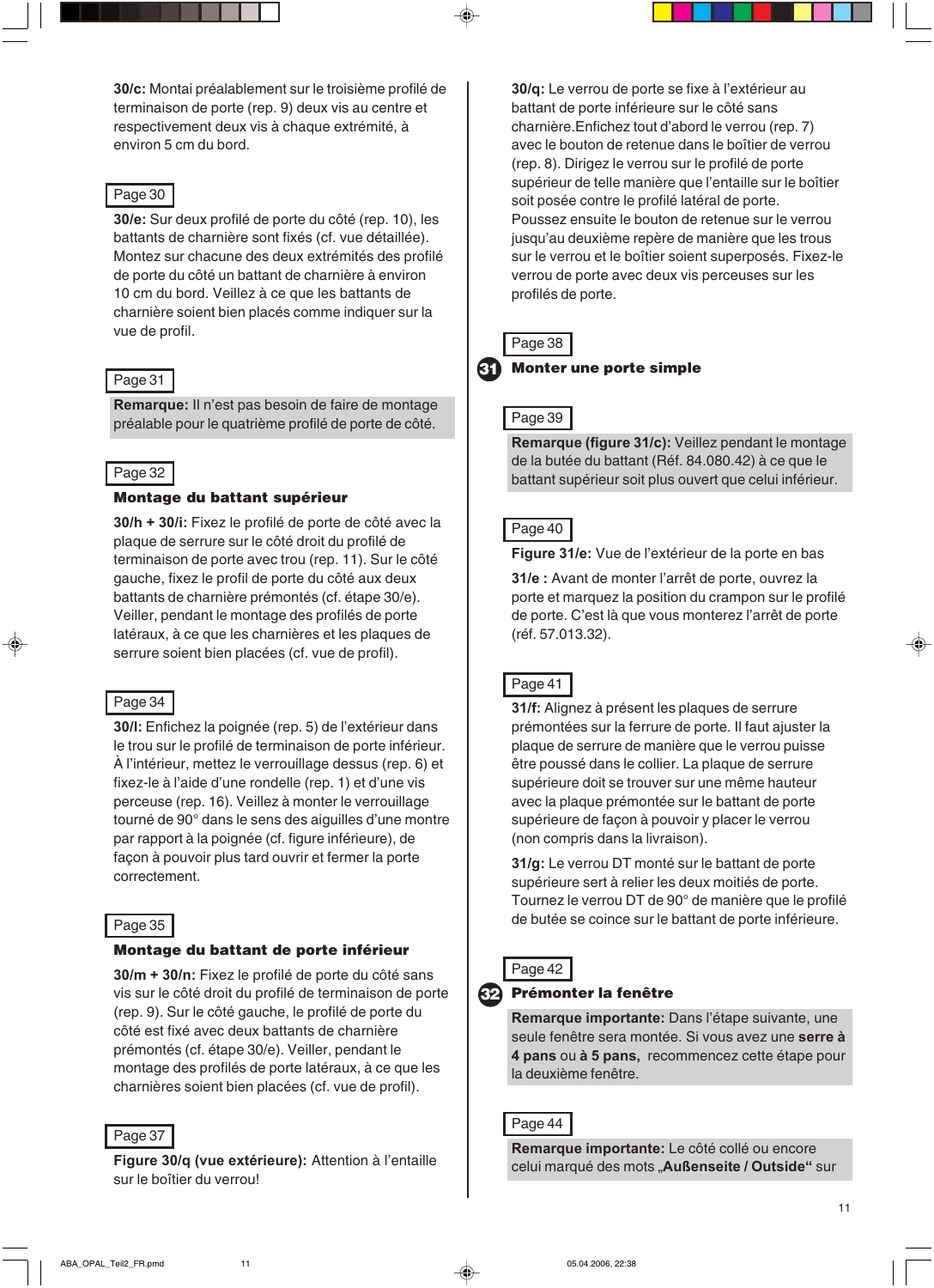le bord est le côté extérieur de la plaque nervurée (avec revêtement UV). Retirez toujours uniquement le film de la plaque nervurée que vous êtes en train de monter.

## Page 45

**32/f:** Découpez du profil d'étanchéité de la fenêtre deux pièces de 646 mm de long et poussez-les dans les rails de guidage prévus à cet effet des profilés de fenêtre du côté (cf. vue de profil).

**Remarque importante:** Une fois le profil d'étanchéité de fenêtre rentré, pressez le profil de guidage sur l'extrémité inférieure légèrement de façon que le caoutchouc ne puisse plus sortir du profilé.

## Page 46

## **Monter la fenêtre** 33

**Remarque importante:** Si vous avez une **serre à 4 pans** ou **à 5 pans,** recommencez cette étape pour la deuxième fenêtre.

**33/a:** Poussez un taquet de fenêtre comme indiqué à la figure de l'avant dans le rail de guidage correspondant du profilé de faîte jusqu'à la deuxième charpente de toit.

**33/b:** Poussez ensuite la fenêtre dans le même rail de guidage (cf. vue de profil). Fixez la fenêtre en poussant le deuxième taquet de fenêtre jusqu'à la fenêtre.

**Remarque importante:** Veillez à positionner la fenêtre exactement entre les charpentes de toit de façon que la fenêtre puisse être impeccablement fermée.

## Page 47

## 34 **Monter le support de la fenêtre**

**Remarque importante:** Le support de la fenêtre est livré emballé dans une poche, non assemblé. Vous trouverez dans cette poche toutes les pièces dont vous aurez besoin pour le support.

Si vous avez une **serre à 4 pans** ou **à 5 pans,** recommencez cette étape pour la deuxième fenêtre.

Si vous avez acheté **le support automatique de fenêtre,** (accessoire spécial), montez-le à la place du support de fenêtre livré avec la serre.

**34/a:** Mettez le rabat sur le support de la fenêtre et fixez-le avec la vis M6x16. Veillez à ne pas trop serrer l'écrou pour que l'articulation reste mobile.

#### Page 48

**34/c:** Pour fermer la fenêtre avec certitude, poussez le support de fenêtre vers le haut en direction de la plaque nervurée est accrochez-le au profilé de butée de la fenêtre comme indiqué sur la vue de profil.

## **Monter les recouvrements et les** 35 **gouttières**

**35/a:** Fixez le recouvrement avec deux vis perceuses 4,2 x 13 (rep. 8) aux profilés. Percez le cas échéant les trous au préalable à la perceuse (diamètre 2 mm).

## Page 50

**35/b + 35/c:** La terminaison de la gouttière est fixée avec une vis perceuse 6,3 x 22 (rep. 7) à la contrefiche latérale. Percez le cas échéant les trous au préalable à la perceuse (diamètre 2 mm). Terminez en ouvrant les ouvertures sur des gouttières aux endroits auxquels plus tard l'eau doit s'écouler (cf. fig. 35/c).

## Page 51

**35/d:** Poussez les colliers sur l'extrémité supérieure des gouttières. Enfichés ensuite les tubes dans les terminaisons de gouttière que vous avez percées dans l'étape 35/c, comme indiqué dans l'illustration. Vissez il finalement la vis au collier à fond pour fixer la gouttière.

**Attention:** Veillez à ce que les couvertures d'angle s'engagent bien dans les profilés de sol.



**Liste des pièces des profilés en aluminium** (jusqu'à la page 54)

### Page 55

#### **Liste des pièces des plaques nervurées**

**Remarque relative au remplacement des plaques nervurées:** Pour changer de plaque nervurée, il faut retirer les profilés de clips joints comme décrit dans ce qui suit: Desserrez tout d'abord les vis des profilés en aluminium sur lesquels les profilés de clips correspondants doivent être fixés. Vous pouvez ensuite pousser quelque peu les profilés en aluminium vers l'extérieur tirer de la sorte légèrement les profilés de clips. Remplacez à présent ou la plaque nervurée et montez les profilés en aluminium et les clips à nouveau comme décrit dans le mode d'emploi.

## **Remarque importante:**

Contrôlez à nouveau **tous les raccords vissés** une fois le montage terminé. Ils doivent **être bien serrés**. Resserrez-les le cas échéant. !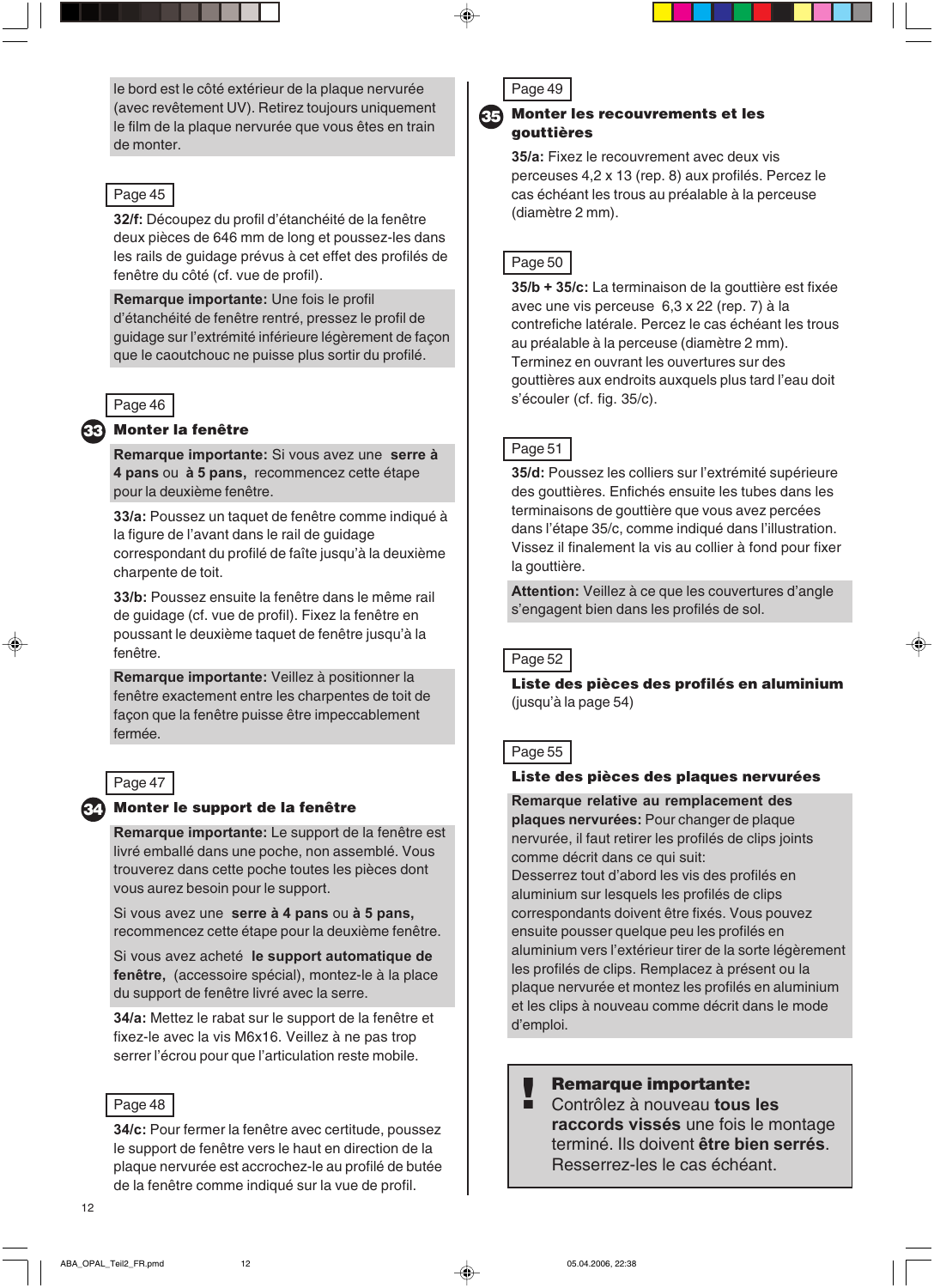#### **Montage- en veiligheidsinstructies / verpakkingslijst ribplaten** NL

**Neem de montage-instructies zeker helemaal door voordat u aan de opbouw van uw serre begint om montagefouten of beschadigingen te vermijden! Bewaar deze instructies ook na de montage zorgvuldig!**

## **Ribplaten (kunststof)**

De beplakte of aan de rand met het opschrift "Außenseite / Outside" voorziene kant is de buitenkant van de ribplaat (met UV-coating). Trek steeds enkel de folie af van de ribplaat die u bezig bent te monteren! Het verpakkingsmateriaal dient u op de verzamelplaats

voor recyclebaar materiaal aan te bieden.

## **Belangrijke veiligheidsinstructies m.b.t. de montage**

- •Het is aan te raden de montage met **2 personen** uit te voeren.
- •Ter voorkoming van ongevallen mogen zich tijdens de montage **geen kinderen** in de onmiddellijke nabijheid bevinden.
- •Bij het inbouwen van de ribplaten zeker  **veiligheidshandschoenen, veiligheidsbril en veiligheidsschoenen** dragen! **Lichamelijk gevaar en breukrisico!** Voor de montage van de ribplaten in de dakzone doet u best beroep op een tweede persoon! •Haal opnieuw alle schroeven **met de platte open**
- **sleutel of ringsleutel aan** nadat u de serre helemaal hebt gemonteerd!

## **Verpakkingslijst ribplaten**

U krijgt de ribplaten van uw serre in meerdere kartonnen dozen verpakt:



## **Overzichten van de ribplaten:**

⊕

Op blz. 4 tot 9 van de Duitse montage-instructies vindt u de volgende **overzichten van de ribplaten:**

**Blz. 4:** driedimensionaal aanzicht van de ribplaten voor serres met 3 velden (boven vooraanzicht, beneden achteraanzicht)

**Blz. 5:** driedimensionaal aanzicht van de ribplaten voor serres met 4 velden (boven vooraanzicht, beneden achteraanzicht)

**Blz. 6:** driedimensionaal aanzicht van de ribplaten voor serres met 5 velden (boven vooraanzicht, beneden achteraanzicht)

**Blz. 7:** dimensionering van de ribplaten voor voorwand (boven) en achterwand (beneden)

**Blz. 8:** dimensionering van de ribplaten zijkant / dak voor serres met 3 en 5 velden

**Blz. 9:** dimensionering van de ribplaten zijkant / dak voor serres met 4 velden

Aanwijzing omtrent de montage-instructies: : !

in de montage-instructies dient het **model met 5 velden** (2 velden + 3 velden) als referentiemodel. In de overzichtsafbeeldingen wordt telkens dit model voorgesteld. De andere serres verschillen tegenover dit model alleen door het aantal zijvelden. Indien u een van de andere modellen hebt aangeschaft verzoeken wij u de montage-instructies in acht te nemen die overeenkomen met uw serre.

Gelieve voor het opbouwen van uw serre de **volgorde en de afbeeldingen in de Duitse montageinstructies** in acht te nemen. Daarvoor krijgt u in deze bijgaande brochure alle belangrijke montageinstructies en teksten in uw taal.

De verklarende teksten op de volgende bladzijden zijn onderverdeeld naar **paginanummers (Duitse handleiding!) en montagestappen** zodat u telkens de teksten aan de Duitse handleiding duidelijk kan toewijzen.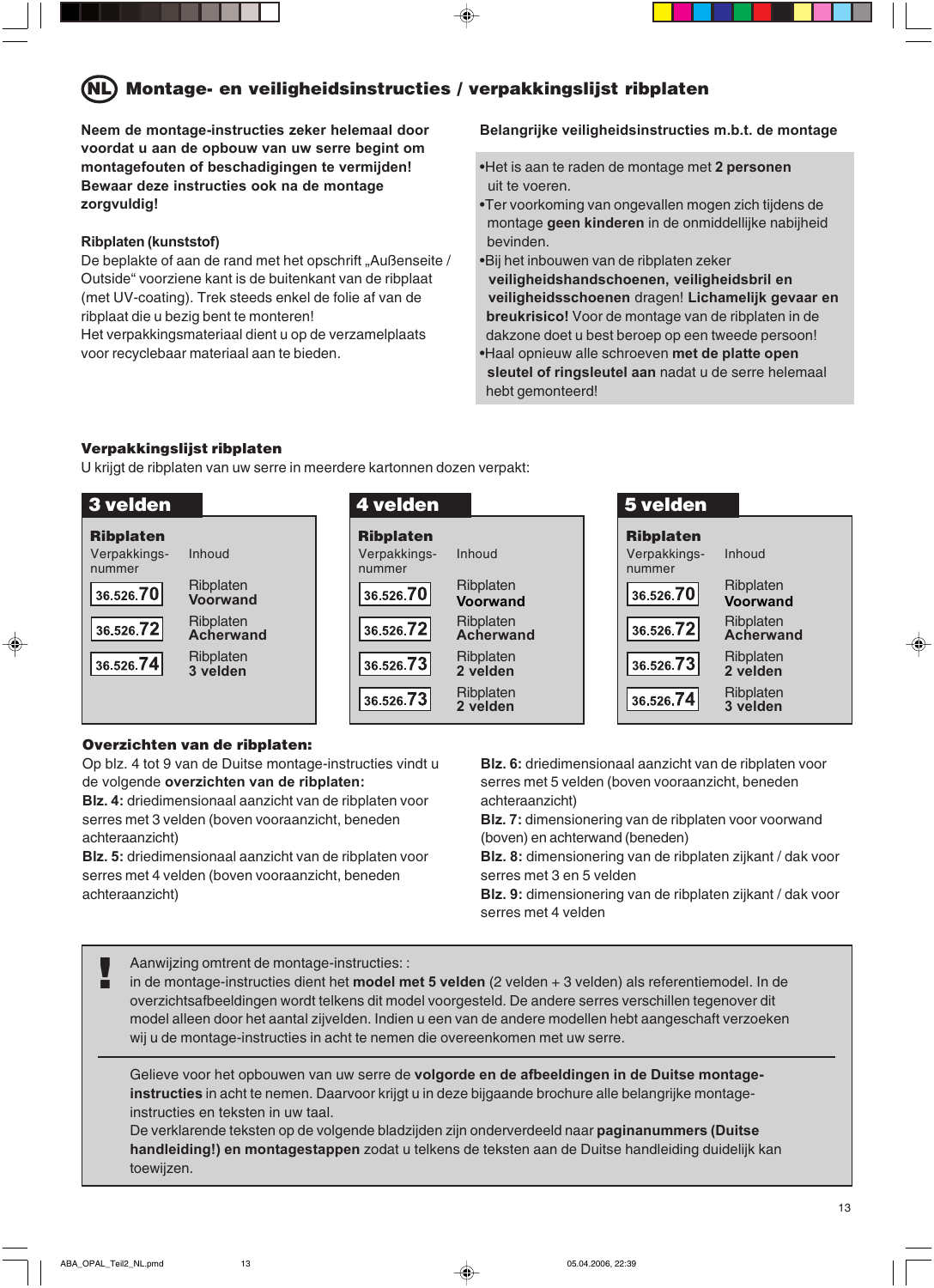## **Montage-instructies:**



## **Ribplaten op de voorwand monteren** 24

**Belangrijke aanwijzing:** De beplakte of aan de rand met het opschrift "Außenseite / Outside" voorziene kant is de buitenkant van de ribplaat (met UV-coating). Trek steeds enkel de folie af van de ribplaat die u bezig bent te monteren.

Neem de exacte opgegeven lengte van de enkele en dubbele clips in acht en meet de lengtes na voordat u de clips aanbrengt.

**24/a:** Aan de onderkant van de beide ribplaten 848 x 1400 / 1728 mm (pos. 7 en 8) worden U-profielen aangebracht.

## pagina 11

**Belangrijke aanwijzing (afbeelding 24/c beneden):** Let wel dat de ribplaten aan de dwarsschoor moeten worden ingezet zodat ze nauw aansluiten bij de dwarsschoor zoals getoond in de afbeelding.

**24/b:** Installeer dan de ribplaten in de voorwand. Schuif de beide grotere ribplaten van beneden tegen de dwarsschoor en zet ze op het grondprofiel. Aan de zijkant worden de ribplaten in de reeds gemonteerde profielen vastgezet. De platen worden in stap 24/d door het aanbrengen van de clips geborgd.

**24/c:** De kleinere driehoekige ribplaten zet u op de dwarsschoor en plaatst u tussen de beide schoren. Ze worden in stap 24/d door het aanbrengen van de clips geborgd.

#### pagina 12

 $\bigcirc$ 

**Afbeelding 24/e:** profielaanzicht (enkele clip / deurhengsel)

**Afbeelding 24/f:** profielaanzicht (enkele clip / hoekprofiel)

**Hint:** klop de clips met meerdere lichte slagen met een hard voorwerp (b.v. handgreep van een schroevendraaier) van boven naar beneden vast.

#### pagina 13

**Afbeelding 24/f:** profielaanzicht (dubbele clip / dakschoor)

**24/h:** Zet de beide grote ribplaten op het grondprofiel extra vast m.b.v. de afstandhouders. Maak de afstandhouders ongeveer in het midden van de ribplaat door boorschroeven (pos. 5) op het grondprofiel vast. Boor indien nodig met de boor gaten

voor (diameter 2 mm).

**Belangrijke aanwijzing:** Let wel dat de afstandhouders met de smalle kant op het grondprofiel moeten worden bevestigd. Met de bredere kant wordt de ribplaat gefixeerd.



#### **Ribplaten op de achterwand monteren** 25

**Belangrijke aanwijzing:** de beplakte of aan de rand met het opschrift "Außenseite / Outside" voorziene kant is de buitenkant van de ribplaat (met UVcoating).Trek steeds enkel de folie af van de ribplaat die u bezig bent te monteren.

Neem de exacte opgegeven lengte van de enkele en dubbele clips in acht en meet de lengtes na voordat u de clips aanbrengt.

**25/a:** Aan de onderkant van de ribplaten 600 x 1400 / 1728 mm (pos. 9 en 10) en de platen 600 x 1728 mm (pos. 11) worden U-profielen aangebracht.

## pagina 15

**Belangrijke aanwijzing (afbeelding 25/c beneden):** let wel dat de ribplaten aan de dwarsschoor moeten worden ingezet zodat ze nauw aansluiten bij de dwarsschoor zoals getoond in de afbeelding.

**25/b:** Installeer dan de ribplaten in de achterwand. Schuif de afgeschuinde ribplaten van beneden tegen de dwarsschoor en zet ze op het grondprofiel. Aan de zijkant worden de ribplaten in de reeds gemonteerde profielen vastgezet.

**25/c:** De kleinere driehoekige ribplaten zet u op de dwarsschoor en plaatst u tussen de beide schoren. Daarna zet u de beide rechthoekige ribplaten tussen grondprofiel en dwarsschoor. Ze worden in stap 25/d door het aanbrengen van de clips geborgd.

## pagina 16

**Afbeelding 25/e:** profielaanzicht (enkele clip / hoekprofiel)

**Afbeelding 25/f:** profielaanzicht (dubbele clip / dakzijschoor)

**Hint:** klop de clips met meerdere **lichte** slagen met een hard voorwerp (b.v. handgreep van een schroevendraaier) van boven naar beneden vast.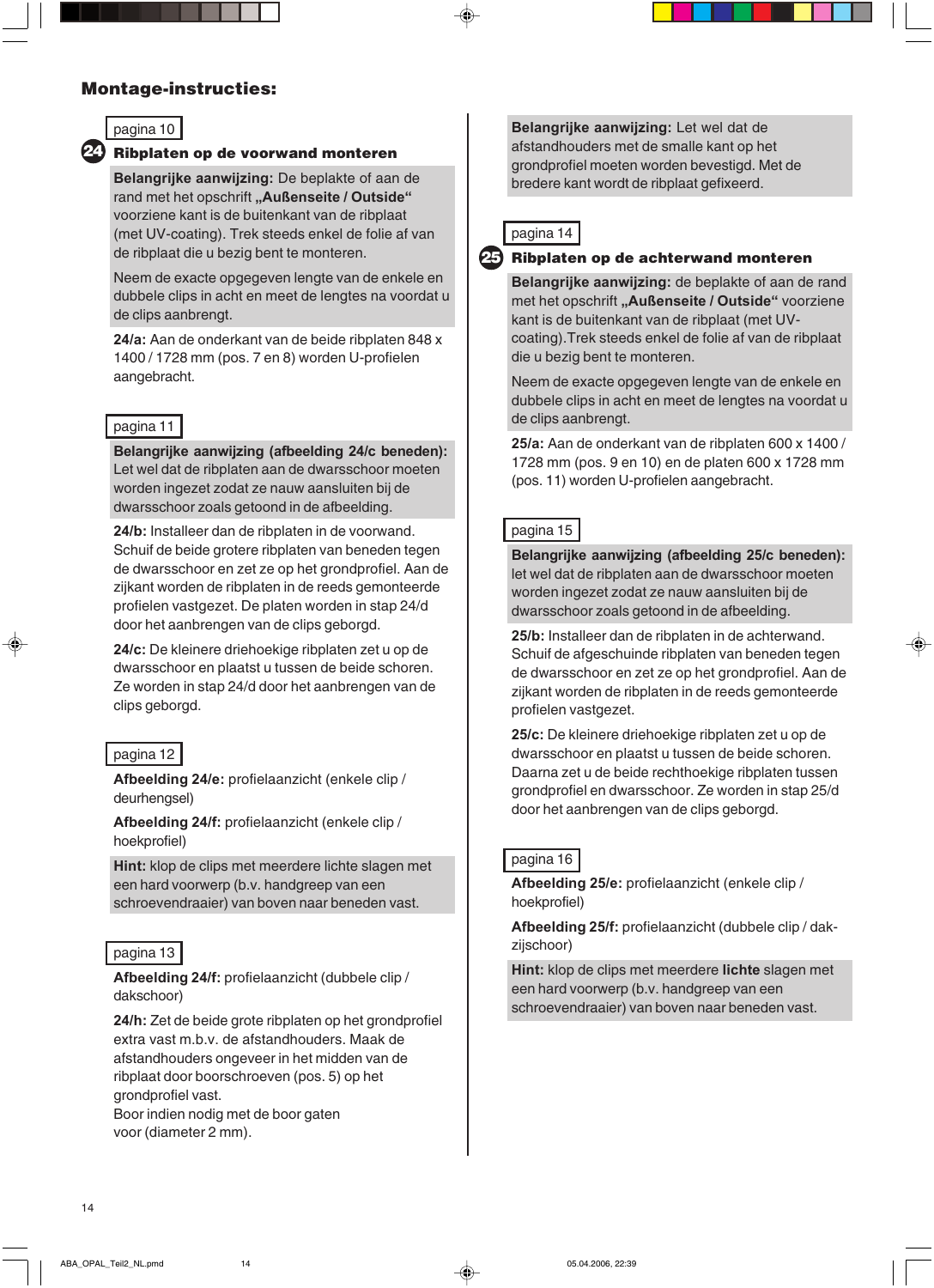## pagina 17

**Belangrijke aanwijzing:** let wel dat de afstandhouders met de smalle kant op het grondprofiel moeten worden bevestigd. Met de bredere kant wordt de ribplaat gefixeerd.

## pagina 18

## **Ribplaten op de zijkanten monteren** 26

**Belangrijke aanwijzing:** de beplakte of aan de rand met het opschrift "Außenseite / Outside" voorziene kant is de buitenkant van de ribplaat (met UVcoating).

Trek steeds enkel de folie af van de ribplaat die u bezig bent te monteren.

#### pagina 19

**Afbeelding boven:** montagepreview / controleaanzicht zijkant (afbeelding serre met 5 velden)

## pagina 20

**Afbeelding 26/d:** profielaanzicht (dubbele clip / zijschoor)

**Hint:** klop de clips met meerdere **lichte** slagen met een hard voorwerp (b.v. handgreep van een schroevendraaier) van boven naar beneden vast.

## pagina 21

**Afbeelding 26/e:** profielaanzicht (enkele clip / hoekprofiel)

**Belangrijke aanwijzing:** Let wel dat de afstandhouders met de smalle kant op het grondprofiel moeten worden bevestigd. Met de bredere kant wordt de ribplaat gefixeerd.

## pagina 22

27

## **Ribplaten op het raamaanslagprofiel monteren**

**Belangrijke aanwijzing:** De beplakte of aan de rand met het opschrift "Außenseite / Outside" voorziene kant is de buitenkant van de ribplaat (met UV-coating).

Trek steeds enkel de folie af van de ribplaat die u bezig bent te monteren.

#### pagina 23

**27/d:** Draai de schroeven op het raamaanslagprofiel los en schuif het raamaanslagprofiel omlaag tot de ribplaat helemaal is ingevat (zie profielaanzicht 27/d). Haal daarna de moeren terug aan.

| ÷<br>ли - |  |
|-----------|--|
|           |  |

#### **Ribplaten op het dak monteren** 28

**Belangrijke aanwijzing:** de beplakte of aan de rand met het opschrift "Außenseite / Outside" voorziene kant is de buitenkant van de ribplaat (met UVcoating).

Trek steeds enkel de folie af van de ribplaat die u bezig bent te monteren.

## pagina 25

**Afbeelding boven:** montagepreview / controleaanzicht dak (afbeelding serre met 5 velden)

## pagina 26

**Let op! (Afbeelding 28/c):** Gebruik bij het aanbrengen van de clips op het dak zeker een veiligheidsezel en let bijzonder op stabiliteit en dat u **veilig staat!**

**Hint:** klop de clips met meerdere **lichte** slagen met een hard voorwerp (b.v. handgreep van een schroevendraaier) van boven naar beneden vast.

**Afbeelding 28/d:** profielaanzicht (dubbele clip / zijschoor)

**Afbeelding 28/e:** profielaanzicht (enkele clip / hoekprofiel)



#### **Rubberprofiel op het raamaanslagprofiel monteren** 29

**29/a + 29/b:** Snij van het raamafdichtingsprofiel en stuk van ± 73 cm lengte af trek het de geleiderail van het raamaanslagprofiel in (zie ook profielaanzicht). Let wel dat de rubber iets boven de beide clips op de dakschoren ligt.



30

#### **Enkele deur vooraf monteren**

**Belangrijke aanwijzing:** De beplakte of aan de rand met het opschrift "Außenseite / Outside" voorziene kant is de buitenkant van de ribplaat (met UV-coating).

Trek steeds enkel de folie af van de ribplaat die u bezig bent te monteren.

#### **Let op! Gevaar voor verwisseling:**

De sluitringen 52.036.10 en 52.046.10 verschillen slechts minimaal qua grootte. Let wel dat in deze stap de **kleinere sluitring** 52.036.10 voor de montage van de deurgreep moet worden gebruikt.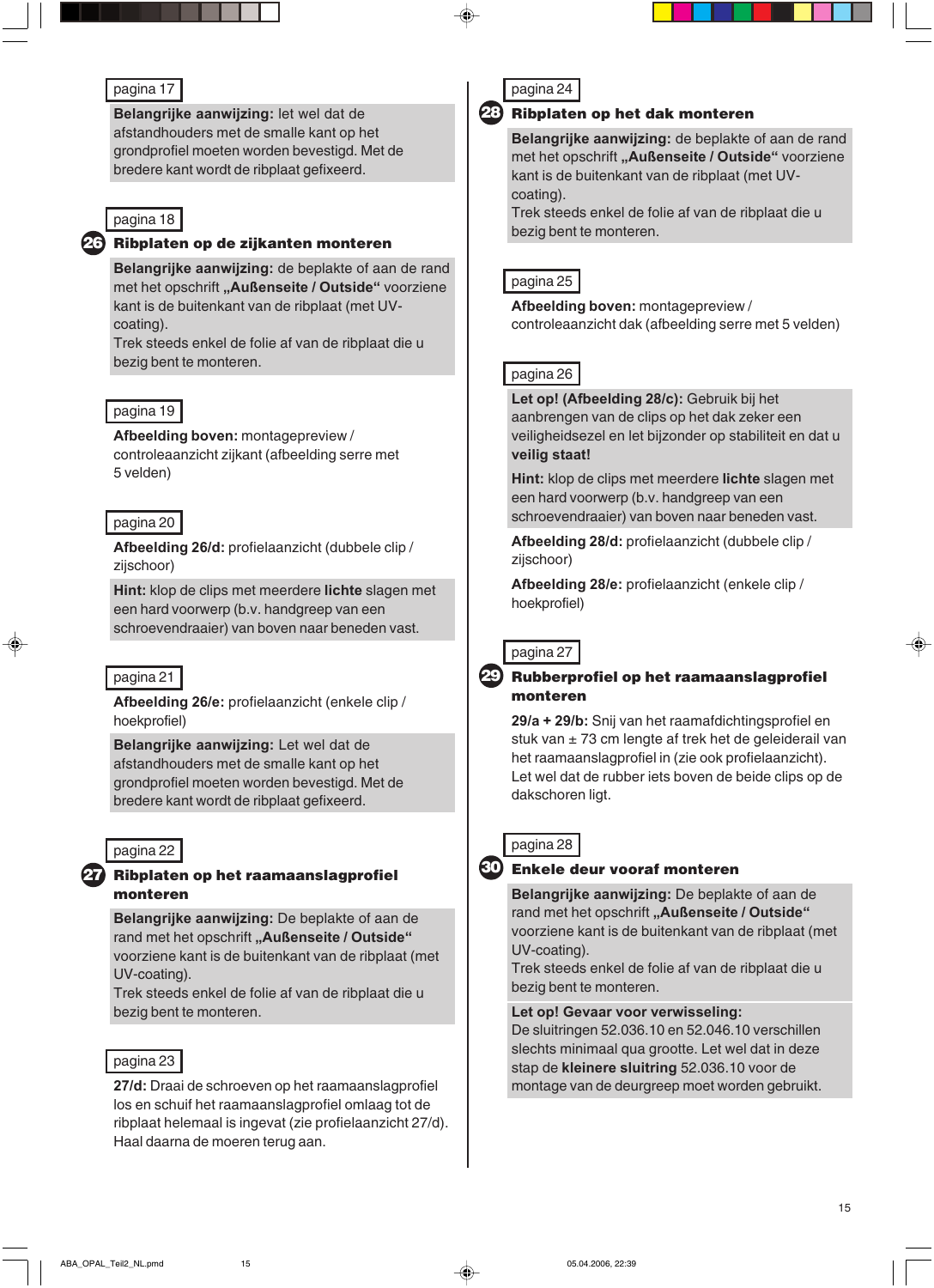#### pagina 29

**30/a:** Schuif de grendel DT (pos. 3) de geleiderails van het deureindprofiel met gat (pos. 11) in. Bovendien maakt u in dezelfde geleiderail aan weerskanten telkens een zeskantschroef op ± 5 cm van de rand (zie profielaanzicht) vast.

**30/b:** Op twee deureindprofielen (pos. 9) monteert u vooraf telkens één schroef aan weerskanten op  $± 5$  cm van de rand.

**30/c:** Op het derde deureindprofiel (pos. 9) monteert u vooraf twee schroeven in het midden en telkens twee schroeven aan beide uiteinden op ± 5 cm van de rand.

#### pagina 30

**30/e:** Op twee deurprofielen zijkant (pos. 10) maakt u scharniervleugels vast (zie detailaanzicht). Monteer aan de beide uiteinden van het deurprofiel zijkant telkens een scharniervleugel  $\pm$  10 van de rand. Let wet dat de scharniervleugels moeten worden ingezet zoals voorgesteld in het profielaanzicht.

#### pagina 31

**Aanwijzing:** Voor het vierde zijdelingse deurprofiel is geen voormontage nodig.

#### pagina 32

### **Montage bovenste deurvleugel**

**30/h + 30/i:** Maak aan de rechterkant van het deureindprofiel met gat (pos. 11) het deurprofiel zijkant met slotplaat vast. Aan de linkerkant bevestigt u het deurprofiel zijkant met de twee vooraf gemonteerde scharniervleugels (zie stap 30/e). Neem bij het monteren van de zijdelingse deurprofielen de juiste stand van de scharnieren en de slotplaat in acht (zie profielaanzicht).

### pagina 34

**30/l:** Steek de greep (pos. 5) van buiten doorheen het gat op het onderste deureindprofiel. Aan de binnenkant steekt u er de vergrendeling (pos. 6) op en fixeert u die met een sluitring (pos. 1) en boorschroef (pos. 16). Let wel dat de vergrendeling met 90° in de richting van de wijzers van de klok naar de greep gedraaid (zie onderste afbeelding) moet worden gemonteerd zodat de deur later naar behoren kan worden geopend en gesloten.

## pagina 35

### **Montage onderste deurvleugel**

**30/m + 30/n:** Maak aan de rechterkant van het deureindprofiel (pos. 9) het deurprofiel zijkant zonder schroeven vast. Aan de linkerkant bevestigt u het deurprofiel zijkant met twee vooraf gemonteerde scharniervleugels (zie stap (30/e)). Neem bij het monteren van de zijdelingse deurprofielen de juiste stand van de scharnieren in acht (zie profielaanzicht).

## pagina 37

**Afbeelding 30/q (buitenaanzicht):** Kerf op de behuizing van de deursluiter in acht nemen!

**30/q:** De deurgrendel wordt buiten op de onderste deurvleugel aan de kant zonder scharnieren vastgemaakt.Steek eerst de grendel (pos. 7) met de knop vooraan de behuizing van de deursluiter (pos. 8) in. Richt de deurgrendel op het bovenste deurprofiel uit zodat de kerf op de behuizing nauw aansluit bij het deurzijprofiel.

Schuif dan de knop op de grendel tot naar de tweede markering zodat de gaten op de grendel en de behuizing boven elkaar liggen. Maak de deurgrendel op de deurprofielen vast met twee boorschroeven.

## pagina 38

**Enkele deur monteren** 61

## pagina 39

**Aanwijzing (afbeelding 31/c):** Let bij het monteren van de aanslag van de deurvleugel (artikelnr. 84.080.42) erop dat de bovenste deurvleugel verder geopend is dan de onderste.

#### pagina 40

**Afbeelding 31/e:** buitenaanzicht deur beneden

**31/e:** Open de deur alvorens de deurvastzetter aan te brengen en merk de positie op het deurprofiel waar de klem tegen de deur aanslaat. Op die plaats monteert u de deurvastzetter (artikelnr. 57.013.32).

#### pagina 41

**31/f:** Richt dan de op het deurhengsel vooraf gemonteerde slotplaten uit. De onderste slotplaat richt u uit zodat de grendel de lasplaat in kan worden geschoven. De bovenste slotplaat moet gelijk liggen met de op de bovenste deurvleugel vooraf gemonteerde plaat om er een hangslot (niet bij de levering begrepen) te kunnen aanbrengen.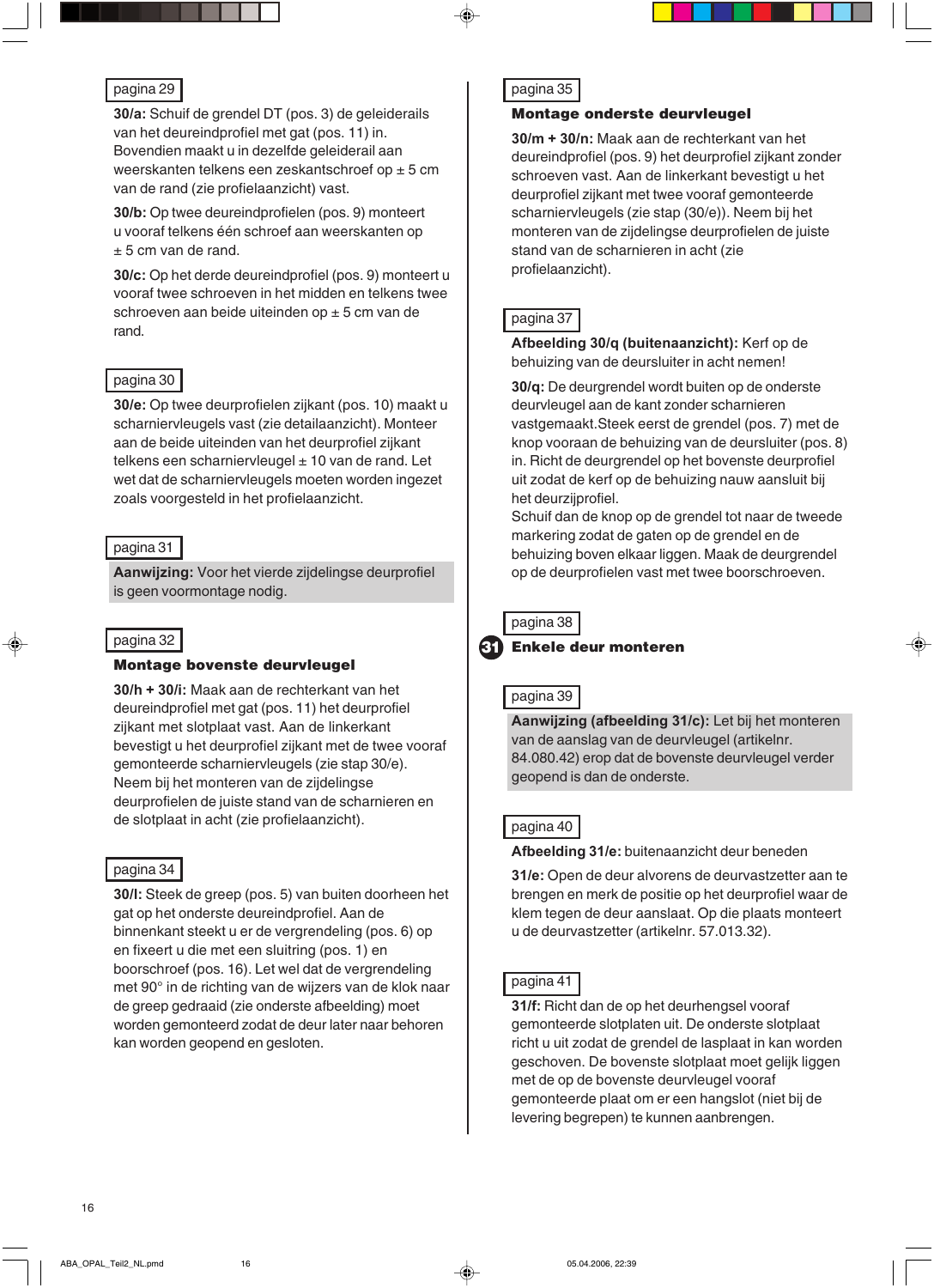**31/g:** De op de bovenste deurvleugel gemonteerde grendel DT dient om de beide helften van de deur met elkaar te verbinden. Draai de grendel DT met 90 graad zodat hij het aanslagprofiel op de onderste deurvleugel vastklemt.

## pagina 42

#### 32 **Raam vooraf monteren**

**Belangrijke aanwijzing:** In de volgende stap wordt een enkel raam opgebouwd. Indien u een **serre met 4** of **5 velden** hebt herhaalt u deze stap voor het tweede raam.

## pagina 44

**Belangrijke aanwijzing:** De beplakte of aan de rand met het opschrift "Außenseite / Outside" voorziene kant is de buitenkant van de ribplaat (met UV-coating). Trek steeds enkel de folie af van de ribplaat die u bezig bent te monteren.

#### pagina 45

**32/f:** Snij van het raamafdichtingsprofiel twee 646 mm lange stukken af en schuif ze de ervoor voorziene geleiderails van de raamprofielen zijkant (zie profielaanzicht) in.

**Belangrijke aanwijzing:** Als u het raamafdichtingsprofiel hebt ingetrokken perst u het geleideprofiel aan het onderste uiteinde lichtjes zodat de rubber niet meer het profiel uit kan glijden.

#### pagina 46

33

#### **Raam monteren**

**Belangrijke aanwijzing:** Indien u een **serre met 4** of **5 velden** hebt herhaalt u deze stap voor het tweede raam.

**33/a:** Schuif een raamstopper, zoals getoond in de afbeelding, van voren de overeenkomstige geleiderail in het nokprofiel in tot tegen de tweede dakschoor.

**33/b:** Schuif dan het raam dezelfde geleiderail in (zie profielaanzicht). Fixeer het raam door de tweede raamstopper tot tegen het raam na te schuiven.

**Belangrijke aanwijzing:** Let wel dat het raam exact tussen de dakschoren moet worden gepositioneerd zodat het raam exact op maat kan worden gesloten.

## pagina 47

#### 34 **Raamopenzetter monteren**

**Belangrijke aanwijzing:** De raamopenzetter wordt ongemonteerd in een zakje verpakt geleverd. In dit zakje vindt u alle stukken die u voor de openzetter nodig hebt.

Indien u een **serre met 4** of **5 velden** hebt herhaalt u deze stap voor het tweede raam.

Indien u de **automatische raamopenzetter** (als speciaal accessoire verkrijgbaar) hebt aangeschaft, monteert u die i.p.v. de bijgeleverde raamopenzetter.

**34/a:** Steek de lasplaat op de raamopenzetter en maak die vast m.b.v. een schroef 6x16. Let wel dat u de moer niet te hard mag aanhalen zodat het scharnier bewegelijk blijft.



**34/c:** Om het raam veilig te sluiten duwt u de raamopenzetter omhoog naar de ribplaat toe en haakt u hem terug vast op het raamaanslagprofiel zoals getoond in het profielaanzicht.

### pagina 49

#### 35 **Afdekkingen en aflopen monteren**

**35/a:** Maak de afdekking met twee boorschroeven 4,2 x13 (pos. 8) op de profielen vast. Boor indien nodig met de boor gaten voor (diameter 2 mm).

## pagina 50

**35/b + 35/c:** De regengootafsluiting wordt met een boorschroef 6,3 x 22 (pos. 7) vastgemaakt op de zijschoor. Boor indien nodig met de boor gaten voor (diameter 2 mm).Doorstoot voor het laatst op de plaatsen waar later het water moet aflopen de op de regenaflopen voorgestanste uitsparingen (zie afbeelding 35/c).

## pagina 51

**35/d:** Schuif de buisklemmen op het bovenste uiteinde van de regenbuizen. Steek de buizen daarna, zoals getoond in de afbeelding, op de regengootafsluitingen die u in stap 35/c hebt doorstoten. Haal voor het laatst de schroef op de klem aan om de regenbuis te fixeren.

**Let op!** De hoekafdekkingen moeten in de grondprofielen vastklikken.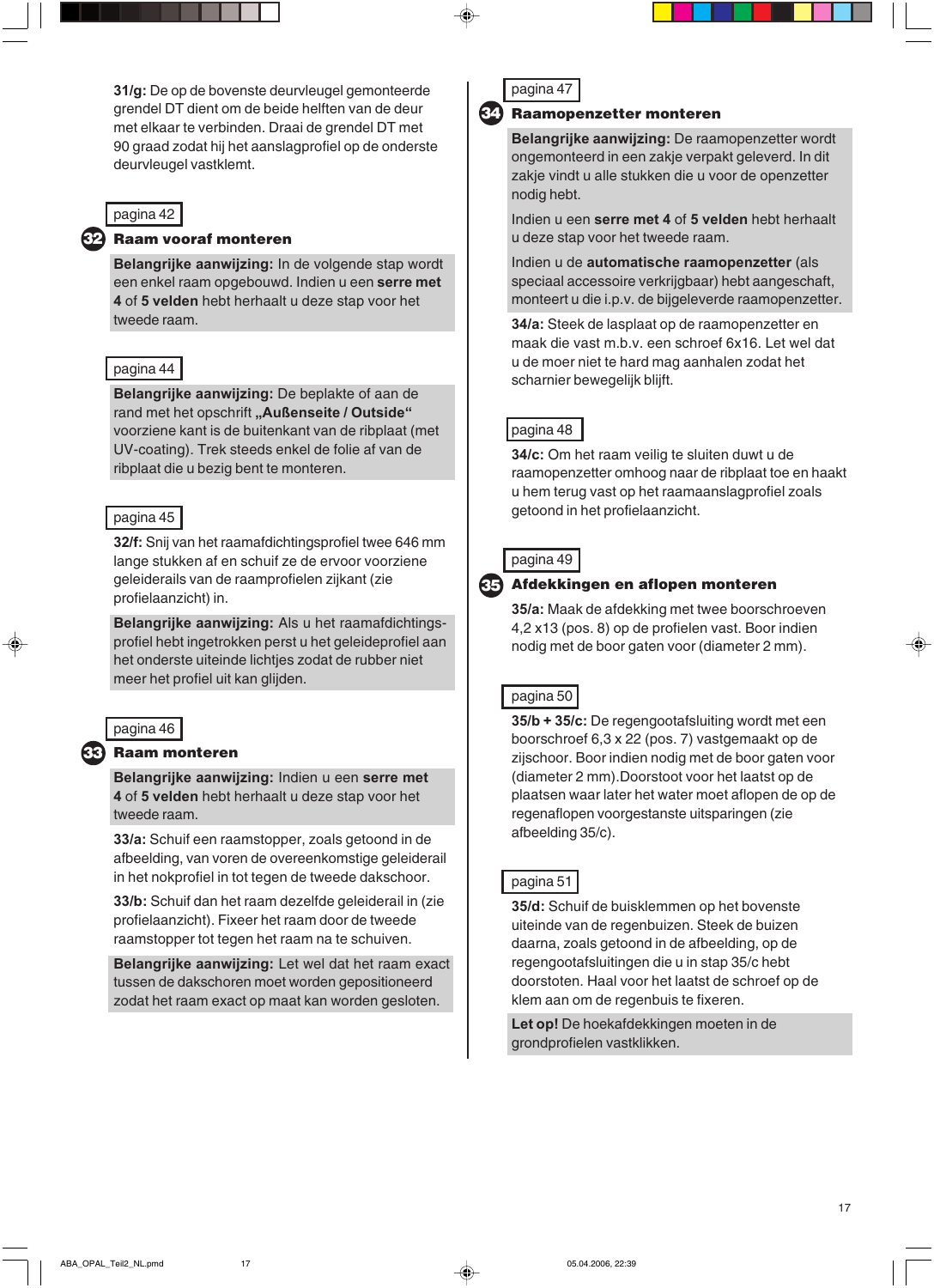## pagina 52

## **Stuklijst aluminiumprofielen** (tot blz. 54)

## pagina 55

## **Stuklijst ribplaten**

**Aanwijzing omtrent het vervangen van de ribplaten:** Om een ribplaat te vervangen dient u de aansluitende clipprofielen te verwijderen zoals hieronder beschreven:

Draai eerst de schroeven op de aluminiumprofie-len waarop de overeenkomstige clipprofielen zijn vastgemaakt los. U kan dan de aluminiumprofielen lichtjes naar buiten drukken en zodoende de clipprofielen gemakkelijk uittrekken. Vervang dan de ribplaat en hermonteer de aluminiumprofielen en de clips exact als beschreven in de handleiding.

## **Belangrijke aanwijzing:**

controleer aan het einde van de montage opnieuw of **alle boutverbindingen** goed **vast zitten** en haal de bouten en schroeven, indien nodig, aan. <u>!</u>

 $\bigcirc$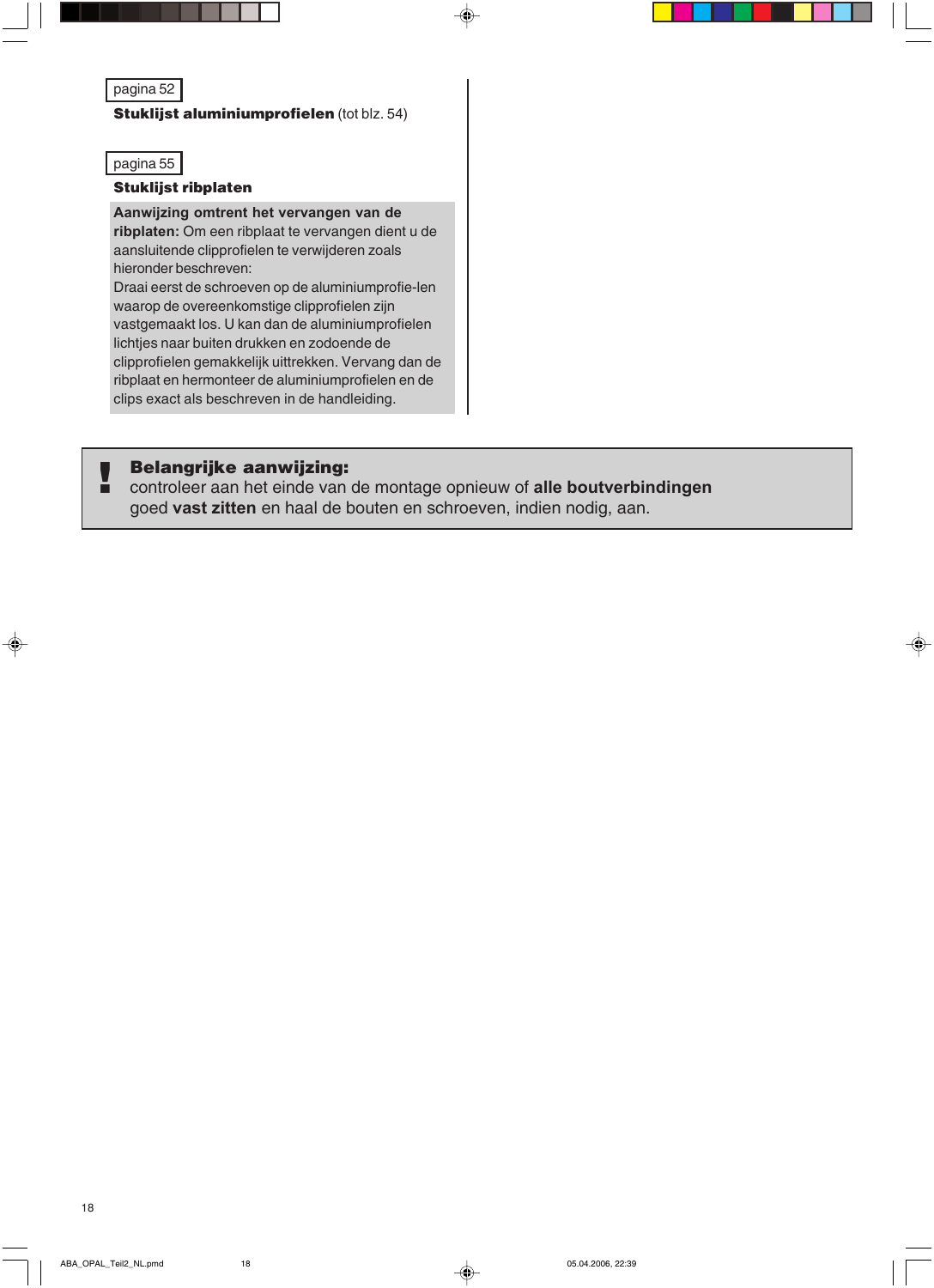#### **Monterings- och säkerhetsanvisningar / Förpackningslista till kanalplattor** S

**Läs igenom dessa anvisningar komplett innan du börjar montera huset så att du kan undvika monteringsfel eller skador. Förvara dessa anvisningar på ett säkert ställe efter att du monterat växthuset.**

## **Kanalplattor (plast)**

Kanalplattans utsida (med UV-beläggning) är försedd med skyddsfolie och "Außenseite / Outside" står på kanten. Dra alltid av folien från kanalplattan strax innan den ska monteras!

Förpackningsmaterial ska lämnas in i källsorterat skick för återvinning.

Viktiga säkerhetsanvisningar för montering

- Vi rekommenderar att **två personer** genomför monteringen tillsammans.
- För att undvika olyckor bör **inga barn** befinna sig i närheten medan kanalplattorna monteras.
- Bär tvunget **skyddshandskar, skyddsglasögon och skyddsskor** när du monterar kanalplattorna!  **Risk för personskador och sprickor i kanalplattorna!** Ta hjälp av en andra person när kanalplattorna ska läggas in i taket.
- Dra åt alla skruvförband med **gaffel- eller ringnyckeln** efter att du monterat samman växthuset komplett.

## **Förpackningslista för kanalplattor**

Kanalplattorna till ditt växthus har förpackats i flera olika kartonger:



Översikt över kanalplattor:

⊕

Följande **översikt över kanalplattor** finns på Sida 4 till 9 i de tyska monteringsanvisningarna:

**Sida 4:** Tredimensionell bild av kanalplattor för 3-fälts-hus (framsida upptill, baksida nedtill)

**Sida 5:** Tredimensionell bild av kanalplattor för 4-fälts-hus (framsida upptill, baksida nedtill)

**Sida 6:** Tredimensionell bild av kanalplattor för 5-fälts-hus (framsida upptill, baksida nedtill)

**Sida 7:** Mått för kanalplattorna till framsidan (upptill) och baksidan (nedtill)

**Sida 8:** Mått för kanalplattorna till sidorna / taket för 3-fälts- och 5-fälts-hus

**Sida 9:** Mått för kanalplattorna till sidorna / taket för 4-fälts-hus

| Instruktioner för monteringsanvisningarna:                                                                                                                                                                                                                                                                                                                 |
|------------------------------------------------------------------------------------------------------------------------------------------------------------------------------------------------------------------------------------------------------------------------------------------------------------------------------------------------------------|
| I monteringsanvisningarna används växthusmodellen med fem fält (2 fält + 3 fält) som referensmodell. I<br>översiktsbilderna visas alltid denna modell. De andra växthusen skiljer sig endast åt från denna modell när<br>det gäller antal sidofält. Om du har köpt en annan modell måste du beakta monteringsanvisningarna som<br>gäller för ditt växthus. |
| När du monterar samman ditt växthus måste du beakta ordningsföljden och bilderna i de tyska                                                                                                                                                                                                                                                                |

**monteringsanvisningarna**. I detta häfte som medföljer får du alla viktiga monteringsinstruktioner och texter på ditt eget språk.

#### Informationstexten på följande sidor är strukturerad efter **sidonummer (i de tyska**

**monteringsanvisningarna) och monteringssteg** så att du utan vidare kan se vilken text som hör till de tyska monteringsanvisningarna.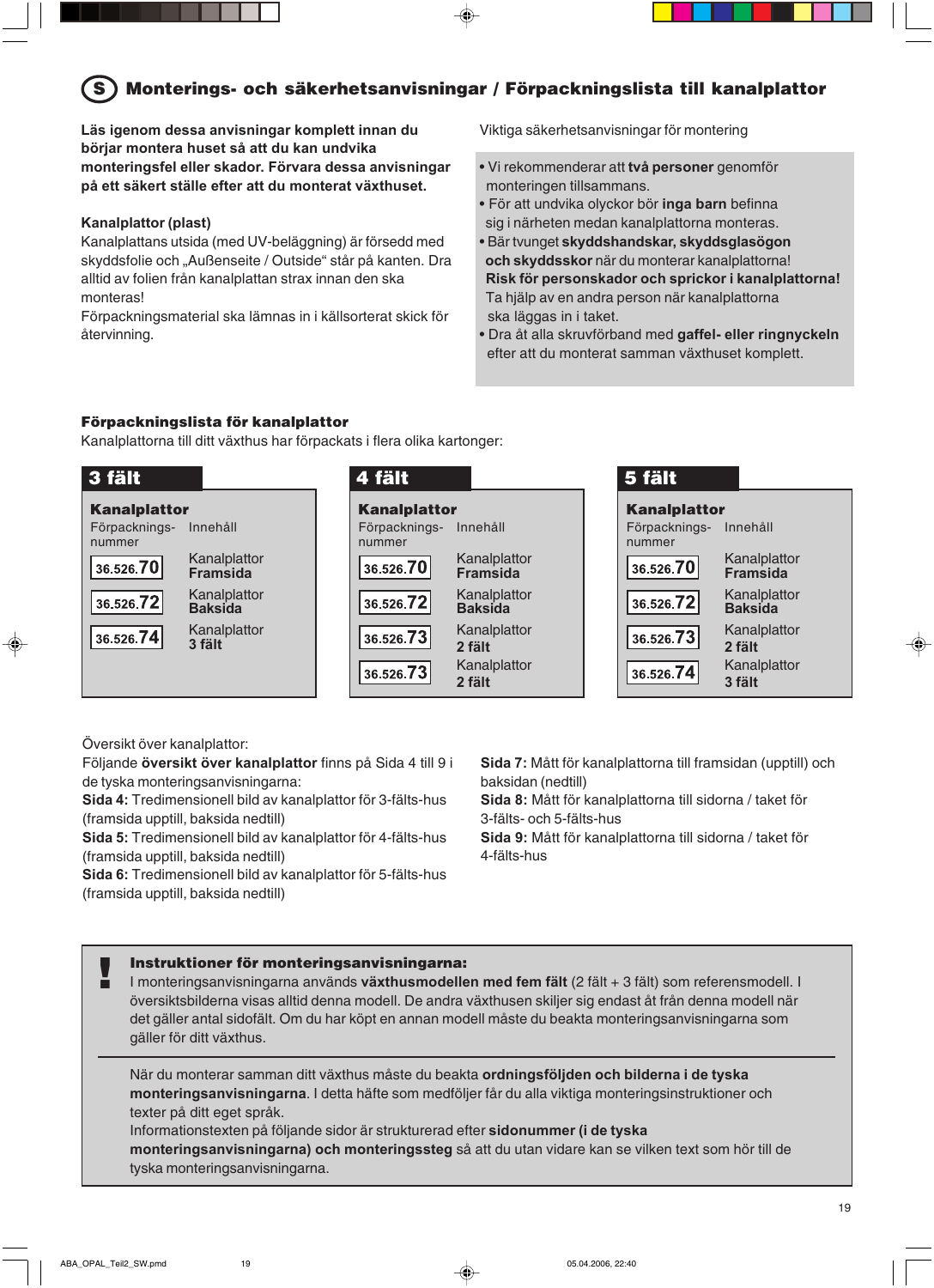## **Monteringsanvisningar:**



## **Montera kanalplattor på framsidan** 24

**Viktig information:** Kanalplattans utsida (med UVbeläggning) är försedd med skyddsfolie och "Außen**seite / Outside"** står på kanten. Dra alltid av folien från kanalplattan strax innan den ska monteras.

Beakta de exakta längduppgifterna för enkla eller dubbla klämmor och mät upp längderna innan du monterar klämmorna.

**24/a:** U-profiler ska monteras vid den nedre sidan av de båda kanalplattorna 848 x 1400 / 1728 mm (pos. 7 och 8).

## Sida 11

**Viktig information (bild 24/c nedtill):** Se till att kanalplattorna sätts in vid tvärstödet så att de ligger emot tvärstödet enligt beskrivningen i bilden.

**24/b:** Sätt nu in kanalplattorna i framsidan. Skjut in de båda större kanalplattorna underifrån mot tvärstödet och ställ dem på bottenprofilen. Kanalplattornas sidor täcks av profilerna som redan har monterats. Fixera plattorna i arbetssteg 24/d med klämmorna.

**24/c:** Ställ de små trekantiga kanalplattorna på tvärstödet och placera dem mellan de båda strävorna. Fixera plattorna i arbetssteg 24/d med klämmorna.

## Sida 12

 $\bigcirc$ 

**Bild 24/e:** Profilbild (enkel klämma / dörrgångjärn)

**Bild 24/f:** Profilbild (enkel klämma / hörnprofil)

**Tips:** Slå fast klämmorna genom att slå lätt med ett fast föremål (t ex handtaget till en skruvmejsel) uppifrån och ned.

## Sida 13

**Bild 24/f:** Profilbild (dubbel klämma / taksträva)

**24/h:** Fixera de båda stora kanalplattorna extra vid bottenprofilen med avståndshållare. Fäst avståndshållarna ungefär i mitten av kanalplattan med borrskruvar (pos. 5) i bottenprofilen. Ev. måste du förborra med borrmaskinen (diameter 2 mm).

**Viktig information:** Se till att avståndshållarna fästs med den smala sidan mot bottenprofilen. Den bredare sidan används till att fixera kanalplattan.

#### Sida 14

#### **Montera kanalplattor på baksidan** 25

**Viktig information:** Kanalplattans utsida (med UVbeläggning) är försedd med skyddsfolie och "Außen**seite / Outside"** står på kanten. Dra alltid av folien från kanalplattan strax innan den ska monteras.

Beakta de exakta längduppgifterna för enkla eller dubbla klämmor och mät upp längderna innan du monterar klämmorna.

**25/a:** U-profiler ska monteras vid den nedre sidan av kanalplattorna 600x1400/1728 mm (pos. 9 och 10) och plattorna 600x1728 mm (pos. 11).

## Sida 15

**Viktig information (bild 25/c nedtill):** Se till att kanalplattorna sätts in vid tvärstödet så att de ligger emot tvärstödet enligt beskrivningen i bilden.

**25/b:** Sätt nu in kanalplattorna i baksidan. Skjut in de fasade kanalplattorna underifrån mot tvärstödet och ställ dem på bottenprofilen. Kanalplattornas sidor täcks av profilerna som redan har monterats.

**25/c:** Ställ de små trekantiga kanalplattorna på tvärstödet och placera dem mellan de båda strävorna. Ställ därefter de båda rektangulära kanalplattorna mellan bottenprofil och tvärstöd. Fixera plattorna i arbetssteg 25/d med klämmorna.

## Sida 16

**Bild 25/e:** Profilbild (enkel klämma / hörnprofil)

**Bild 25/f:** Profilbild (dubbel klämma / tak-, sidosträva)

**Tips:** Slå fast klämmorna genom att slå **lätt** med ett fast föremål (t ex handtaget till en skruvmejsel) uppifrån och ned.

#### Sida 17

**Viktig information:** Se till att avståndshållarna fästs med den smala sidan mot bottenprofilen. Den bredare sidan används till att fixera kanalplattan.



## **Montera kanalplattor på sidorna** 26

**Viktig information:** Kanalplattans utsida (med UVbeläggning) är försedd med skyddsfolie och "Außen**seite / Outside"** står på kanten.Dra alltid av folien från kanalplattan strax innan den ska monteras.

## Sida 19

**Bild upptill:** Förhandsbild för montering / kontrollbild för sidan (bild över 5-fälts-hus)

#### Sida 20

**Bild 26/d:** Profilbild (dubbel klämma / sidosträva)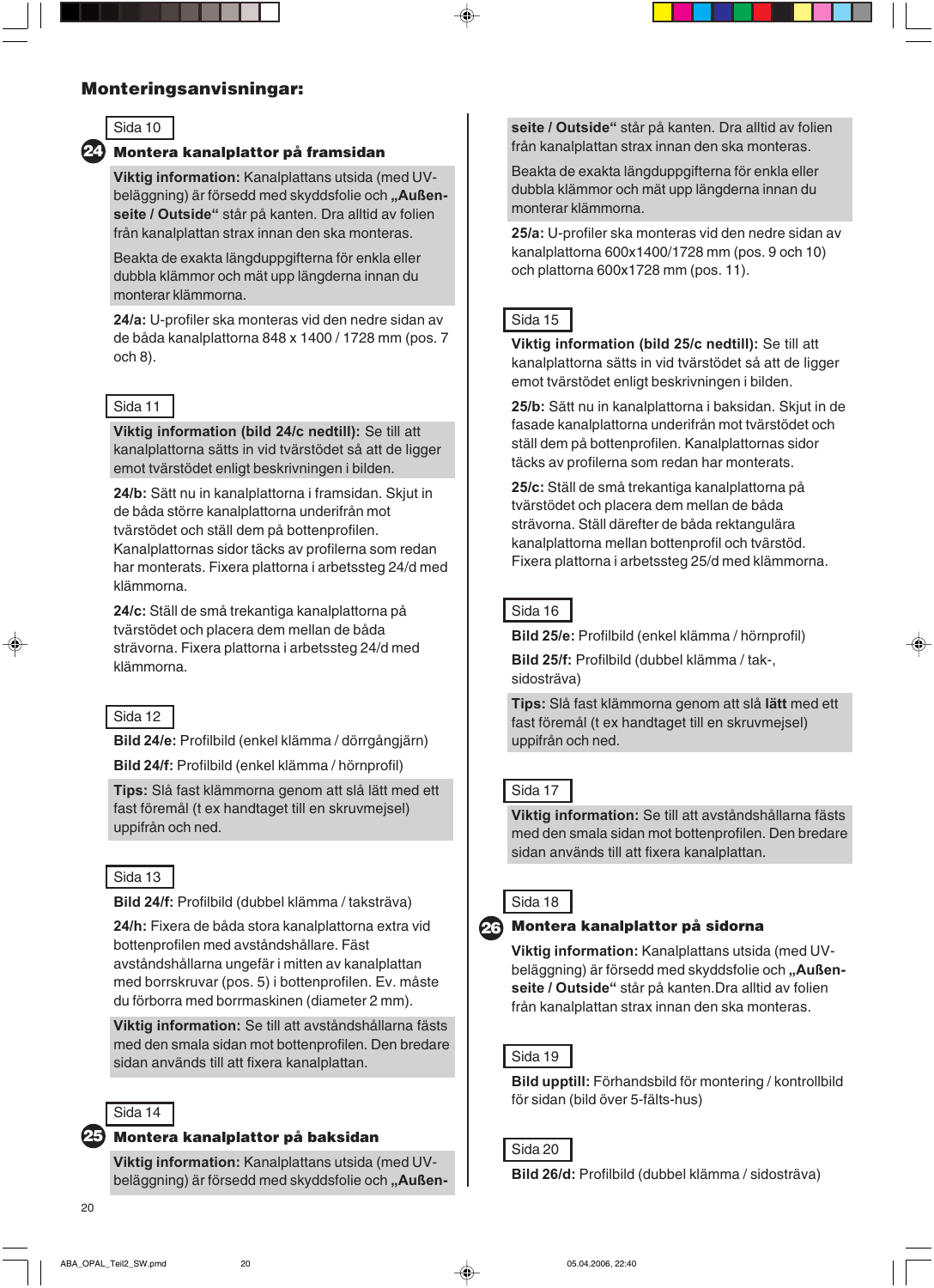**Tips:** Slå fast klämmorna genom att slå **lätt** med ett fast föremål (t ex handtaget till en skruvmejsel) uppifrån och ned.

## Sida 21

**Bild 26/e:** Profilbild (enkel klämma / hörnprofil)

**Viktig information:** Se till att avståndshållarna fästs med den smala sidan mot bottenprofilen. Den bredare sidan används till att fixera kanalplattan.

#### Sida 22

27

## **Montera kanalplattor på fönsterfästprofilen**

**Viktig information:** Kanalplattans utsida (med UVbeläggning) är försedd med skyddsfolie och "Außen**seite / Outside"** står på kanten. Dra alltid av folien från kanalplattan strax innan den ska monteras.

## Sida 23

**27/d:** Lossa på skruvarna i fönsterfästprofilen och skjut fönsterfästprofilen så långt nedåt tills kanalplattan täcks över (jmf. profilbild 27/d). Dra sedan åt muttrarna på nytt.



## **Montera kanalplattor på taket** 28

**Viktig information:** Kanalplattans utsida (med UVbeläggning) är försedd med skyddsfolie och "Außen**seite / Outside"** står på kanten. Dra alltid av folien från kanalplattan strax innan den ska monteras.

## Sida 25

**Bild upptill:** Förhandsbild för montering / kontrollbild för taket (bild över 5-fälts-hus)

## Sida 26

**Obs! (bild 28/c):** När klämmorna till taket monteras måste du tvunget använda ett säkerhetsställ och se till att du står **stabilt**!

**Tips:** Slå fast klämmorna genom att slå **lätt** med ett fast föremål (t ex handtaget till en skruvmejsel) uppifrån och ned.

**Bild 28/d:** Profilbild (dubbel klämma / sidosträva)

**Bild 28/e:** Profilbild (enkel klämma / hörnprofil)



29

**Montera gummiprofil på fönsterfästprofilen**

**29/a + 29/b:** Skär av ett ca 73 cm långt stycke från fönstertätningsprofilen och dra in detta i styrskenan till fönsterfästprofilen (jmf. även profilbilden). Se till att gummit skjuter ut en aning vid klämmorna vid taksträvorna.



#### **Montera enkeldörr** 30

**Viktig information:** Kanalplattans utsida (med UVbeläggning) är försedd med skyddsfolie och "Außen**seite / Outside"** står på kanten. Dra alltid av folien från kanalplattan strax innan den ska monteras.

**Obs! Risk för förväxling!** Distansbrickorna 52.036.10 och 52.046.10 skiljer sig endast åt minimalt i storleken. Se till att endast **den mindre brickan** 52.036.10 används vid detta arbetssteg till montering av dörrhandtaget.

#### Sida 29

**30/a:** Skjut in regeln DT (pos. 3) i dörrtätningsprofilens styrskena med hål (pos. 11). Fäst sedan en sexkantskruv i vardera ände av samma styrskena ungefär 5 cm från kanten (jmf. profilbild).

**30/b:** Förmontera en skruv vid vardera ände vid de två dörrtätningsprofilerna (pos. 9) ca 5 cm från kanten.

**30/c:** Förmontera två skruvar i mitten och två skruvar vid varje ände vid den tredje dörrtätningsprofilen (pos. 9) ca 5 cm från kanten.

#### Sida 30

**30/e:** Fäst två gångjärnsblad vid sidan av två dörrprofiler (pos. 10) (jmf. detaljbild). Montera ett gångjärnsblad ca 10 cm från kanten vid båda ändar av dörrprofilens sida. Se till att gångjärnsbladen sätts in enligt beskrivningen i profilbilden.

#### Sida 31

**Obs!** Ingen förmontering krävs för den fjärde dörrprofilen på sidan.

#### Sida 32

#### **Montera övre dörrbladet**

**30/h + 30/i:** Fäst dörrprofilens sida inkl. låsplatta på höger sida av dörrtätningsprofilen med hål (pos. 11). Fäst dörrprofilsidan med de två förmonterade gångjärnsbladen på vänster sida (jmf. steg 30/e). När de sidoplacerade dörrprofilerna monteras måste man se till att gångjärnen och låsplattan är i rätt läge (jmf. profilbild).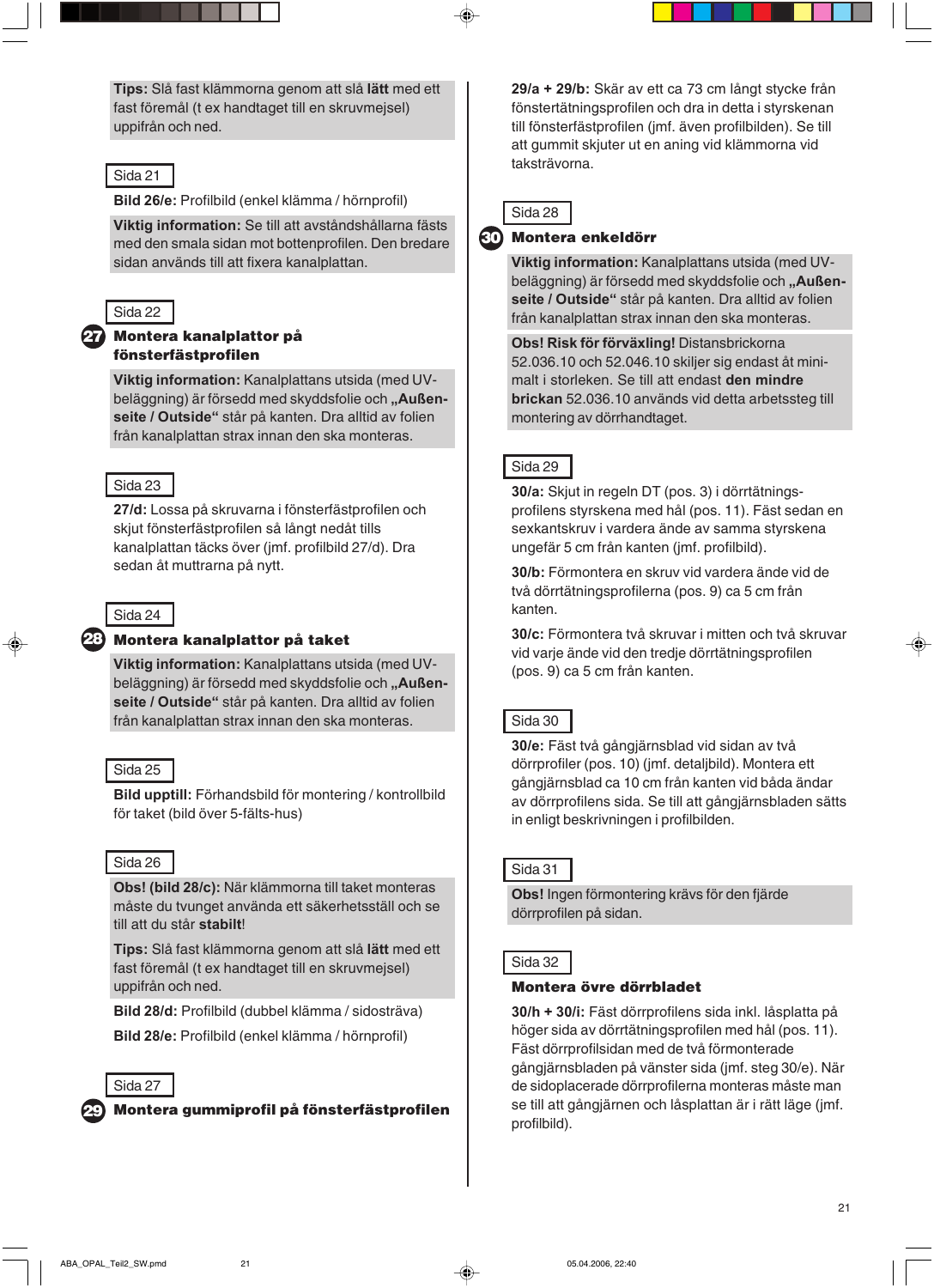## Sida 34

**30/l:** Skjut in handtaget (pos. 5) från utsidan genom hålet vid den nedre dörrtätningsprofilen. Skjut på spärren (pos. 6) på insidan och fixera denna med en bricka (pos. 1) och en borrskruv (pos. 16). Se till att spärren har vridits med 90 graderi medsols riktning gentemot handtaget innan det monterats (jmf. nedre bilden) så att dörren sedan kan öppnas och stängas utan problem.

## Sida 35

#### **Montera nedre dörrbladet**

**30/m + 30/n:** Fäst dörrprofilens sida utan skruvar på höger sida av dörrtätningsprofilen (pos. 9). Fäst dörrprofilsidan med de två förmonterade gångjärnsbladen på vänster sida (jmf. steg 30/e). När de sidoplacerade dörrprofilerna monteras måste man se till att gångjärnen är i rätt läge (jmf. profilbild).

## Sida 37

**Bild 30/q (utsida):** Beakta skåran vid låskåpan!

**30/q:** Montera dörrlåset på utsidan vid det nedre dörrbladet på sidan utan gångjärn.Skjut först in regeln (pos. 7) i låskåpan (pos. 8) med knoppen först. Justa in dörrlåset vid den övre dörrprofilen så att skåran vid kåpan ligger emot vid dörrsidans profil. Skjut sedan fram knoppen vid regeln till den andra markeringen så att hålen vid regeln och kåpan ligger över varandra. Montera dörrlåset på dörrprofilerna med två borrskruvar.

#### Sida 38

**Montera enkeldörr** 31

### Sida 39

**Information (bild 31/c):** När dörrbladets anslag (art.-nr. 84.080.42) monteras måste man se till att det övre dörrbladet har öppnats mer än det nedre.

## Sida 40

**Bild 31/e:** Utsidan av nedre dörren

**31/e:** Innan du monterar dörrhållaren måste du öppna dörren och markera positionen på dörrprofilen där klämman slår emot dörren. Montera dörrhållaren vid detta ställe (art.-nr. 57.013.32).

## Sida 41

**31/f:** Justera in låsplattorna som förmonterats vid dörrgångjärnen. Den nedre låsplattan ska justeras in så att regeln kan skjutas in i tungan.

Den övre låsplattan ska ligga på samma höjd som plattan som har förmonterats på det övre dörrbladet. Här kan du sätta in ett hänglås (medföljer ej).

**31/g:** Regeln DT som har monterats på det övre dörrbladet används till att koppla samman de båda dörrbladen. Vrid runt regeln DT med 90 grader för att anslagsprofilen ska klämma in vid det nedre dörrbladet.

## Sida 42

#### **Förmontera fönster** 32

**Viktig information:** I detta arbetssteg monteras ett enstaka fönster. Om du har ett **4-fälts-hus** eller ett **5-fälts-hus** måste du upprepa detta arbetssteg för det andra fönstret.

## Sida 44

**Viktig information:** Kanalplattans utsida (med UVbeläggning) är försedd med skyddsfolie och "Außen**seite / Outside"** står på kanten. Dra alltid av folien från kanalplattan strax innan den ska monteras.

## Sida 45

**32/f:** Skär av två 646 mm långa stycken från fönstertätningsprofilen och skjut in dem i de härför avsedda styrskenorna till fönsterprofilernas sida (jmf. profilbild).

**Viktig information:** Efter att du har dragit in fönstertätningsprofilen, pressa in styrprofilen en aning vid den undre änden så att gummit inte längre kan glida ut ur profilen.

#### Sida 46

#### **Montera fönster** 33

**Viktig information:** Om du har ett **4-fälts-hus** eller ett **5-fälts-hus** måste du upprepa detta arbetssteg för det andra fönstret.

**33/a:** Skjut in ett fönsterstopp från framsidan in i motsvarande styrskena i takåsprofilen fram till den andra taksträvan. Se beskrivningen i bilden.

**33/b:** Skjut sedan in fönstret i samma styrskena (jmf. profilbild). Fixera fönstret genom att skjuta in det andra fönsterstoppet fram till fönstret.

**Viktig information:** Se till att fönstret positioneras exakt mellan taksträvorna så att fönstret kan stängas tätt.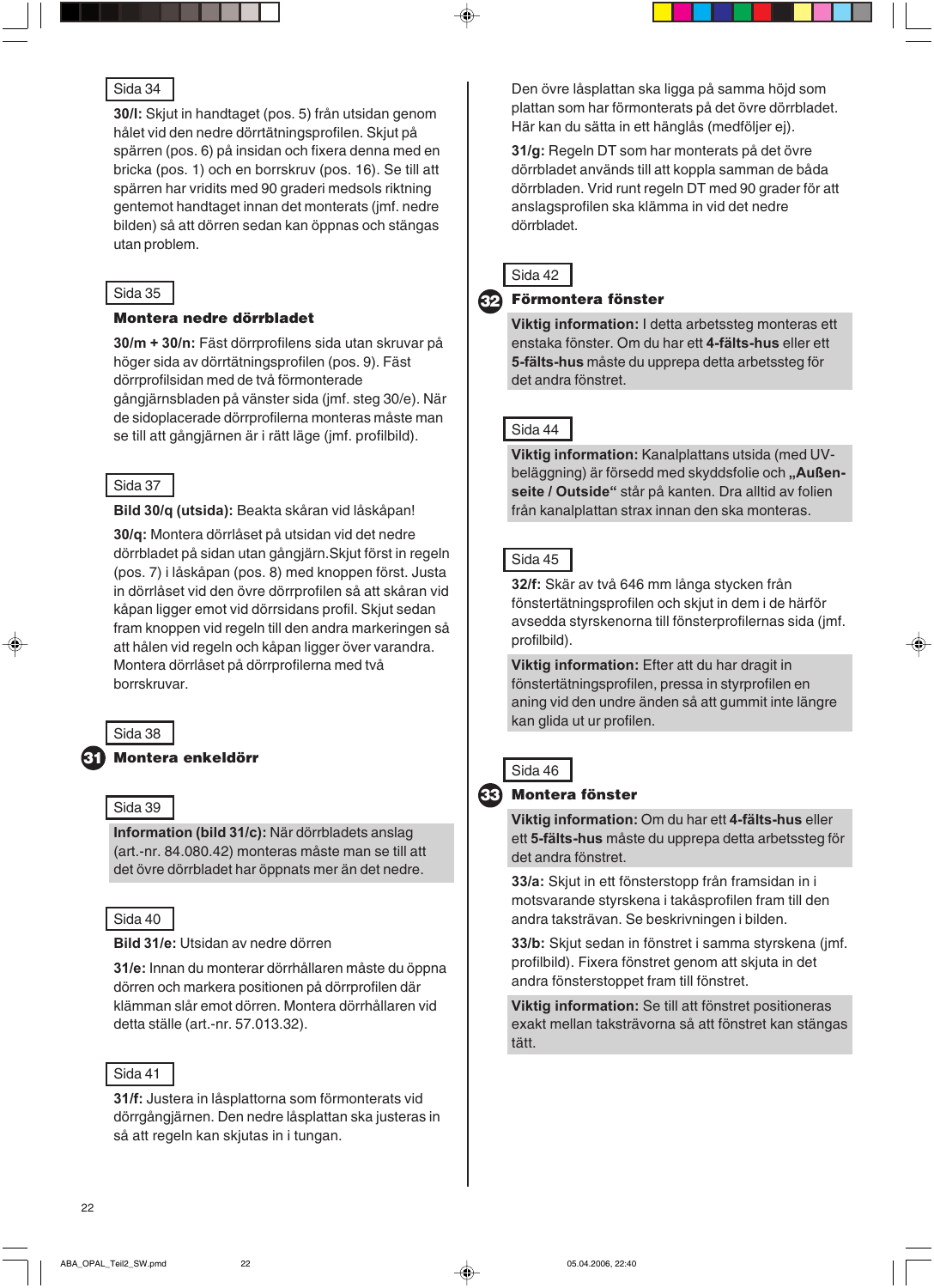## Sida 47

34

## **Montera vädringsbeslag**

**Viktig information:** Vädringsbeslaget medföljer i demonterat skick i en påse. I denna påse finns alla delar som du behöver till vädringsbeslaget.Om du har ett **4-fälts-hus** eller ett **5-fälts-hus** måste du upprepa detta arbetssteg för det andra fönstret. Om du har ett **automatiskt vädringsbeslag** (kan köpas som specialtillbehör) kan du montera denna i stället för det medföljande vädringsbeslaget.

**34/a:** Skjut in tungan på vädringsbeslaget och fäst denna med skruven M6x16. Se till att du inte drar åt muttern för hårt. Leden måste fortfarande kunna böjas.

## Sida 48

**34/c:** För att fönstret ska kunna stängas säkert ska du trycka vädringsbeslaget uppåt mot kanalplattan och sedan haka in den i fönsteranslagsprofilen (se beskrivning i profilbilden).

### Sida 49

#### 35 **Montera skydd och regnplugg**

**35/a:** Fäst skyddet med två borrskruvar 4,2 x13 (pos. 8) på profilerna. Ev. måste du förborra med borrmaskinen (diameter 2 mm).

## Sida 50

**35/b + 35/c:** Montera takrännans ände med en borrskruv 6,3 x 22 (pos. 7) i sidosträvan. Ev. måste du förborra med borrmaskinen (diameter 2 mm).Till sist måste du trycka igenm rännan vid de förstansade ställen där regnledarna ska monteras (jmf. bild 35/c).

## Sida 51

**35/d:** Skjut hållarna på stuprörets övre ände. Skjut sedan fast stuprören vid regnledarna som du hade tryckt igenom i arbetssteg 35/c (se beskrivningen i bilden). Vrid till sist fast skruven i hållaren så att stupröret fixeras.

**Obs!** Se till att hörnskydden snäpper in i bottenprofilerna.



**Stycklista för aluminiumprofiler** (till sida 54)

#### Sida 55

#### **Stycklista för kanalplattor**

**Information för byte av kanalplattor:** Om du vill byta ut en kanalplatta måste du först ta bort klämprofilerna enligt nedanstående beskrivning:Lossa först på alla skruvar vid aluminiumprofilerna där klämprofilerna har fästs. Därefter kan du trycka ut aluminiumprofilerna en aning och därmed dra ut klämprofilerna. Byt sedan ut kanalplattan och montera tillbaka aluminiumprofilerna och klämmorna enligt anvisningarna.

## **Viktig information:** !

Vid slutet av monteringen måste man kontrollera att **alla skruvförband har dragits åt**. Spänn åt skruvförbanden vid behov.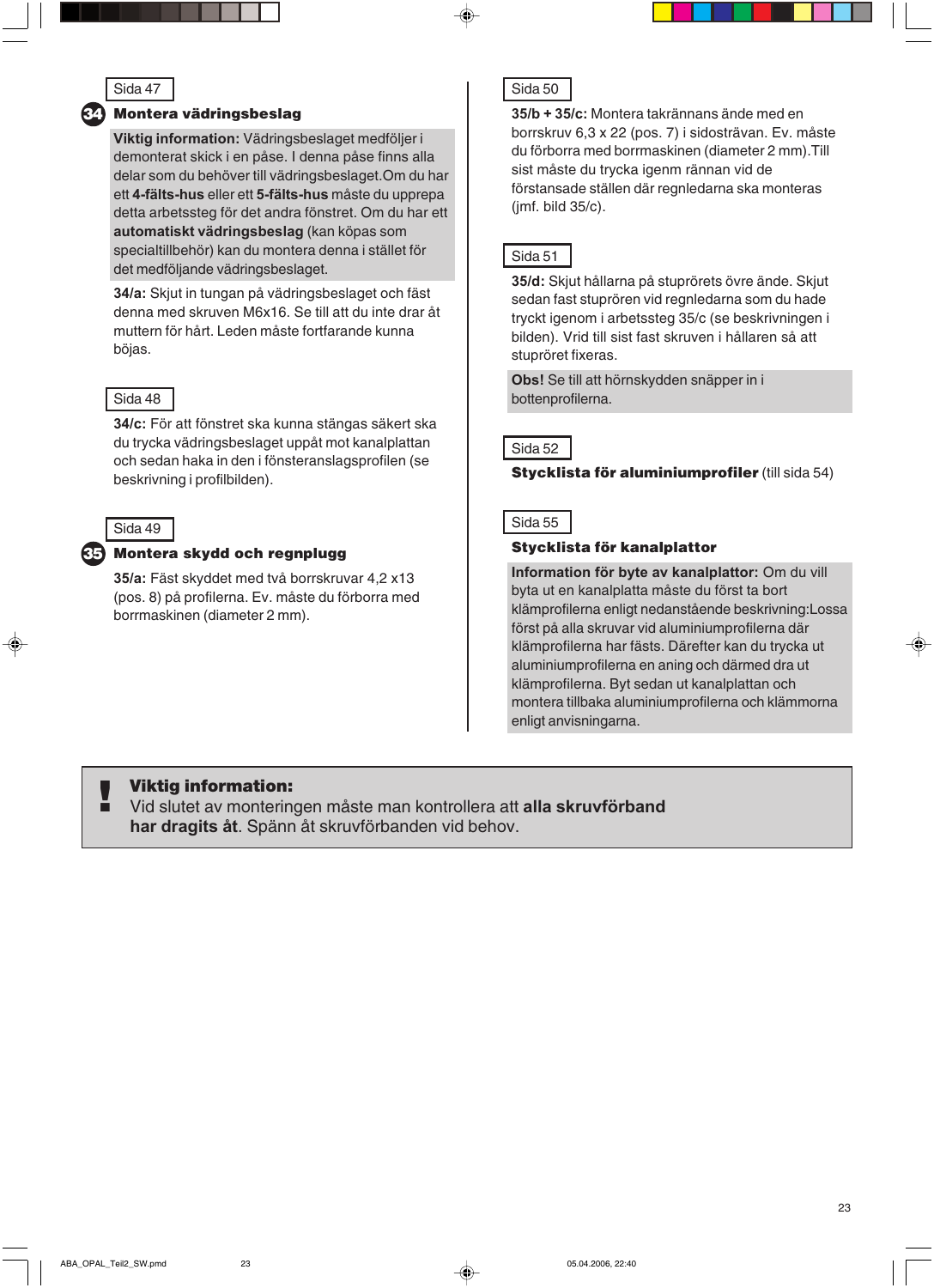#### **Avvertenze di montaggio e di sicurezza / Lista di imballaggio dei pannelli con bordo** I

**Leggete assolutamente in modo completo queste istruzioni prima del montaggio della serra per evitare errori di montaggio o danni! Conservate queste istruzioni in luogo sicuro anche dopo il montaggio!**

## **Pannelli con bordo (plastica)**

La parte incollata o con la scritta con "Außenseite / Outside" sul bordo è la parte esterna del pannello con bordo (con rivestimento UV). Togliete sempre solo il film dal pannello con bordo che state montando!

Portate il materiale di imballaggio agli appositi centri di raccolta.

**Avvertenze di sicurezza importanti per il montaggio**

•Consigliamo di eseguire il montaggio con **2 persone**. •Per evitare degli incidenti durante il montaggio **non ci devono essere bambini** nelle immediate vicinanze.

- •Durante il montaggio dei pannelli con bordo portate assolutamente **guanti protettivi, occhiali protettivi e scarpe di sicurezza! Pericolo di lesioni e di fratture!** Per montare i pannelli con bordo nella zona del tetto ricorrere all'aiuto della
- seconda persona! • Dopo avere montato completamente la serra, serrate di nuovo tutti i collegamenti a vite **con la chiave fissa o la chiave ad anello!**

## **Lista di imballaggio dei pannelli con bordo**

Ricevete i pannelli con bordo della vostra serra imballati in più scatoloni.



## **Schemi generali dei pannelli con bordo:**

Alle pagine dalla 4 alla 9 delle istruzioni per il montaggio in tedesco trovate i seguenti **schemi generali dei pannelli con bordo**

**Pagina 4:** vista tridimensionale dei pannelli con bordo per la serra a 3 pannelli (in alto vista anteriore, in basso vista posteriore)

**Pagina 5:** vista tridimensionale dei pannelli con bordo per la serra a 4 pannelli (in alto vista anteriore, in basso vista posteriore)

**Pagina 6:** vista tridimensionale dei pannelli con bordo per la serra a 5 pannelli (in alto vista anteriore, in basso vista posteriore)

**Pagina 7:** Dimensioni dei pannelli con bordo per la parete anteriore (in alto) e posteriore (in basso)

**Pagina 8:** Dimensioni dei pannelli con bordo lato / tetto per la serra a 3 e 5 pannelli

**Pagina 9:** Dimensioni dei pannelli con bordo lato / tetto per la serra a 4 pannelli

| Avvertenze circa le istruzioni di montaggio:                                                               |
|------------------------------------------------------------------------------------------------------------|
| Nelle istruzioni di montaggio il modello a 5 pannelli (2 pannelli + 3 pannelli) serve come modello di      |
| riferimento. Nei disegni generali viene rappresentato sempre questo modello. Le altre serre si distinguono |
| rispetto a questo modello solo per il numero dei pannelli. Se avete acquistato uno degli altri modelli,    |
| osservate le rispettive avvertenze di montaggio per la vostra serra.                                       |

Per il montaggio della serra seguite l'ordine **e le illustrazioni nelle istruzioni di montaggio tedesche**. In questo opuscolo allegato ricevete inoltre tutte le importanti avvertenze di montaggio e tutti i testi nella vostra lingua.

I testi alle pagine seguenti sono ordinati secondo il **numero della pagina (istruzioni in tedesco) e la fase di montaggio**, permettendovi di abbinare facilmente i rispettivi testi alle istruzioni in tedesco.

◈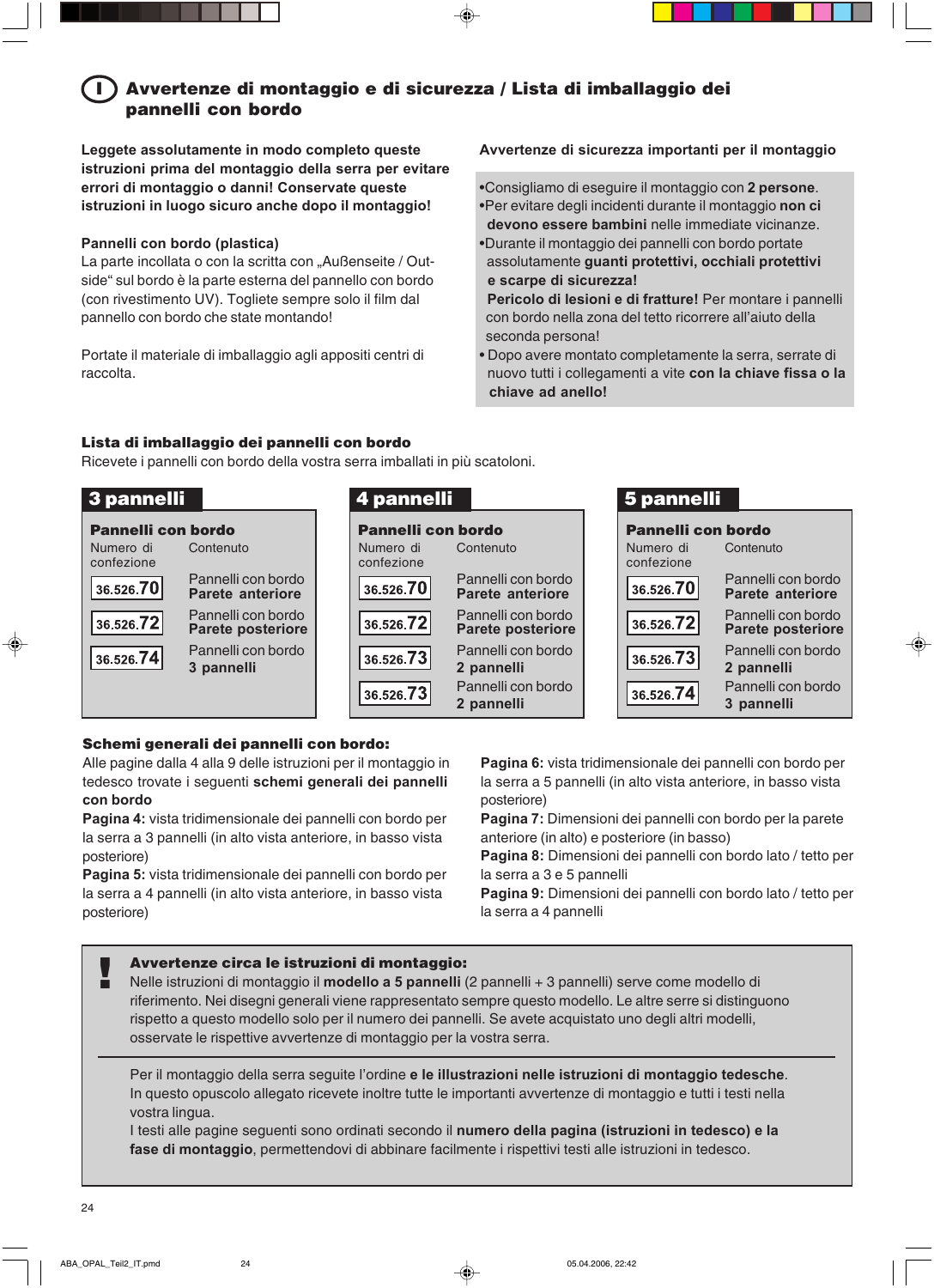## **Avvertenze di montaggio:**



24

## **Montaggio dei pannelli con bordo alla parete anteriore**

**Avvertenza importante:** La parte incollata o con la scritta con "Außenseite / Outside" sul bordo è la parte esterna del pannello con bordo (con rivestimento UV). Togliete sempre solo il film dal pannello con bordo che state montando.Fate attenzione alle indicazioni di lunghezza esatte delle clip semplici e doppie e misurate la loro lunghezza prima di montarle.

**24/a:** sui lati inferiori dei due pannelli con bordo 848 x 1400 / 1728 mm (pos. 7 e 8) vengono montati profilati ad U.

## Pagina 11

**Avvertenza importante (Fig. 24/c in basso):**

Accertatevi che i pannelli con bordo vengano inseriti nella barra trasversale in modo tale che siano a contatto di essa come indicato nella figura.

**24/b:** Inserite ora il pannelli con bordo nella parete anteriore. Spingete i due pannelli con bordo più grandi dal basso verso la barra trasversale e metteteli sul profilato di base. I lati dei pannelli con bordo vengono chiusi dai profilati già montati. I pannelli vengono fissati montando le clip nella fase 24/d.

**24/c:** mettete i pannelli con bordo triangolari più piccoli sulla barra trasversale e mettete questa fra i due rinforzi. Essi vengono fissati montando le clip nella fase 24/d.

## Pagina 12

**Figura 24/e:** vista di profilo (clip semplice / cardine della porta)

**Figura 24/f:** vista di profilo (clip semplice / profilato d'angolo)

**Consiglio:** date dei leggeri colpi alle clips con un oggetto duro (per es. l'impugnatura di un cacciavite) dall'alto verso il basso per fissarle.

## Pagina 13

**Figura 24/f:** vista di profilo (clip doppia / rinforzo del tetto)

**24/h:** assicurate i due pannelli grandi con bordo al profilato di base anche con i distanziatori. Con viti filettanti fissate i distanziatori al profilo di base (pos. 5) circa al centro del pannello.

Se necessario eseguite prima dei fori con il trapano (diametro di 2 mm).

**Avvertenza importante:** Fate attenzione che i distanziatori vengano fissati al profilato di base con il lato sottile. Con il lato largo vengono fissati al pannello con bordo.



#### **Montaggio dei pannelli con bordo alla parete posteriore** 25

**Avvertenza importante:** La parte incollata o con la scritta con "Außenseite / Outside" sul bordo è la parte esterna del pannello con bordo (con rivestimento UV).Togliete sempre solo il film dal pannello con bordo che state montando. Fate attenzione alle indicazioni di lunghezza esatte delle clip semplici e doppie e misurate la loro lunghezza prima di montarle.

**25/a:** sul alto inferiore dei pannelli con bordo 600x1400/1728 mm (Pos. 9 e 10) e dei pannelli 600x1728 mm (Pos. 11)vengono montati profilati a U.

## Pagina 15

**Avvertenza importante (Fig. 25/c in basso):** Accertatevi che i pannelli con bordo vengano inseriti nella barra trasversale in modo tale che siano a contatto di essa come indicato nella figura.

**25/b:** Inserite ora il pannelli con bordo nella parete posteriore. Spingete i due pannelli con bordo obliqui dal basso verso la barra trasversale e metteteli sul profilato di base. I lati dei pannelli con bordo vengono chiusi dai profilati già montati.

**25/c:** mettete i pannelli con bordo triangolari più piccoli sulla barra trasversale e mettete questa fra i due rinforzi. Poi inserite i due pannelli rettangolare fra il profilato di base e la barra trasversale. Essi vengono fissati montando le clip nella fase 25/d.

## Pagina 16

**Figura 25/e:** vista di profilo (clip semplice / profilato d'angolo)

**Figura 25/f:** vista di profilo (clip doppia / rinforzo del tetto, laterale)

**Consiglio:** date dei **leggeri** colpi alle clips con un oggetto duro (per es. l'impugnatura di un cacciavite) dall'alto verso il basso per fissarle.

## Pagina 17

**Avvertenza importante:** Fate attenzione che i distanziatori vengano fissati al profilato di base con il lato sottile. Con il lato largo vengono fissati al pannello con bordo.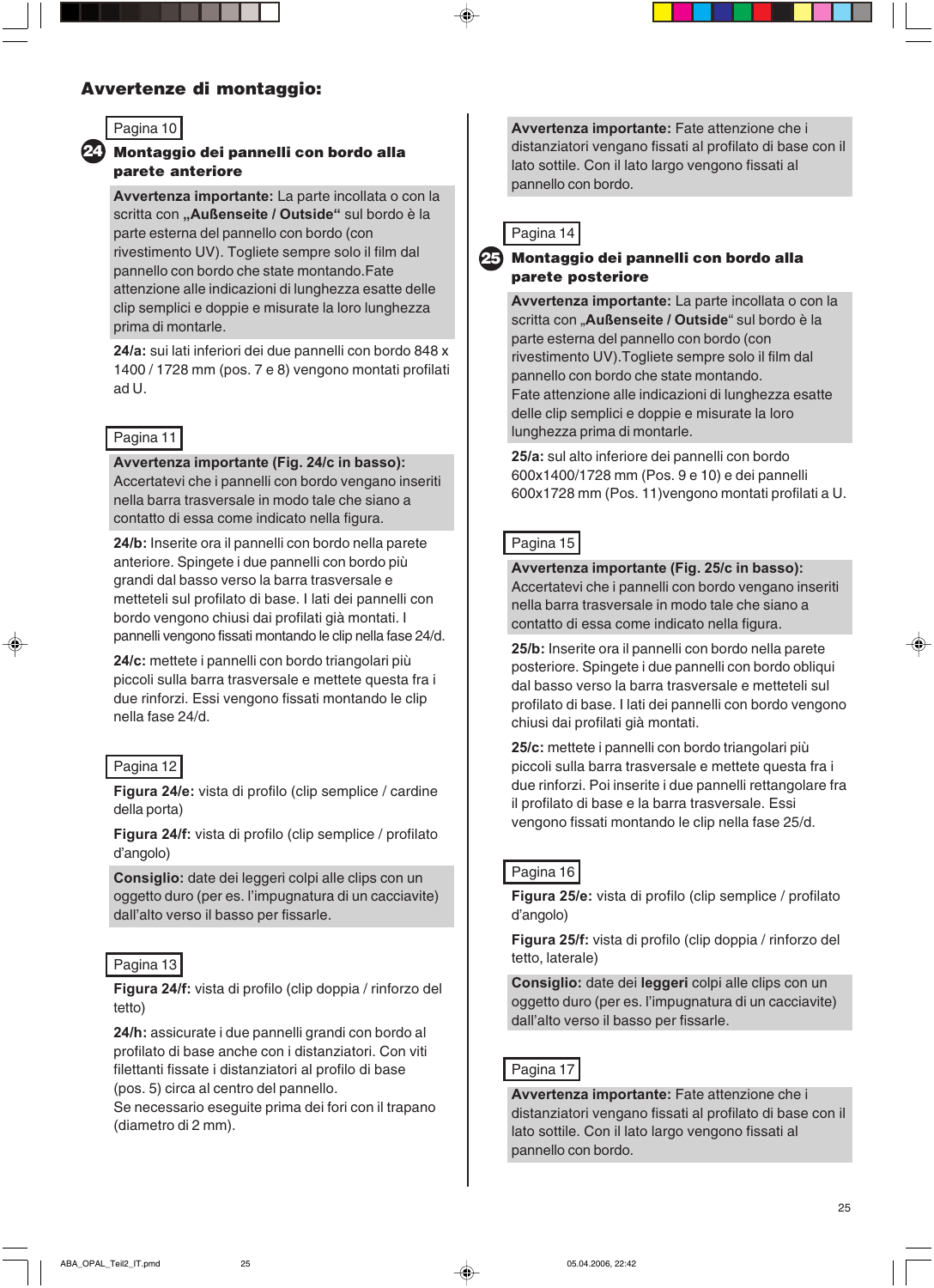## Pagina 18

26

#### **Montaggio dei pannelli con bordo ai lati**

**Avvertenza importante:** La parte incollata o con la scritta con "Außenseite / Outside" sul bordo è la parte esterna del pannello con bordo (con rivestimento UV). Togliete sempre solo il film dal pannello con bordo che state montando.

## Pagina 19

**Figura in alto:** disegno di montaggio / vista di controllo lato (Figura serra a 5 pannelli)

#### Pagina 20

**Figura 26/d:** vista di profilo (clip doppia / rinforzo laterale)

**Consiglio:** date dei **leggeri** colpi alle clips con un oggetto duro (per es. l'impugnatura di un cacciavite) dall'alto verso il basso per fissarle.

## Pagina 21

**Figura 26/e:** vista di profilo (clip semplice / profilato d'angolo)

**Avvertenza importante:** Fate attenzione che i distanziatori vengano fissati al profilato di base con il lato sottile. Con il lato largo vengono fissati al pannello con bordo.

## Pagina 22

## **Montaggio dei pannelli con bordo al** 27 **profilato di battuta della finestra**

**Avvertenza importante:** La parte incollata o con la scritta con "Außenseite / Outside" sul bordo è la parte esterna del pannello con bordo (con rivestimento UV). Togliete sempre solo il film dal pannello con bordo che state montando.

## Pagina 23

**27/d:** Allentate le viti sul profilato di battuta della finestra e spingete tale profilato verso il basso fino a quando richiuda completamente il pannello con bordo (cfr. vista di profilo 27/d). Quindi serrate di nuovo saldamente i dadi.

#### Pagina 24

#### **Montaggio dei pannelli con bordo al tetto** 28

**Avvertenza importante:** La parte incollata o con la scritta con "Außenseite / Outside" sul bordo è la parte esterna del pannello con bordo (con rivestimento UV). Togliete sempre solo il film dal pannello con bordo che state montando.

## Pagina 25

**Figura in alto:** disegno di montaggio / vista di controllo tetto (Figura serra a 5 pannelli)

## Pagina 26

**Attenzione (Figura 28/c):** Per il montaggio delle clip sul tetto usate assolutamente una scala pieghevole di sicurezza e fate particolare attenzione alla **stabilità**!

**Consiglio:** date dei **leggeri** colpi alle clips con un oggetto duro (per es. l'impugnatura di un cacciavite) dall'alto verso il basso per fissarle.

**Figura 28/d:** vista di profilo (clip doppia / rinforzo laterale)

**Figura 28/e:** vista di profilo (clip semplice / profilato d'angolo)



29

## **Montaggio del profilato in gomma al profilato di battuta della finestra**

**29/a + 29/b:** tagliate dal profilo di guarnizione della finestra un pezzetto lungo circa 73 m ed infilatelo nella guida del profilato di battuta della finestra (cfr. anche vista di profilo). Fate attenzione che la gomma sporga un po' dalle due clip sui rinforzi del tetto.



#### **Premontaggio della porta singola** 30

**Avvertenza importante:** La parte incollata o con la scritta con "Außenseite / Outside" sul bordo è la parte esterna del pannello con bordo (con rivestimento UV). Togliete sempre solo il film dal pannello con bordo che state montando.

**Attenzione, pericolo di scambio:** le rosette 52.036.10 e 52.046.10 differiscono nelle dimensioni solo in maniera minima. Accertatevi di usare in questa fase la **rosetta più piccola** 52.036.10 per il montaggio della maniglia della porta.

## Pagina 29

**30/a:** spingete il chiavistello DT (pos. 3) nella guida del profilo della porta con foro (pos. 11). Inoltre nella stessa guida fissate su entrambe le estremità rispettivamente una vite a testa esagonale a circa 5 cm di distanza dal bordo (cfr. vista di profilo).

**30/b:** su due profilati della porta (Pos. 9) viene premontata rispettivamente una vite su entrambe le estremità a circa 5 cm di distanza dal bordo.

**30/c:** sul terzo profilato della porta (pos. 9) vengono premontate nel mezzo due viti e su entrambe le estremità, a circa 5 cm di distanza dal bordo, rispettivamente due viti.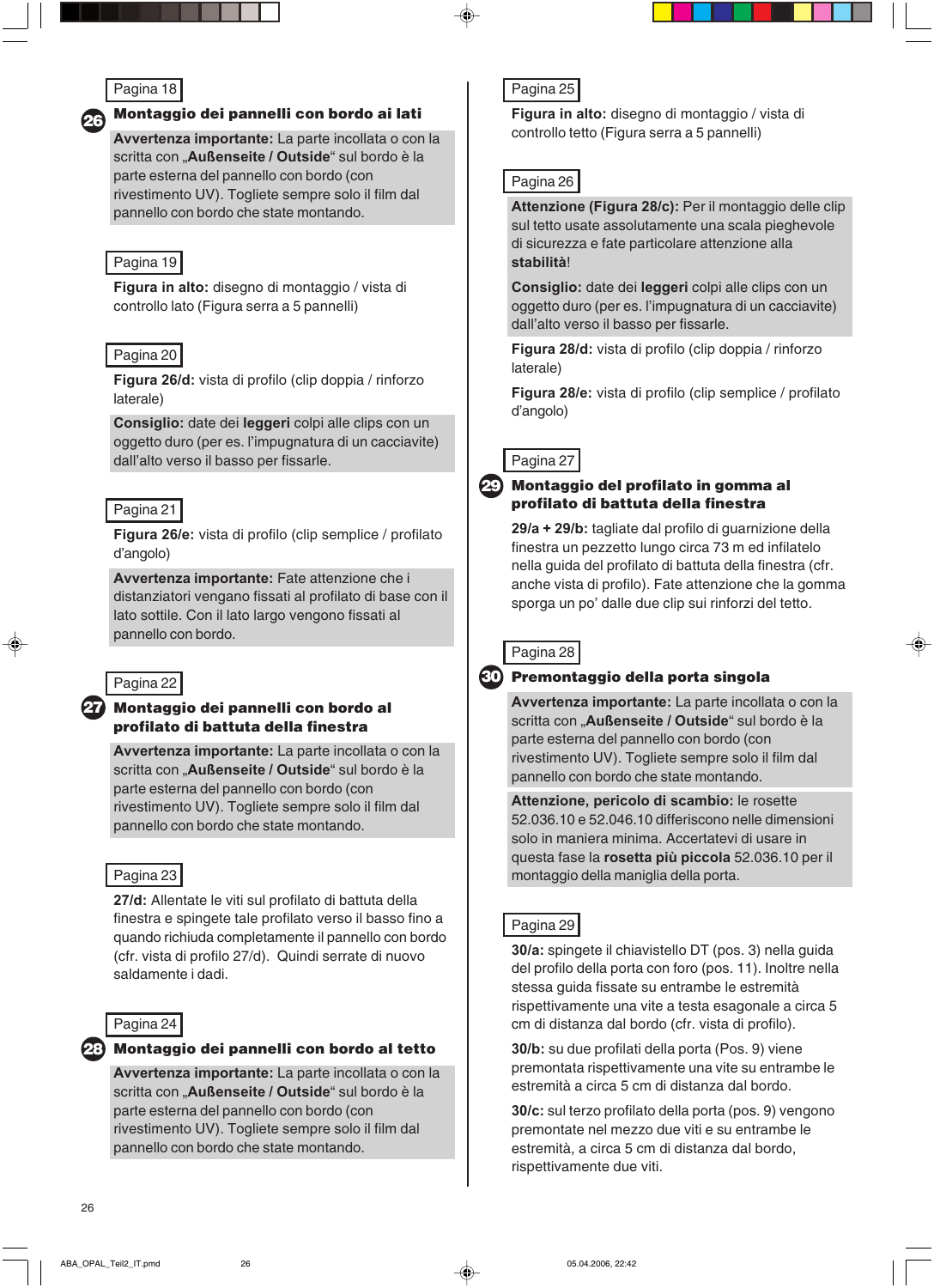#### Pagina 30

**30/e:** sul lato di due profilati della porta (Pos. 10) vengono fissate battenti a cerniera (cfr. vista dettagliata). Montate su entrambe le estremità del lato del profilato della porta rispettivamente un battente a cerniera a circa 10 cm di distanza dal bordo. Assicuratevi di montare il battente a cerniera come mostrato nella vista di profilo.

### Pagina 31

**Avvertenza:** Per il quarto profilato laterale della porta non avete bisogno di alcun premontaggio.

## Pagina 32

## **Montaggio del battente superiore della porta**

**30/h + 30/i:** fissate sul lato destro del profilato finale della porta con foro (pos. 11) il lato del profilato della porta con la piastra della serratura. Sul lato sinistro fissate il lato del profilato della porta con i due battenti a cerniera premontati (cfr. fase 30/e). Montando i profilati laterali della porta assicuratevi che le cerniere e la piastra della serratura siano al posto giusto (cfr. vista di profilo).

#### Pagina 34

**30/I:** inserite la maniglia (Pos. 5) dall'esterno nel foro situato sul profilato finale inferiore della porta. All'interno infilate il bloccaggio (Pos. 6) e fissatelo con una rosetta (Pos. 1) e una vite filettante (Pos. 16). Assicuratevi di montare il bloccaggio ruotato di 90 gradi in senso orario rispetto alla maniglia (cfr. fig. in basso) in modo tale che la porta possa successivamente venire aperta e chiusa senza problemi.

#### Pagina 35

## **Montaggio del battente inferiore della porta**

**30/m + 30/n:** fissate sul lato destro del profilato finale della porta (Pos. 9) il lato del profilato della porta senza viti. Sul lato sinistro viene fissato il lato del profilato della porta con i due battenti a cerniera premontati (cfr. fase 30/e). Montando i profilati laterali della porta assicuratevi che le cerniere siano al posto giusto (cfr. vista di profilo).

#### Pagina 37

**Figura 30/q (vista dall'esterno):** Fate attenzione alla tacca sulla cassetta della serratura!

**30/q:** il chiavistello viene fissato all'esterno sul battente inferiore, di lato, senza cerniere.Prima inserite il chiavistello (Pos. 7), con il bottone di

sostegno in avanti, nella cassetta della serratura (Pos. 8). Posizionate il chiavistello sul profilato superiore della porta in modo tale che la tacca sulla cassetta sia adiacente al profilato laterale della porta. Spingete poi il bottone di sostegno sul chiavistello fino alla seconda marcatura in modo tale che i fori del chiavistello e della cassetta si trovino l'uno sull'altro. Fissate il chiavistello sui profilati della porta con due viti filettanti.

## Pagina 38

#### **Montaggio porta singola** 81

## Pagina 39

**Avvertenza (Figura 31/c):** Montando il battente di battuta (art. n. 84.080.42) assicuratevi che il battente superiore sia più aperto di quello inferiore.

## Pagina 40

**Figura 31/e:** vista dall'esterno porta in basso

**31/e:** prima del montaggio del fermaporta, aprite la porta e fate un segno sul profilato della porta in corrispondenza della posizione in cui la clip urta contro la porta. Montate il fermaporta (art. n. 57.013.32) in questo punto.

## Pagina 41

**31/f:** posizionate ora le piastre della serratura premontate sul cardine della porta. La piastra inferiore della serratura viene posizionata in modo tale che il chiavistello possa venir spinto nella linguetta. La piastra superiore della serratura dovrebbe trovarsi alla stessa altezza della piastra premontata sul battente superiore della porta al fine di poterci mettere un lucchetto (non compreso tra gli elementi forniti).

**31/g:** il chiavistello DT montato sul battente superiore della porta serve ad unire le due metà della porta. Girate il chiavistello DT di 90 gradi in modo tale che il profilato di battuta sul battente inferiore della porta vi si incastri.

## Pagina 42

## **Premontaggio della finestra** 32

**Avvertenza importante:** Nella fase seguente viene montata una sola finestra. Se avete una **serra a 4 pannelli** o una **serra a 5 pannelli**, ripetete questa fase per la seconda finestra.

#### Pagina 44

**Avvertenza importante:** La parte incollata o con la scritta con "Außenseite / Outside" sul bordo è la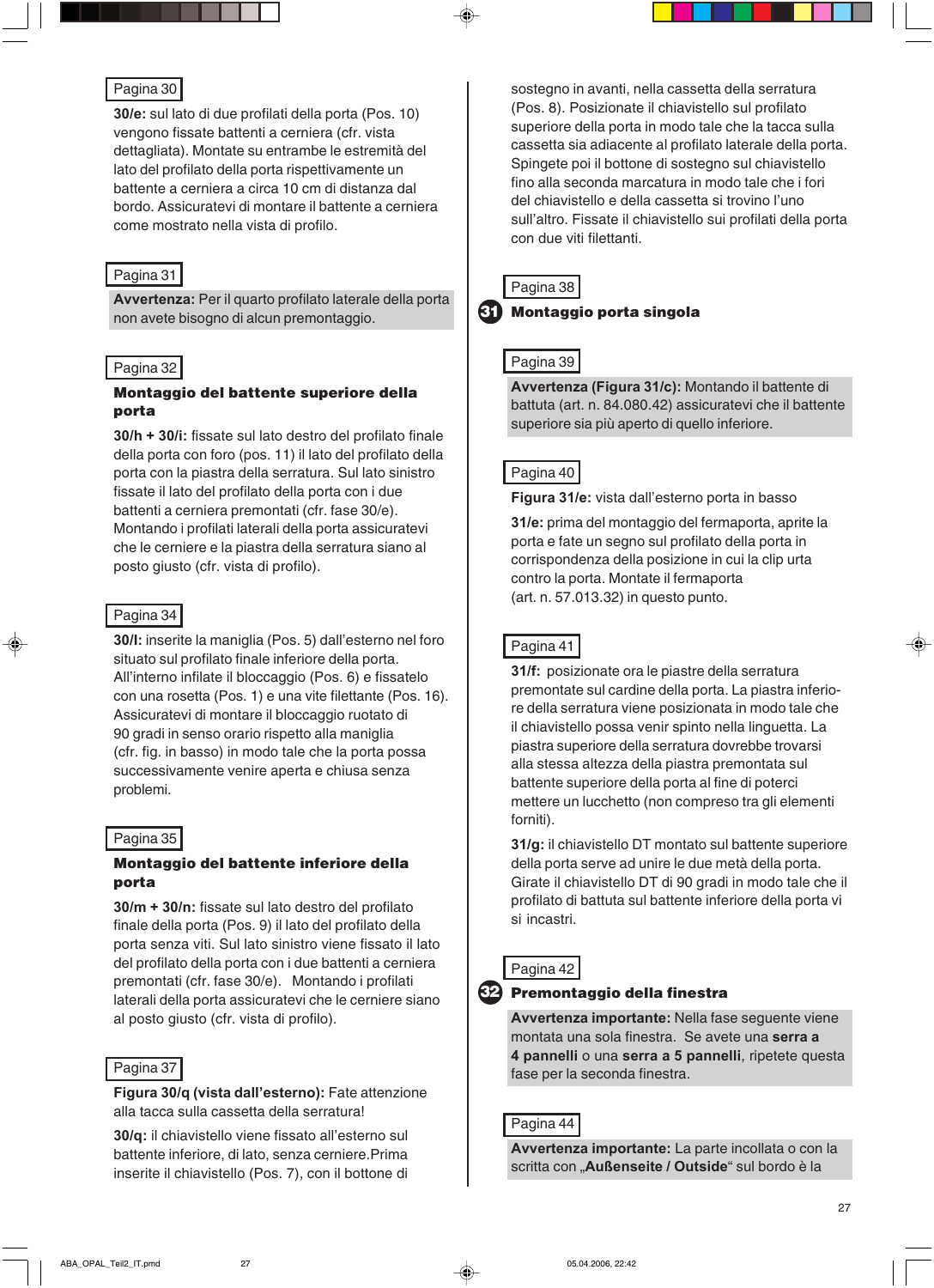parte esterna del pannello con bordo (con rivestimento UV). Togliete sempre solo il film dal pannello con bordo che state montando.

## Pagina 45

**32/f:** tagliate dal profilato di guarnizione della finestra due pezzetti lunghi circa 646 mm ed infilateli nelle apposite guide che si trovano sul lato del profilato della finestra (cfr. vista di profilo).

**Avvertenza importante:** Dopo aver infilato il profilato di guarnizione della finestra, premete leggermente il profilato di guida sull'estremità inferiore in modo tale che la gomma non possa più fuoriuscire dal profilato.

#### Pagina 46

#### **Montaggio finestra** 33

**Avvertenza importante:** Se avete una **serra a 4 pannelli** o una **serra a 5 pannelli**, ripetete questa fase per la seconda finestra.

**33/a:** spingete un arresto per la finestra come nella figura dal lato anteriore nella guida corrispondente nel profilato del colmo fino al secondo rinforzo del tetto.

**33/b:** spingendo inserite poi la finestra nella stessa guida (cfr. vista di profilo). Fissate la finestra infilando e spingendo il secondo arresto per finestra fino alla finestra.

**Avvertenza importante:** Assicuratevi che la finestra venga posizionata esattamente tra i due rinforzi del tetto affinché possa venir chiusa perfettamente.

## Pagina 47

 $\bigcirc$ 

#### 34 **Montaggio aprifinestra**

**Avvertenza importante:** L'aprifinestra viene fornito non montato, imballato in un sacchetto. In questo sacchetto trovate tutti i pezzi di cui avete bisogno per l'aprifinestra.

Se avete una **serra a 4 pannelli** o una **serra a 5 pannelli**, ripetete questa fase per la seconda finestra.

Se avete acquistato l'**aprifinestra automatico** (disponibile come accessorio speciale), montatelo al posto del'aprifinestra fornito.

**34/a:** infilate la linguetta sull'aprifinestra e fissatela con la vite M6x16. Non fissate troppo il dado poiché lo snodo deve rimanere mobile.

## Pagina 48

**34/c:** per poter chiudere la finestra in modo sicuro spingete l'aprifinestra verso l'alto fino al pannello con bordo e agganciatelo al profilato di battuta della finestra come nella vista di profilo.



## 35 **Montaggio coperture e scarichi acque piovane**

**35/a:** fissate la copertura con due viti filettanti 4,2 x 13 (Pos. 8) sui profili. Se necessario eseguite prima dei fori con il trapano (diametro di 2 mm).

## Pagina 50

**35/b + 35/c:** l'estremità della grondaia viene fissata con una vite filettante 6,3 x 22 (Pos. 7) sui rinforzi laterali. Se necessario eseguite prima dei fori con il trapano (diametro di 2 mm).

Per ultimo forate completamente i fori punzonati sulle grondaie nei punti sui quali successivamente deve essere scaricata l'acqua (cfr. Fig. 35/c).

## Pagina 51

**35/d:** spingete le fascette sull'estremità superiore dei tubi pluviali. Infilate poi i tubi pluviali come nella figura nelle estremità della grondaia che avete forato nella fase 35/c. Infine avvitate bene la vite per fissare il tubo pluviale.

**Attenzione:** Assicuratevi che le coperture angolari si incastrino nei profilati di base.

### Pagina 52

**Lista pezzi profilati di alluminio** (fino a pagina 54)

#### Pagina 55

### **Lista pezzi pannelli con bordo**

**Avvertenza per la sostituzione dei pannelli con bordo:** Per sostituire un pannello con bordo dovete togliere i profilati a clip adiacenti come descritto qui di seguito.Allentate prima di tutto le viti sui profilati di alluminio ai quali sono fissati i rispettivi profilati a clip. Potete poi spingere un pò verso l'esterno i profilati d'alluminio ed estrarre così i profilati a clip. Sostituite ora il pannello con bordo e rimontate i profilati d'alluminio e le clip come descritto nelle istruzioni.

## **Avvertenza importante:**

Alla fine del montaggio controllate di nuovo che **tutti i collegamenti a vite siano fissi** ed eventualmente serrateli ancora. !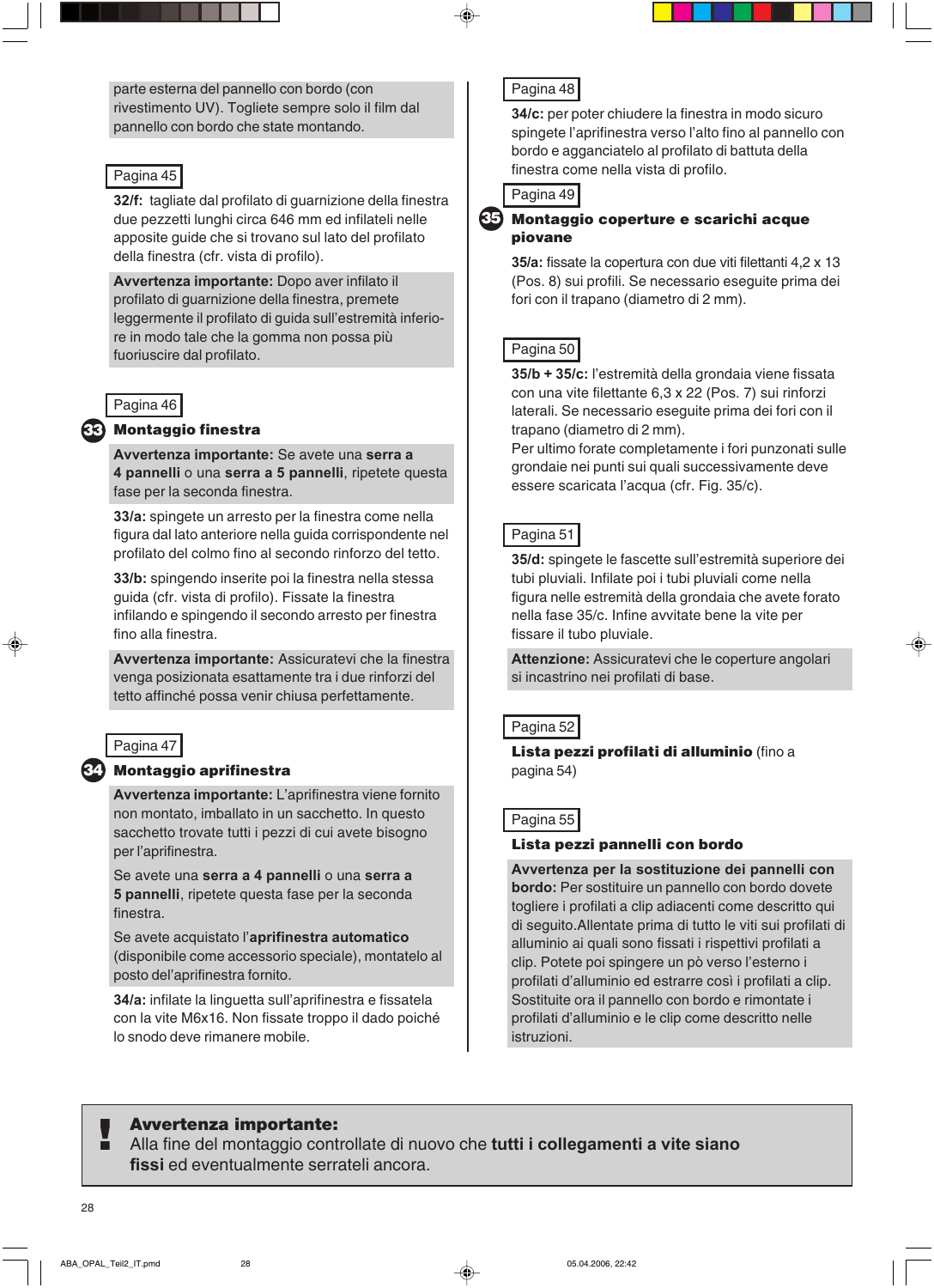#### **Montážní a bezpečnostní pokyny / Balicí list dutinové desky** CZ

**Před montáží skleníku si bezpodmínečně kompletně přečtěte tento návod, aby bylo zabráněno montážním chybám nebo poškozením! Návod si pečlivě uložte i po montáži!**

## **Dutinové desky (plast):**

Polepená, resp. na okraji s "Außenseite / Outside" popsaná strana je vnější strana dutinové desky (s UV povrstvením). Stáhněte vždy fólii pouze z té dutinové desky, kterou právě montujete! Obalový materiál dejte prosím do sběru.

## **Důležité bezpečnostní pokyny k montáži**

- •Doporučujeme Vám, aby montáž prováděly **2 osoby.** •K zabránění úrazům by se při montáži neměly v bezprostřední blízkosti zdržovat **děti**.
- •Při montáži dutinových desek bezpodmínečně nosit  **ochranné rukavice, ochranné brýle a bezpečnostní boty! Nebezpečí poranění a nebezpečí prasknutí!** Při montáži dutinových desek v oblasti střechy přizvat na pomoc ještě druhou osobu!

•Poté, co jste skleník kompletně smontovali, ještě jednou dotáhněte všechny šroubové spoje **pomocí rozvidleného nebo očkového klíče!**

## **Balicí list dutinové desky**

Dutinové desky pro Váš skleník obdržíte zabalené v několika kartonech:



## **Dutinové desky – přehledy:**

⊕

Na stranách 4 až 9 německého montážního návodu naleznete následující **přehledy dutinových desek: Strana 4:** trojrozměrný pohled na dutinové desky pro skleník se 3 poli (nahoře pohled zpředu, dole pohled zezadu)

**Strana 5:** trojrozměrný pohled na dutinové desky pro skleník se 4 poli (nahoře pohled zpředu, dole pohled zezadu)

**Strana 6:** trojrozměrný pohled na dutinové desky pro skleník s 5 poli (nahoře pohled zpředu, dole pohled zezadu) **Strana 7:** okótování dutinových desek pro přední stěnu (nahoře) a zadní stěnu (dole)

**Strana 8.** okótování dutinových desek boční stěna / střecha pro skleník se 3 a 5 poli

**Strana 9:** okótování dutinových desek boční stěna / střecha pro skleník se 4 poli

#### **Pokyn k montážnímu návodu:**

Jako referenční model slouží v montážním návodu **model s 5 poli** (2 pole + 3 pole). V přehledových vyobrazeních je vždy zobrazován tento model. Ostatní skleníky se oproti tomuto skleníku odlišují pouze počtem bočních polí. Pokud jste některý z těchto modelů zakoupili, dodržujte prosím příslušné montážní pokyny pro Váš skleník. !

Při montáži Vašeho skleníku používejte prosím **pořadí a obrázky z německého montážního návodu.** K tomu ještě v této brožurce obdržíte všechny důležité montážní pokyny a texty ve Vašem jazyce. Průvodní texty na následujících stranách jsou členěny podle **čísel stran (německý návod!) a montážních kroků** tak, abyste mohli příslušné texty jednoznačně přiřadit německému návodu.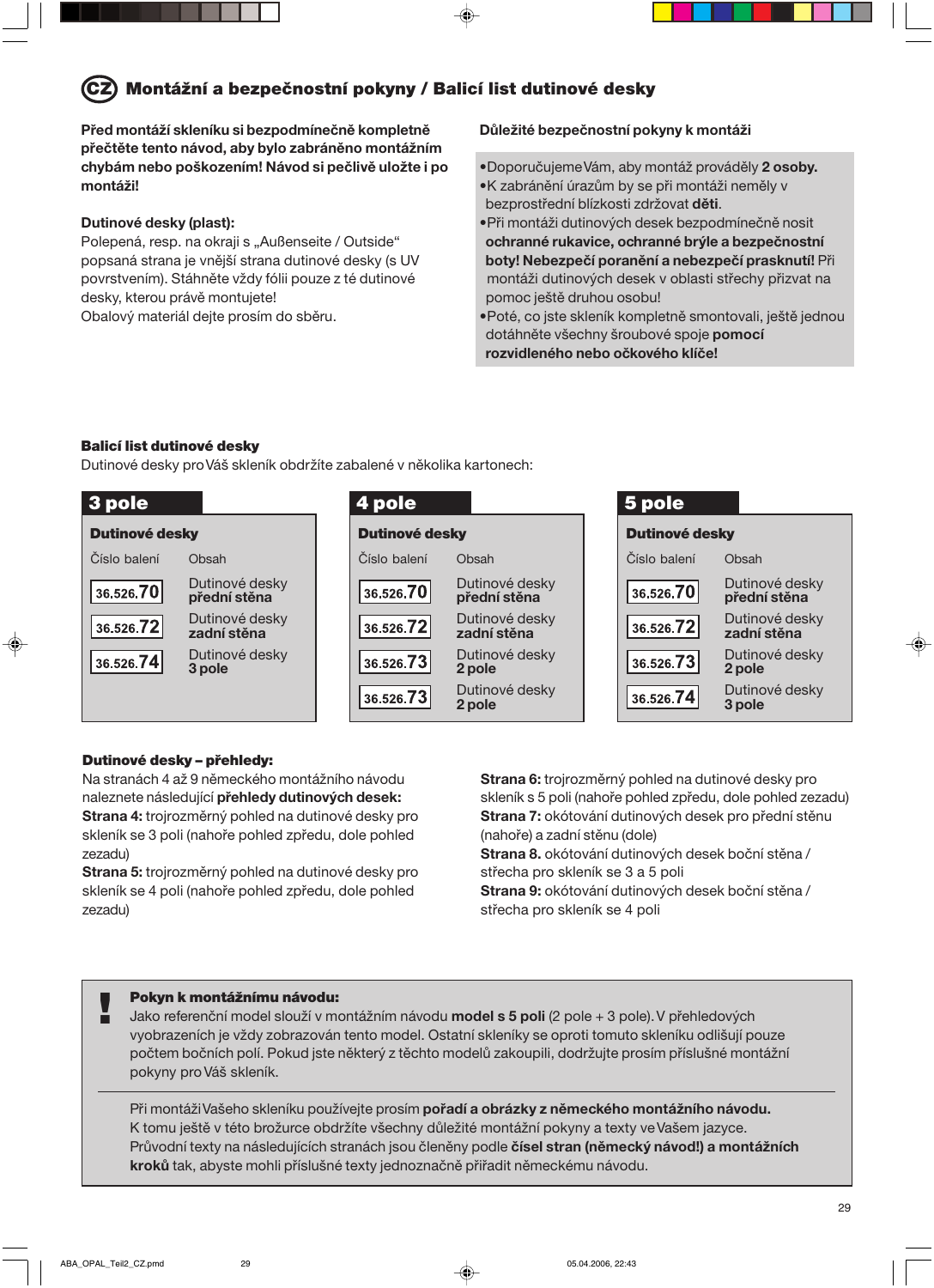## **Montážní pokyny:**

## Strana 10

## **Dutinové desky namontovat na přední stěnu** 24 25

#### **Důležitý pokyn:**

Polepená, resp. na okraji s "Außenseite / Outside" popsaná strana je vnější strana dutinové desky (s UV povrstvením). Stáhněte vždy fólii pouze z té dutinové desky, kterou právě montujete. Dodržujte prosím přesné délkové údaje jednoduchých a dvojitých klipsů a délky přeměřte předtím, než klipsy namontujete.

**24/a:** Na spodních stranách obou dutinových desek 848 x 1400 / 1728 mm (pol. 7 a 8) se namontují U profily.

## Strana 11

#### **Důležitý pokyn (obrázek 24/c dole):**

Dbejte na to, abyste dutinové desky nasadili na příčnou výztuhu tak, aby k příčné výztuze přiléhaly jako na obrázku.

**24/b:** Nyní vsaďte dutinové desky do přední stěny. Obě větší dutinové desky nasuňte směrem zespoda na příčnou výztuhu a postavte je na půdní profil. Bočně se dutinové desky zasadí do již předmontovaných profilů. Desky jsou v kroku 24/d zajištěny upevněním klipsů.

**24/c:** Menší trojúhelníkové dutinové desky postavte na příčnou výztuhu a umístěte je mezi obě vzpěry. Desky jsou v kroku 24/d zajištěny upevněním klipsů.

## Strana 12

 $\bigcirc$ 

**Obrázek 24/e:** náhled průřezu (jednoduchý klips / stěžej dveří)

**Obrázek 24/f:** náhled průřezu (jednoduchý klips / rohový profil)

**Tip:** Upevněte klipsy několika lehkými údery tvrdým předmětem (např. rukojetí šroubováku) shora dolů.

## Strana 13

**Obrázek 24/f:** náhled průřezu (dvojitý klips / vzpěra střechy)

**24/h:** Obě velké dutinové desky dodatečně fixujte na půdním profilu pomocí rozpěrek. Rozpěrky upevněte na půdním profilu přibližně uprostřed dutinové desky pomocí závrtných šroubů (pol. 5). V případě potřeby předvrtejte pomocí vrtáku (průměr 2 mm) otvory.

#### **Důležitý pokyn:**

Dbejte na to, aby byly rozpěrky upevněny úzkou stranou na půdním profilu. Širší stranou je fixována dutinová deska.



#### **Dutinové desky namontovat na zadní stěnu**

## **Důležitý pokyn:**

Polepená, resp. na okraji s "Außenseite / Outside" popsaná strana je vnější strana dutinové desky (s UV povrstvením). Stáhněte vždy fólii pouze z té dutinové desky, kterou právě montujete. Dodržujte prosím přesné délkové údaje jednoduchých a dvojitých klipsů a délky přeměřte předtím, než klipsy namontujete.

**25/a:** Na spodních stranách dutinových desek 600 x 1400 / 1728 mm (pol. 9 a 10) a desek 600 x 1728 mm (pol. 11) se namontují U profily.

#### Strana 15

**Důležitý pokyn (obrázek 25/c dole):**

Dbejte na to, abyste dutinové desky nasadili na příčnou výztuhu tak, aby k příčné výztuze přiléhaly jako na obrázku.

**25/b:** Nyní vsaďte dutinové desky do zadní stěny. Zkosené dutinové desky nasuňte směrem zespoda na příčnou výztuhu a postavte je na půdní profil. Bočně se dutinové desky zasadí do již namontovaných profilů.

**25/c**: Menší trojúhelníkové dutinové desky postavte na příčnou výztuhu a umístěte je mezi obě vzpěry. Poté postavte obě pravoúhlé dutinové desky mezi půdní profil a příčnou výztuhu. Desky jsou v kroku 25/d zajištěny upevněním klipsů.

## Strana 16

**Obrázek 25/e:** náhled průřezu (jednoduchý klips / rohový profil)

**Obrázek 25/f:** náhled průřezu (dvojitý klips / vzpěra střechy, bočnicová vzpěra)

**Tip:** Upevněte klipsy několika **lehkými** údery tvrdým předmětem (např. rukojetí šroubováku) shora dolů.

## Strana 17

**Důležitý pokyn:** Dbejte na to, aby byly rozpěrky upevněny úzkou stranou na půdním profilu. Širší stranou je fixována dutinová deska.

#### Strana 18

**Dutinové desky namontovat na stranách** 26

#### **Důležitý pokyn:**

Polepená, resp. na okraji s "Außenseite / Outside" popsaná strana je vnější strana dutinové desky (s UV povrstvením). Stáhněte vždy fólii pouze z té dutinové desky, kterou právě montujete.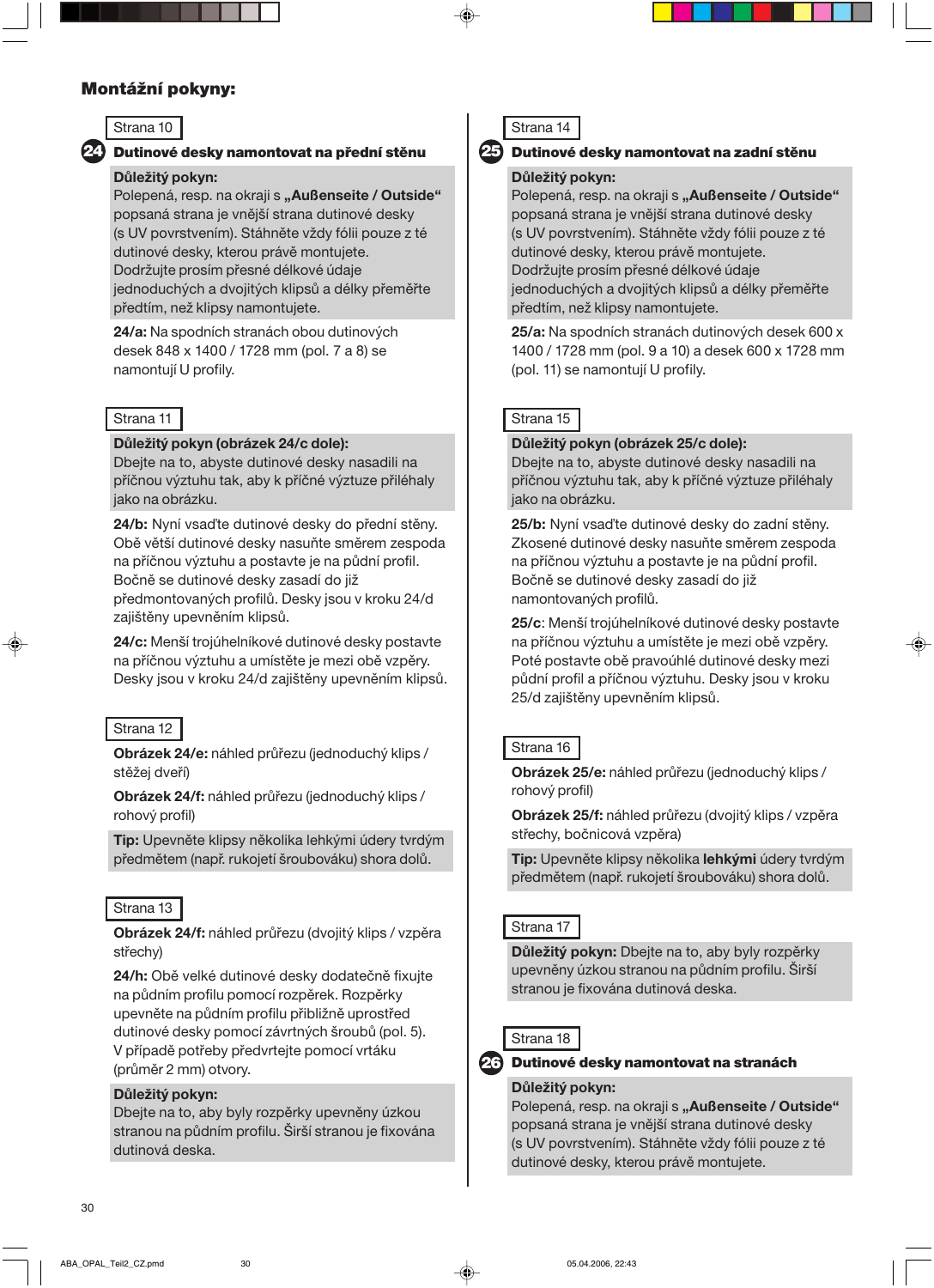**Obrázek nahoře:** přehled montáže / kontrolní pohled boční strana (obrázek skleník s 5 poli)

## Strana 20

**Obrázek 26/d:** náhled průřezu (dvojitý klips / bočnicová vzpěra)

**Tip:** Upevněte klipsy několika **lehkými** údery tvrdým předmětem (např. rukojetí šroubováku) shora dolů.

#### Strana 21

**Obrázek 26/e:** náhled průřezu (jednoduchý klips / rohový profil)

**Důležitý pokyn:** Dbejte na to, aby byly rozpěrky upevněny úzkou stranou na půdním profilu. Širší stranou je fixována dutinová deska.

### Strana 22

#### **Dutinové desky namontovat na profil dorazu okna** 27

## **Důležitý pokyn:**

Polepená, resp. na okraji s "Außenseite / Outside" popsaná strana je vnější strana dutinové desky (s UV povrstvením). Stáhněte vždy fólii pouze z té dutinové desky, kterou právě montujete.

#### Strana 23

**27/d:** Povolte šrouby na profilu dorazu okna a posuňte profil dorazu okna tak dalece dolů, až je dutinová deska kompletně zasazena (viz náhled průřezu 27/d). Matice poté opět utáhněte.

#### Strana 24

28

### **Dutinové desky namontovat na střechu**

#### **Důležitý pokyn:**

Polepená, resp. na okraji s "Außenseite / Outside" popsaná strana je vnější strana dutinové desky (s UV povrstvením). Stáhněte vždy fólii pouze z té dutinové desky, kterou právě montujete.

#### Strana 25

**Obrázek nahoře:** přehled montáže / kontrolní pohled "střecha" (obrázek skleník s 5 poli)

#### Strana 26

**Pozor (obrázek 28/c):** Při montáži klipsů na střeše bezpodmínečně používejte bezpečnostní štafle a dbejte obzvlášť na **bezpečný postoj!**

**Tip:** Upevněte klipsy několika **lehkými** údery tvrdým předmětem (např. rukojetí šroubováku) shora dolů.

**Obrázek 28/d:** náhled průřezu (dvojitý klips / bočnicová vzpěra)

**Obrázek 28/e:** náhled průřezu (jednoduchý klips / rohový profil)

#### Strana 27

#### **Pryžový profil namontovat na profil dorazu okna** 29

**29/a + 29/b:** Ustřihněte cca 73 cm dlouhý kus z těsnění okna a vtáhněte ho do vodicí kolejničky profilu dorazu okna (viz také náhled průřezu). Dbejte na to, aby pryž přesahovala kousek přes oba klipsy na vzpěrách střechy.

#### Strana 28



## **Předmontáž jednokřídlových dveří**

#### **Důležitý pokyn:**

Polepená, resp. na okraji s "Außenseite / Outside" popsaná strana je vnější strana dutinové desky (s UV povrstvením). Stáhněte vždy fólii pouze z té dutinové desky, kterou právě montujete.

#### **Pozor nebezpečí záměny:**

Podložky 52.036.10 a 52.046.10 se ve své velikosti od sebe rozlišují pouze minimálně. Dbejte na to, abyste v tomto kroku použili **menší podložku** 52.036.10 pro montáž kliky dveří.

## Strana 29

**30/a:** Nasuňte západku DT (pol. 3) do vodicí kolejničky krycího dveřního profilu s otvorem (pol. 11). Dodatečně upevněte ve stejné vodicí kolejničce na obou koncích vždy jeden šroub se šestihrannou hlavou cca 5 cm od okraje (viz náhled průřezu).

**30/b:** Na dva krycí dveřní profily (pol. 9) se předmontuje vždy jeden šroub na obou koncích cca 5 cm od okraje.

**30/c:** Na třetí krycí dveřní profil (pol. 9) se předmontují dva šrouby uprostřed a vždy dva šrouby na koncích cca 5 cm od okraje.

## Strana 30

**30/e:** Na dvou dveřních profilech (pol. 10) se upevní křídla závěsu (viz detailní pohled). Namontujte na oba konce dveřního profilu vždy jedno křídlo závěsu cca 10 cm od okraje. Dbejte na to, abyste křídla závěsu namontovali tak, jak je to znázorněno v náhledu průřezu.

### Strana 31

**Pokyn:** Pro čtvrtý boční dveřní profil žádnou předmontáž nepotřebujete.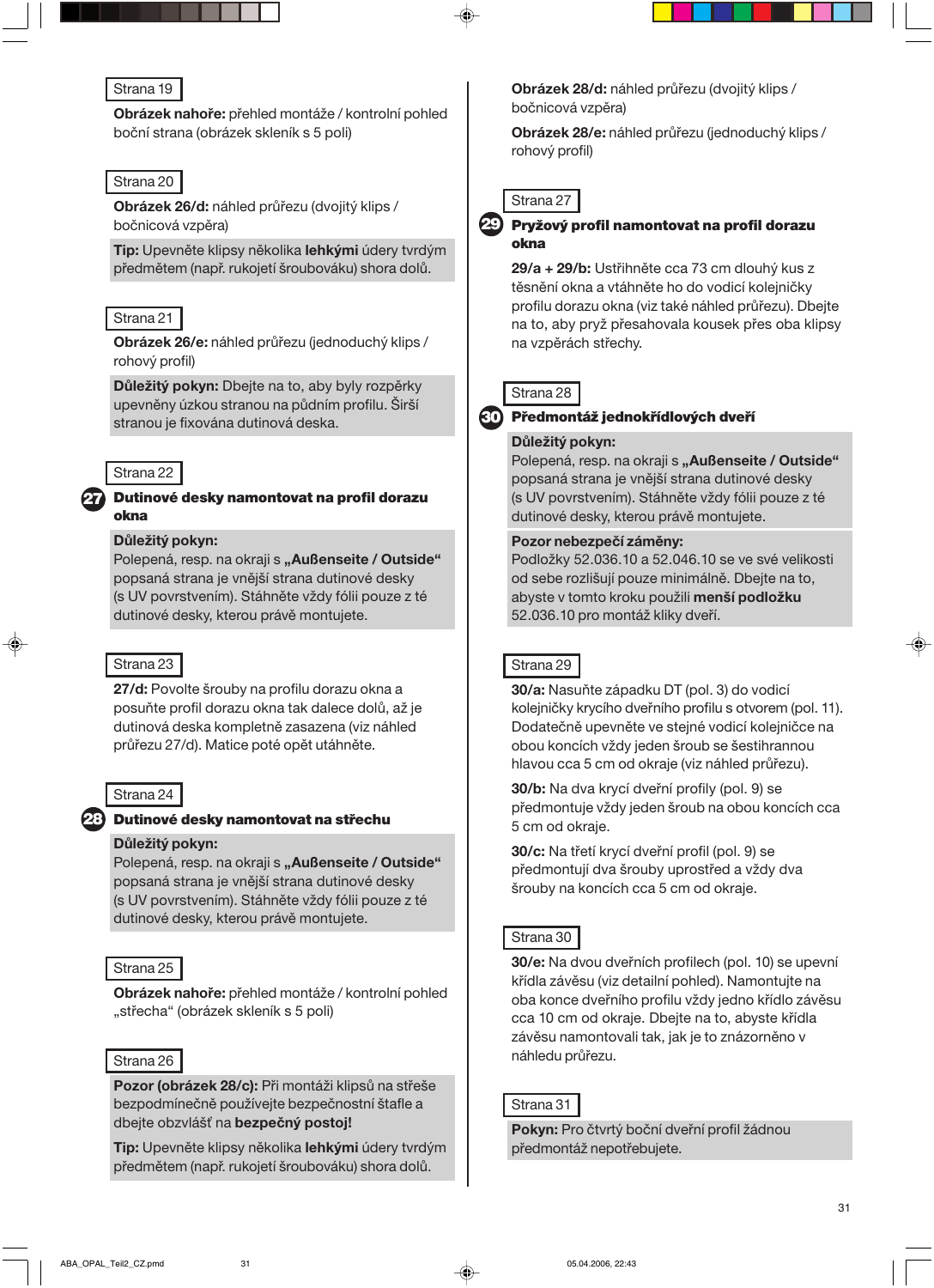#### **Montáž horních křídel dveří**

**30/h + 30/i:** Na pravé straně krycího dveřního profilu s otvorem (pol. 11) připevněte dveřní profil "strana" se zámkovou destičkou. Na levé straně připevněte dveřní profil "strana" se dvěma předmontovanými křídly závěsu (viz krok 30/e). Při montáži bočních dveřních profilů dbejte na správnou polohu závěsů a zámkové destičky (viz náhled průřezu).

## Strana 34

**30/l:** Prostrčte kliku (pol. 5) zvenku skrz otvor ve spodním krycím dveřním profilu.Uvnitř nastrčte uzávěr (pol. 6) a fixujte ho pomocí podložky (pol. 1) a závrtného šroubu (pol. 16). Dbejte na to, abyste uzávěr namontovali otočený o 90 stupňů ve směru hodinových ručiček ke klice (viz dolní obrázek), aby se dveře nechaly později dobře otvírat a zavírat.

## Strana 35

## **Montáž dolních křídel dveří**

**30/m + 30/n:** Na pravé straně krycího dveřního profilu (pol. 9) připevněte dveřní profil "strana" bez šroubů. Na levé straně připevněte dveřní profil "strana" se dvěma předmontovanými křídly závěsu (viz krok 30/e).Při montáži bočních dveřních profilů dbejte na správnou polohu závěsů (viz náhled průřezu).

## Strana 37

**Obrázek 30/q (vnější pohled):** dbát zářezu na krytu zámku!

**30q:** Uzávěr dveří se upevní vně na spodním křídle dveří na straně bez závěsů.Nejdříve nastrčte uzávěr dveří (pol. 7) přídržným knoflíkem napřed do krytu zámku (pol. 8). Uzávěr dveří vyrovnejte podle horního dveřního profilu tak, aby zářez na krytu přiléhal k bočnímu dveřnímu profilu.

Přídržný knoflík pak posunujte po uzávěru dveří až po druhé označení tak, aby otvory v uzávěru a krytu ležely nad sebou. Uzávěr dveří připevněte dvěma závrtnými šrouby na dveřních profilech.

Strana 38

#### **Montáž jednokřídlových dveří** 31



#### **Pokyn (obrázek 31/c):**

Při montáži dorazu křídla dveří (č. art. 84.080.42) dbejte na to, aby bylo horní křídlo dveří více otevřené, než dolní.

## Strana 40

**Obrázek 31/e:** vnější pohled dveře dole

**31/e:** Před montáží stavěče dveří dveře otevřete a označte na dveřním profilu tu pozici, na které svorka na dveře narazí. Na tomto místě stavěč dveří namontujte (art. č. 57.013.32).

## Strana 41

**31/f:** Nyní vyrovnejte zámkové destičky předmontované na stěžeji dveří. Dolní zámková destička se vyrovná tak, aby mohla být západka zasunuta do otvoru. Horní zámková destička by měla ležet v jedné výšce s destičkou předmontovanou na horním křídlu dveří, aby tam bylo možné namontovat visací zámek (není v rozsahu dodávky).

**31/g:** Západka DT namontovaná na horním křídle dveří slouží ke spojení obou polovin dveří. Otočte západku DT o 90 stupňů tak, aby svírala dorazový profil na spodním křídle dveří.



#### **Předmontáž okna** 32

#### **Důležitý pokyn:**

V následujícím kroku je smontováno jedno okno. Pokud vlastníte **skleník se 4 poli** nebo **skleník s 5 poli**, opakujte tento krok pro druhé okno.



#### **Důležitý pokyn:**

Polepená, resp. na okraji s "Außenseite / Outside" popsaná strana je vnější strana dutinové desky (s UV povrstvením). Stáhněte vždy fólii pouze z té dutinové desky, kterou právě montujete.

#### Strana 45

**32/f:** Ustřihněte dva cca 646 mm dlouhé kusy z těsnění okna a nasuňte je do vodicích kolejniček příslušných okenních profilů "strana" (viz také náhled průřezu).

#### **Důležitý pokyn:**

Poté, co jste těsnění okna nasunuli, lehce zatlačte na vodicí profil na spodním konci tak, aby pryž nemohla z profilu vyklouznout.



හ

#### **Montáž okna**

#### **Důležitý pokyn:**

Pokud vlastníte **skleník se 4 poli** nebo **skleník s 5 poli**, opakujte tento krok pro druhé okno.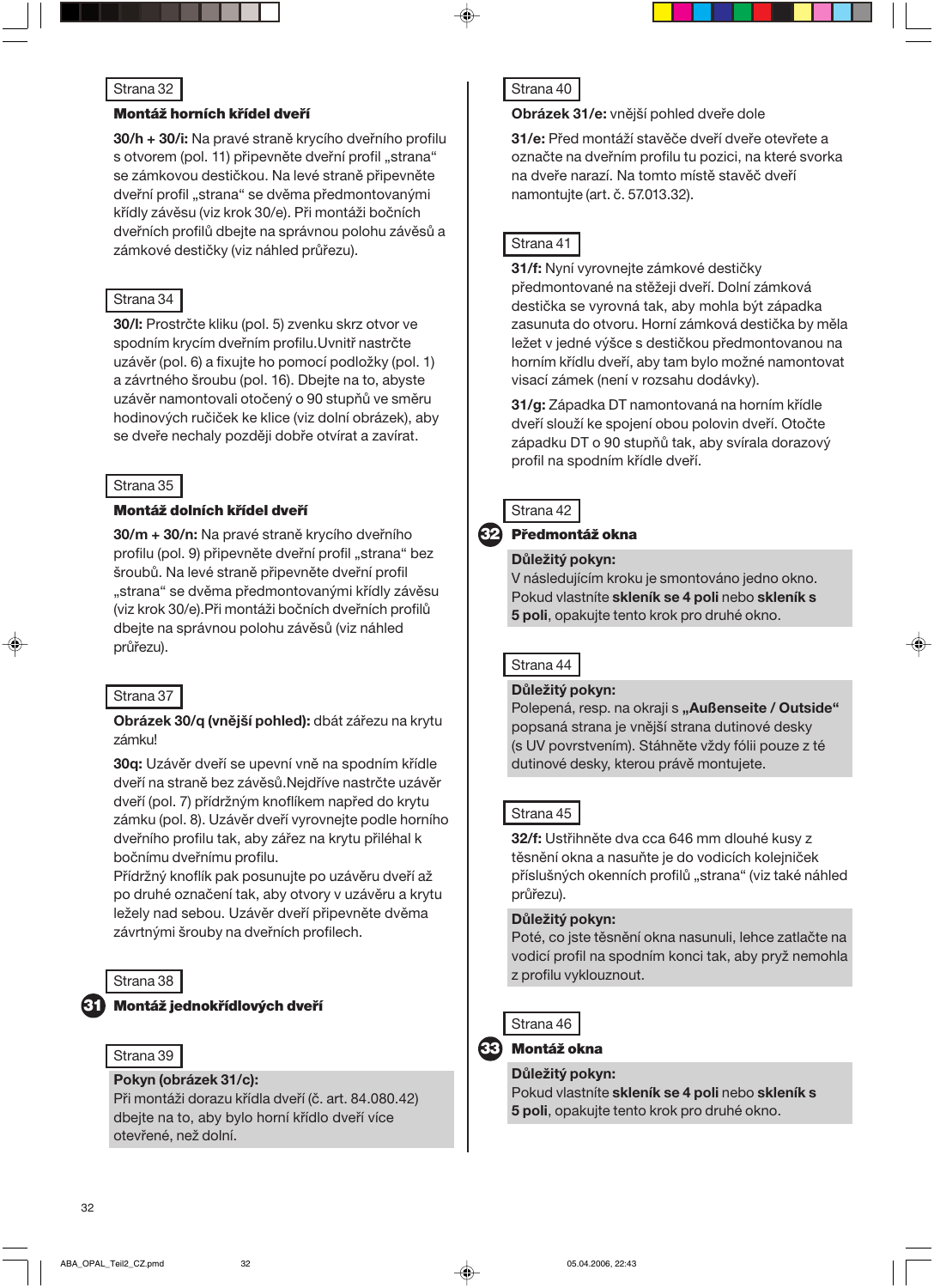**33/a:** Podle obrázku nasuňte zarážku okna zepředu do příslušné vodicí kolejničky do hřebenového profilu až po druhou vzpěru střechy.

**33/b:** Poté nasuňte okno do stejné vodicí kolejničky (viz náhled průřezu). Okno fixujte tak, že druhou zarážku okna nasunete až k oknu.

## **Důležitý pokyn:**

Dbejte na to, aby bylo okno umístěno přesně mezi vzpěrami střechy tak, aby lícovalo.

#### Strana 47

34

#### **Montáž otvírače okna**

#### **Důležitý pokyn:**

Otvírač okna je dodáván nesmontován v sáčku. V tomto sáčku naleznete všechny díly, které pro otvírač okna potřebujete.

Pokud vlastníte **skleník se 4 poli** nebo **skleník s 5 poli**, opakujte tento krok pro druhé okno.

Pokud vlastníte **automatický otvírač okna** (k dostání jako speciální příslušenství), namontujte ho místo dodaného otvírače okna.

**34/a:** Nastrčte upevňovací prvek na otvírač okna a upevněte ho pomocí šroubu M6x16. Dbejte na to, abyste matici neutáhli moc pevně, aby zůstal kloub pohyblivý.

## Strana 48

**34/c**: Pro bezpečné zavírání okna zatlačte otvírač okna směrem nahoru k dutinové desce a zahákněte ho jako na náhledu průřezu na profilu dorazu okna.



## 35 **Montáž krytů a odtoků**

**35/a:** Připevněte kryt na profilech pomocí dvou závrtných šroubů 4,2 x 13 (pol. 8). V případě potřeby předvrtejte pomocí vrtáku (průměr 2 mm) otvory.

## Strana 50

**35/b + 35/c:** Konec dešťového žlabu je upevněn pomocí závrtného šroubu 6,3 x 22 (pol. 7) na bočnicové vzpěře. V případě potřeby předvrtejte pomocí vrtáku (průměr 2 mm) otvory. Nakonec na odtocích vody proražte předsekané otvory na místech, kde má později odtékat voda (viz obr. 35/c).

## Strana 51

**35/d:** Svorky nasuňte na horní konce dešťového potrubí. Poté potrubí nastrčte podle obrázku na konce dešťového žlabu, ve kterých jste v kroku 35/c prorazily otvory. Nakonec utáhněte šroub na svorkách, aby bylo potrubí fixováno.

**Pozor:** Dbejte na to, aby rohové kryty zapadly do půdních profilů.

Strana 52

**Kusovník hliníkové profily** (po stranu 54)

#### Strana 55

#### **Kusovník dutinové desky**

#### **Pokyn k výměně dutinových desek:**

Aby bylo možné dutinovou desku vyměnit, je třeba přiléhající profily upevněné klipsy následovně odstranit:

Nejdříve povolte šrouby na hliníkových profilech, na kterých jsou příslušné profily s klipsy připevněny. Poté můžete hliníkové profily mírně zatlačit směrem ven a tak profily s klipsy lehce vytáhnout. Nyní vyměňte dutinovou desku a hliníkové profily a klipsy opět namontujte tak, jak je to popsáno v návodu.



Na konci montáže ještě jednou překontrolujte **všechny šroubové spoje**, **zda pevně drží** a v případě potřeby je dotáhněte. !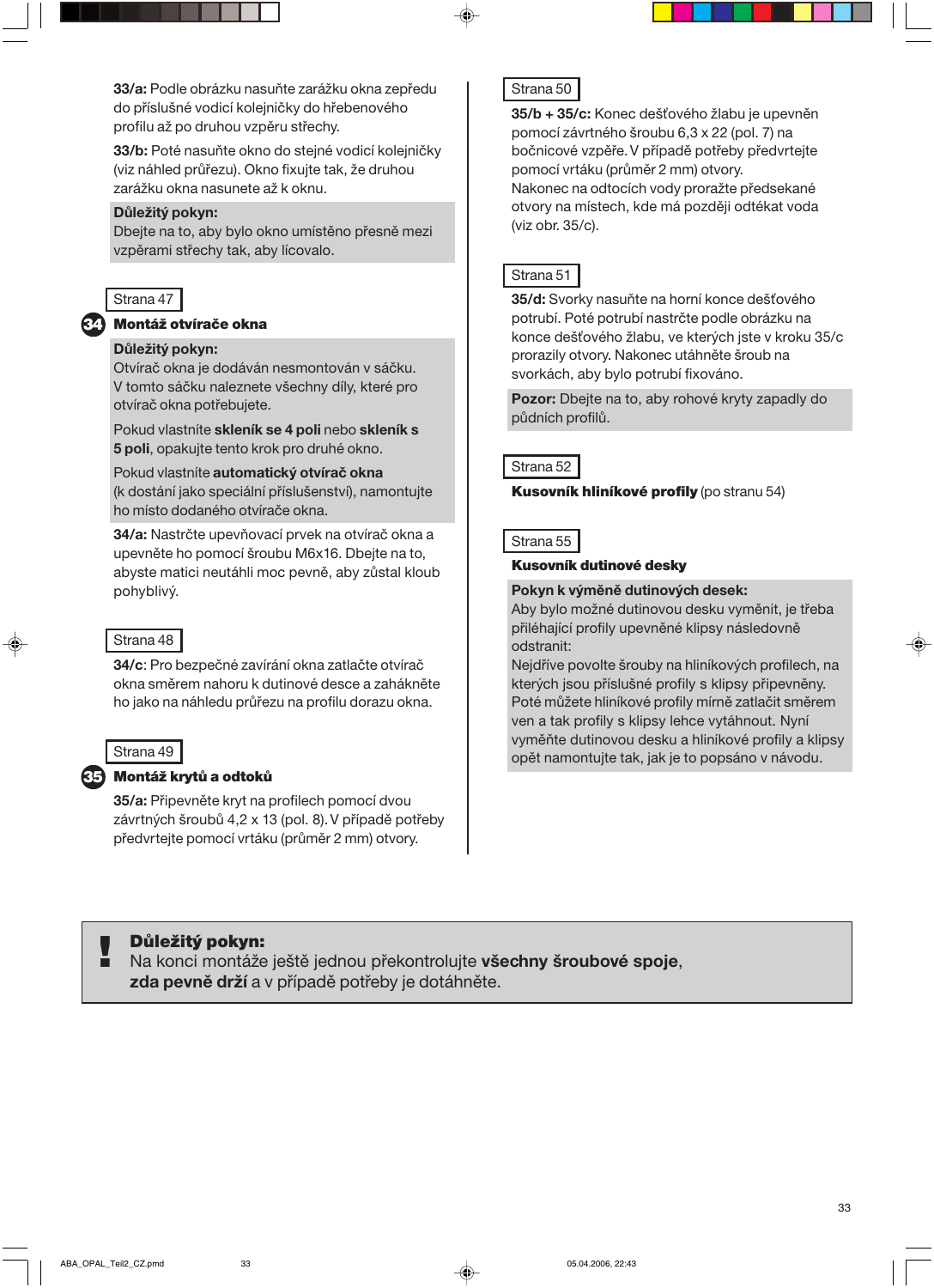#### **Montážne a bezpečnostné pokyny / baliaci list stenových dosiek** SK

**Prosím bezpodmienečne si pred montážou prečítajte celý tento návod, aby ste tak predišli montážnym chybám alebo poškodeniam! Starostlivo uschovajte tento návod taktiež po ukončení montáže!**

## **Stenové dosky (umelá hmota)**

Polepená strana resp. strana označená na okraji ako "Außenseite / Outside" je vonkajšia strana stenovej dosky (s UV povrchom). Stiahnite vždy len jednu fóliu dole z tej stenovej dosky, ktorú práve montujete!

Obalové materiály prosím zlikvidujte v triedenom odpade.

#### **Dôležité bezpečnostné pokyny k montáži**

•Odporúčame vykonávať montáž **2 osobám**. •Aby sa zabránilo nehodám, nemali by sa v bezprostrednej blízkosti nachádzať **žiadne deti**.

•Pri montáži stenových dosiek bezpodmienečne používajte  **ochranné rukavice, ochranné okuliare a bezpečnostnú obuv**! **Nebezpečenstvo zranenia a zlomenín!**

 Pri montáži stenových dosiek v oblasti strechy si zoberte na pomoc druhú osobu!

•Po kompletnom zmontovaní skleníka ešte raz dotiahnite všetky skrutkové spoje **pomocou vidlicového alebo zatvoreného kľúča!**

## **Baliaci list stenových dosiek**

Stenové dosky vášho skleníka sú dodávané zabalené vo viacerých kartónoch:

#### **5 polia 3 polia 4 polia Stenové dosky Stenové dosky Stenové dosky** Číslo balenia Obsah Číslo balenia Obsah Číslo balenia Obsah Stenové dosky Stenové dosky Stenové dosky 36.526.70 36.526.70 36.526.70 **Predná stena Predná stena Predná stena** Stenové dosky Stenové dosky Stenové dosky 36.526.72 36.526.72 36.526.72 **Zadná stena Zadná stena Zadná stena** Stenové dosky Stenové dosky Stenové dosky 36.526.74 36.526.73 36.526.73 **3 polia 2 polia 2 polia** Stenové dosky Stenové dosky 36.526.73 36.526.74 **2 polia 3 polia**

## **Stenové dosky - prehľady:**

⊕

Na stranách 4 až 9 nemeckého návodu na montáž nájdete tieto **Prehľady stenových dosiek:**

**Strana 4:** Trojrozmerný pohľad na stenové dosky pre skleník s 3 poľami (hore predný pohľad, dole zadný pohľad)

**Strana 5:** Trojrozmerný pohľad na stenové dosky pre skleník s 4 poľami (hore predný pohľad, dole zadný pohľad)

**Strana 6:** Trojrozmerný pohľad na stenové dosky pre skleník s 5 poľami (hore predný pohľad, dole zadný pohľad)

**Strana 7:** Rozmery stenových dosiek pre prednú stenu (hore) a zadnú stenu (dole)

**Strana 8:** Rozmery postranných / strešných stenových dosiek pre skleníky s 3 poľami a 5 poľami **Strana 9:** Rozmery stenových / strešných dosiek pre skleníky so 4 poľami

#### **Upozornenie k návodu na montáž:**

V návode na montáž je ako referenčný model použitý **model s 5 poľami** (2 polia + 3 polia). Na prehľadných zobrazeniach je znázornený vždy tento model. Oproti tomuto modelu sa ostatné skleníky odlišujú len počtom postranných polí. V prípade, že ste zakúpili jeden z iných modelov, dodržiavajte prosím príslušné montážne pokyny pre váš skleník. !

Pri stavbe vášho skleníka prosím použite **postup a obrázky zobrazené v nemeckom návode na montáž**. V tomto sprievodnom zošitku máte k dispozícii všetky dôležité pokyny a texty vo vašom jazyku. Tieto sprievodné texty na nasledujúcich stranách sú rozčlenené podľa **čísiel strán (nemeckého návodu!) a montážnych krokov**, aby mohli byť jednotlivé texty jednoznačne priradené nemeckému návodu.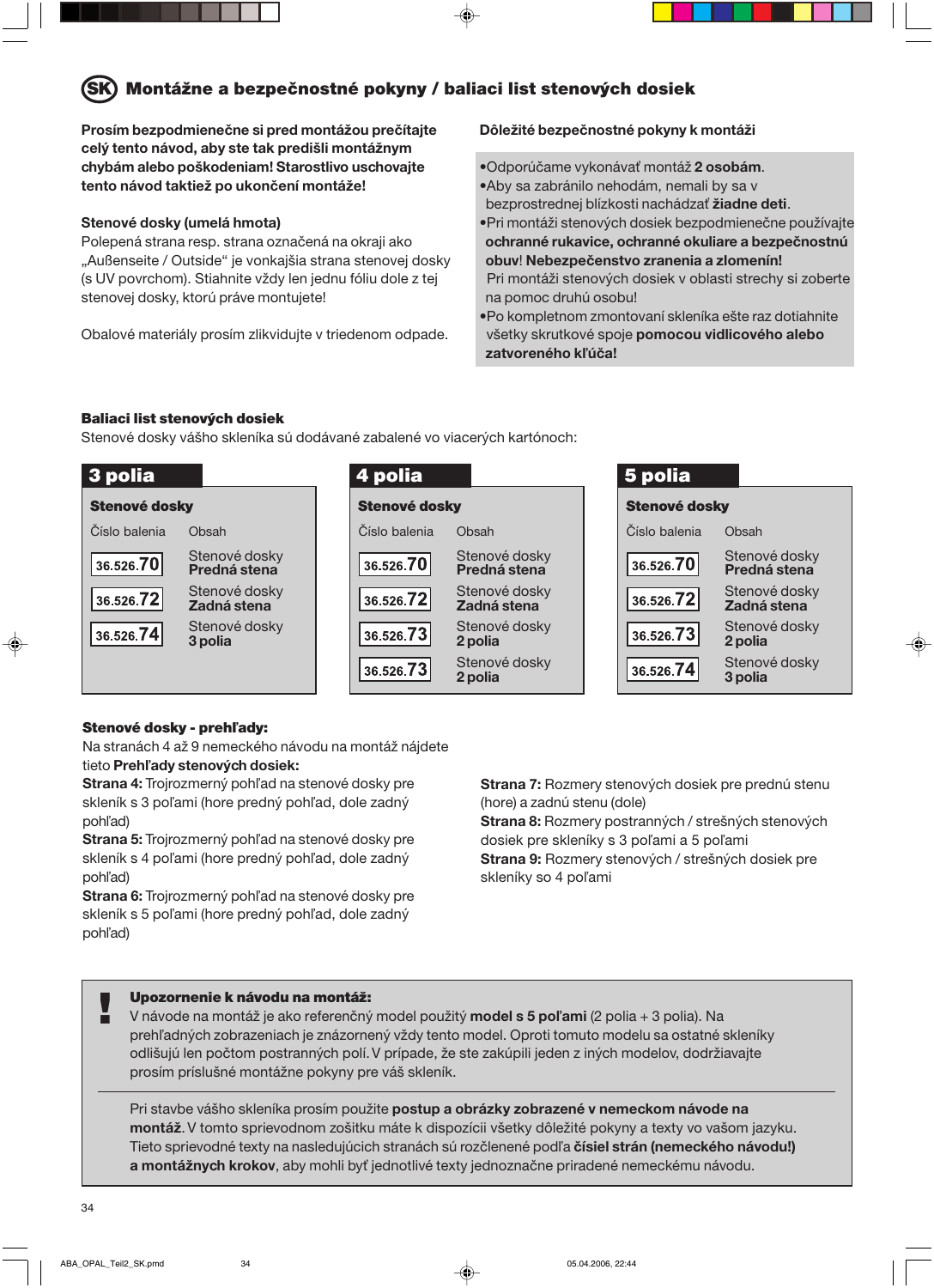## **Montážne pokyny:**



## **24) Montáž stenových dosiek na prednú stenu (25**

**Dôležité upozornenie:** Polepená strana resp. strana označená na okraji ako "Außenseite / Outside" je vonkajšia strana stenovej dosky (s UV povrchom). Stiahnite vždy len jednu fóliu dole z tej stenovej dosky, ktorú práve montujete.Dbajte prosím na presné určenie dĺžky jednoduchých a dvojitých svoriek a pred montážou svoriek odmerajte ich dĺžky.

**24/a:** Na spodné strany obidvoch stenových dosiek 848 x 1400/1728 mm (pol. 7 a 8) sa umiestnia U-profily.

## Strana 11

#### **Dôležité upozornenie (obrázok 24/c dole):**

Dbajte na to, aby ste nasadili stenové dosky na priečnik tak, aby priliehali na priečnik ako je to znázornené na obrázku.

**24/b:** Teraz nasaďte stenové dosky na prednú stenu. Zasuňte obidve väčšie stenové dosky zospodu na priečnik a postavte ich na podlahový profil. Po stranách sa stenové dosky zachytia do už namontovaných profilov. Dosky sa zaistia v kroku 24/d pomocou namontovania svoriek.

**24/c:** Menšie trojuholníkové stenové dosky postavte na priečnik a umiestnite ich medzi obidve priečky. Zaistia sa v kroku 24/d pomocou namontovania svoriek.

## Strana 12

 $\bigcirc$ 

**Obrázok 24/e:** Zobrazenie profilu (jednoduchá svorka / dverový záves)

**Obrázok 24/f:** Zobrazenie profilu (jednoduchá svorka rohový profil)

**Tip:** Zatlčte svorky niekoľkými ľahkými údermi pomocou pevného predmetu (napr. rukoväťou skrutkovača) zhora smerom nadol.

## Strana 13

**Obrázok 24/f:** Zobrazenie profilu (dvojitá svorka / strešná priečka)

**24/h:** Dodatočne zabezpečte obidve stenové dosky na podlahový profil pomocou distančných dielov. Upevnite distančné diely približne v strede stenovej dosky pomocou závrtných skrutiek (pol. 5) na podlahový profil. V prípade potreby predvŕtajte diery pomocou vŕtačky (priemer 2 mm).

**Dôležité upozornenie:** Dbajte na to, aby boli distančné diely upevnené užšou stranou na podlahový profil. Širšou stranou sa zafixuje stenová doska.



#### **Montáž stenových dosiek na zadnú stenu**

**Dôležité upozornenie:** Polepená strana resp. strana označená na okraji ako "Außenseite / Outside" je vonkajšia strana stenovej dosky (s UV povrchom). Stiahnite vždy len jednu fóliu dole z tej stenovej dosky, ktorú práve montujete. Dbajte prosím na presné určenie dĺžky jednoduchých a dvojitých svoriek a pred montážou svoriek odmerajte ich dĺžky.

**25/a:** Na spodné strany stenovej dosky 600 x 1400/ 1728 mm (pol. 9 a 10) a na dosky 600 x 1728 mm (pol. 11) sa umiestnia U-profily.

## Strana 15

**Dôležité upozornenie (obrázok 25/c dole):** Dbajte na to, aby ste nasadili stenové dosky na priečnik tak, aby priliehali na priečnik ako je to znázornené na obrázku.

**25/b:** Teraz nasaďte stenové dosky na zadnú stenu. Zasuňte skosené stenové dosky zospodu na priečnik a postavte ich na podlahový profil. Po stranách sa stenové dosky zachytia do už namontovaných profilov.

**25/c:** Menšie trojuholníkové stenové dosky postavte na priečnik a umiestnite ich medzi obidve priečky. Nakoniec postavte obidve pravouhlé stenové dosky medzi podlahový profil a priečnik. Zaistia sa v kroku 25/d pomocou namontovania svoriek.

## Strana 16

**Obrázok 25/e:** Zobrazenie profilu (jednoduchá svorka /rohový profil)

**Obrázok 25/f:** Zobrazenie profilu (dvojitá svorka / strešná priečka, postranná priečka)

**Tip:** Zatlčte svorky niekoľkými **ľahkými** údermi pomocou pevného predmetu (napr. rukoväťou skrutkovača) zhora smerom nadol.

## Strana 17

**Dôležité upozornenie:** Dbajte na to, aby boli distančné diely upevnené užšou stranou na podlahový profil. Širšou stranou sa zafixuje stenová doska.

## Strana 18

#### **Montáž stenových dosiek na strany** 26

**Dôležité upozornenie:** Polepená strana resp. strana označená na okraji ako "Außenseite / Outside" je vonkajšia strana stenovej dosky (s UV povrchom). Stiahnite vždy len jednu fóliu dole z tej stenovej dosky, ktorú práve montujete.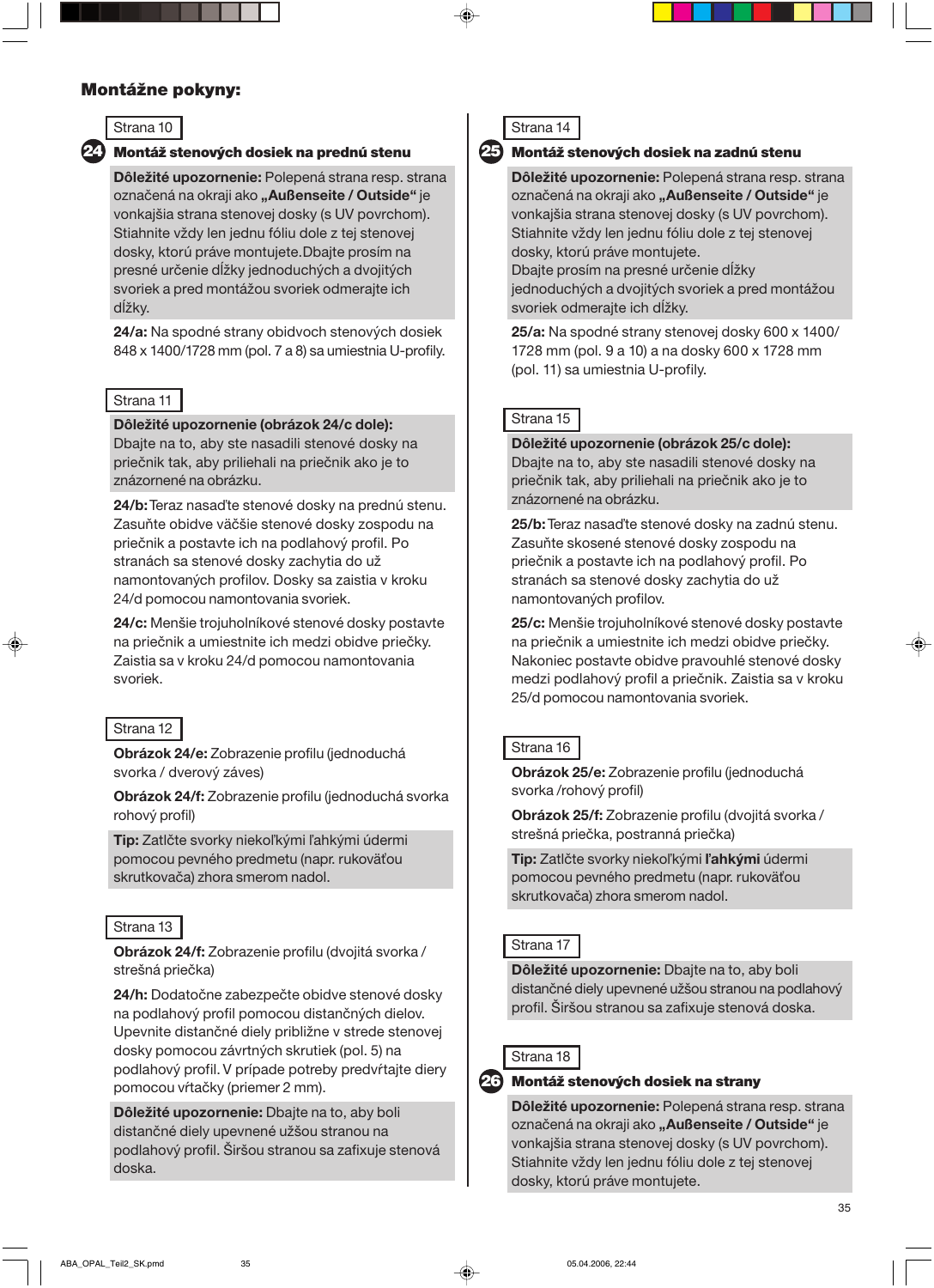**Obrázok hore:** Montážny prehľad / kontrolné zobrazenie postrannice (obrázok - skleník so 5 poľami)

#### Strana 20

**Obrázok 26/d:** Zobrazenie profilu (dvojitá svorka / postranná priečka)

**Tip:** Zatlčte svorky niekoľkými **ľahkými** údermi pomocou pevného predmetu (napr. rukoväťou skrutkovača) zhora smerom nadol.

#### Strana 21

**Obrázok 26/e:** Zobrazenie profilu (jednoduchá svorka /rohový profil)

**Dôležité upozornenie:** Dbajte na to, aby boli distančné diely upevnené užšou stranou na podlahový profil. Širšou stranou sa zafixuje stenová doska.

## Strana 22

## **Montáž stenových dosiek na okenný dorazový** 27 **profil**

**Dôležité upozornenie:** Polepená strana resp. strana označená na okraji ako "Außenseite / Outside" je vonkajšia strana stenovej dosky (s UV povrchom). Stiahnite vždy len jednu fóliu dole z tej stenovej dosky, ktorú práve montujete.

#### Strana 23

**27/d:** Povoľte skrutky na okennom dorazovom profile a posúvajte okenný dorazový profil smerom nadol, až kým nebude stenová doska úplne zachytená (pozri zobrazenie profilu 27/d). Matice potom znovu dotiahnite.

## Strana 24

28

## **Montáž stenových dosiek na strechu**

**Dôležité upozornenie:** Polepená strana resp. strana označená na okraji ako "Außenseite / Outside" je vonkajšia strana stenovej dosky (s UV povrchom). Stiahnite vždy len jednu fóliu dole z tej stenovej dosky, ktorú práve montujete.

#### Strana 25

**Obrázok hore:** Montážny prehľad / kontrolné zobrazenie strechy (obrázok - skleník s 5 poľami)

## Strana 26

**Pozor (obrázok 28/c):** Pri montáži svoriek na strechu bezpodmienečne použite bezpečnostný dvojitý rebrík a obzvlášť dbajte na **stabilitu polohy**!

**Tip:** Zatlčte svorky niekoľkými **ľahkými** údermi pomocou pevného predmetu (napr. rukoväťou skrutkovača) zhora smerom nadol.

**Obrázok 28/d:** Zobrazenie profilu (dvojitá svorka / postranná priečka)

**Obrázok 28/e:** Zobrazenie profilu (jednoduchá svorka /rohový profil)

## Strana 27

**Montáž gumového profilu na okenný dorazový profil** 29

**29/a + 29/b:** Odrežte z profilu okenného tesnenia približne 73 cm dlhý kus a vtiahnite ho do vodiacej koľajnice okenného dorazového profilu (pozri zobrazenie profilu). Dbajte na to, aby guma trochu presahovala cez obidve svorky strešných priečok.

## Strana 28

#### **Predmontáž jednoduchých dvier** 30

**Dôležité upozornenie:** Polepená strana resp. strana označená na okraji ako "Außenseite / Outside" je vonkajšia strana stenovej dosky (s UV povrchom). Stiahnite vždy len jednu fóliu dole z tej stenovej dosky, ktorú práve montujete.

**Pozor, riziko zámeny:** Podložky 52.036.10 a 52.046.10 sa odlišujú vo veľkosti len minimálne. Dbajte na to, aby ste v tomto kroku použili **menšiu podložku** 52.036.10 na montáž rukoväti dverí.

## Strana 29

**30/a:** Zasuňte závoru DT (pol. 3) do vodiacej koľajnice koncového profilu dverí s dierou (pol. 11). Dodatočne upevnite v tejto vodiacej koľajnici na obidvoch koncoch vždy jednu šesťhrannú skrutku približne 5 cm od okraja (pozri zobrazenie profilu).

**30/b:** Na dvoch koncových profiloch dverí (pol. 9) sa predmontuje vždy jedna skrutka na obidvoch koncoch približne 5 cm od okraja.

**30/c:** Na treťom koncovom profile dverí (pol. 9) sa predmontujú dve skrutky v strede a po dve skrutky na obidvoch koncoch približne 5 cm od okraja.

#### Strana 30

**30/e:** Na dva postranné dverové profily (pol. 10) sa upevnia závesové krídla (pozri detailný pohľad). Na obidva konce dverového profilu namontujte vždy jedno závesové krídlo približne 10 cm od okraja. Dbajte na to, aby boli závesové krídla nasadené tak ako to je zobrazené na zobrazení profilov.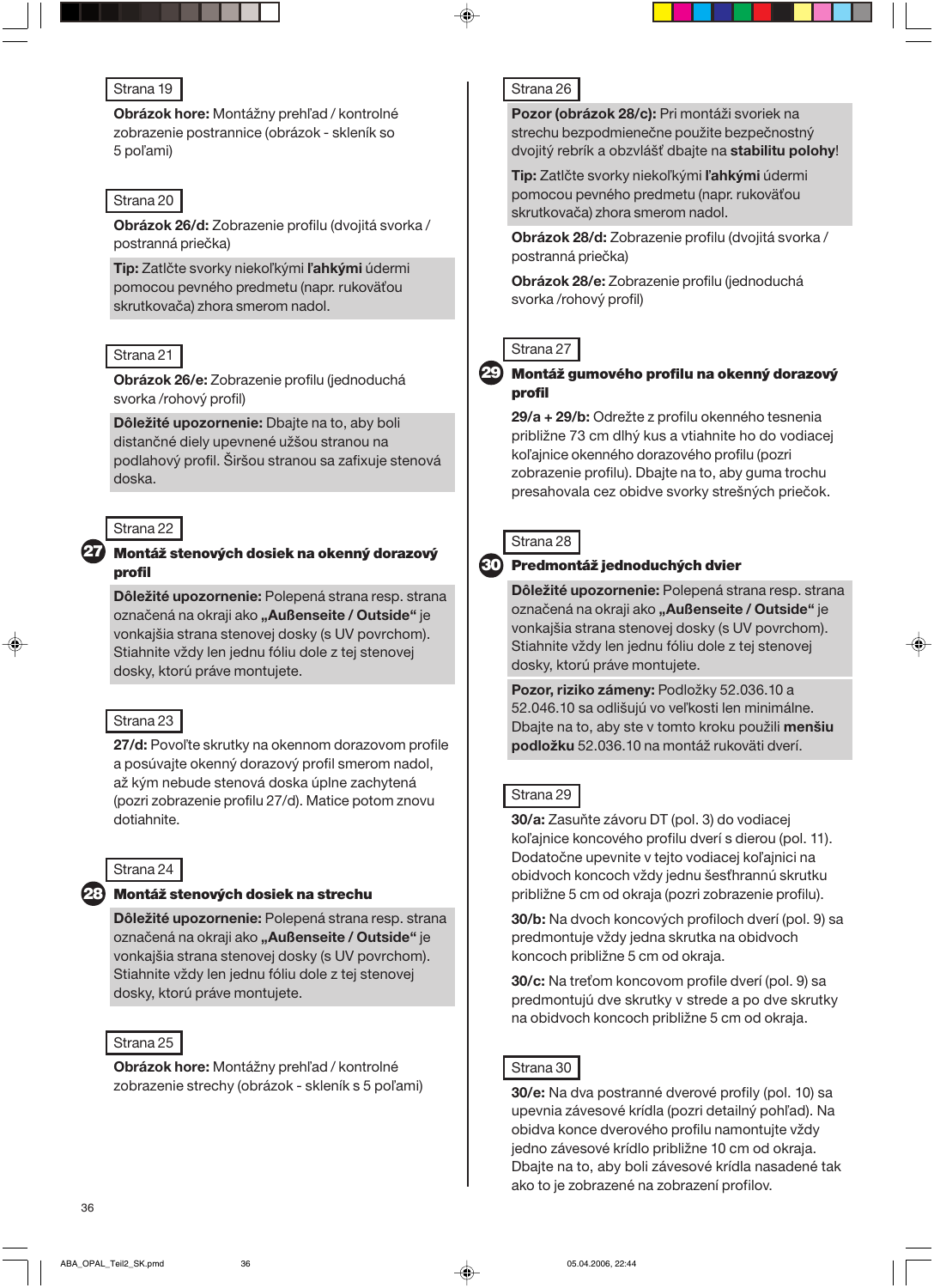**Upozornenie:** Pre štvrtý postranný dverový profil nie je potrebná žiadna predmontáž.

## Strana 32

#### **Montáž vrchného krídla dverí**

**30/h + 30/i:** Upevnite na pravej strane koncového profilu dverí s dierou (pol. 11) dverový postranný profil so zámkovou doskou. Na ľavú stranu upevnite dverový postranný profil s dvomi predmontovanými závesovými krídlami (pozri krok 30/e). Pri montáži postranných dverových profilov dbajte na správnu polohu pántov a zámkovej dosky (pozri zobrazenie profilu).

#### Strana 34

**30/l:** Zasuňte rukoväť (pol. 5) zvonku cez dieru na spodnom koncovom profile dverí. Dovnútra zasuňte zámok (pol. 6) a upevnite ho pomocou podložky (pol. 1) a závrtnej skrutky (pol. 16). Dbajte na to, aby bol zámok namontovaný otočený v uhle 90<sup>0</sup> v smere hodinových ručičiek ku rukoväti (pozri spodný obrázok), tak aby sa dali dvere neskôr ľahko otvárať a zatvárať.

#### Strana 35

#### **Montáž spodného krídla dverí**

**30/m + 30/n:** Upevnite na pravej strane koncového profilu dverí (pol. 9) postranný dverový profil bez skrutiek. Na ľavú stranu upevnite dverový postranný profil s dvomi predmontovanými závesovými krídlami (pozri krok 30/e). Pri montáži postranných dverových profilov dbajte na správnu polohu pántov (pozri zobrazenie profilu).

#### Strana 37

**Obrázok 30/q (vonkajší pohľad):** Dbajte na zárez na telese zámku!

**30/q:** Dverová závora sa upevní zvonku na spodnom krídle dverí na strane bez pántov.Zasuňte najskôr závoru (pol. 7) s držadlom dopredu do telesa zámku (pol. 8). Dverovú závoru zarovnajte na hornom dverovom profile tak, aby zárez na telese dosadol na dverový postranný profil. Potom posuňte držadlo na závore až po druhé označenie tak, aby sa prekrývali diery závory a telesa. Upevnite závoru dverí pomocou dvoch závrtných skrutiek na dverové profily.

Strana 38

31

**Montáž jednoduchých dverí**

## Strana 39

**Upozornenie (obrázok 31/c):** Pri montáži dorazov krídel dverí (č. výr. 84.080.42) dbajte na to, aby bolo horné krídlo dverí otvorené viac ako spodné krídlo.

#### Strana 40

**Obrázok 31/e:** Vonkajší pohľad dverí zospodu

**31/e:** Pred montážou držiaka dverí otvorte dvere a poznačte si polohu na dverovom profile, kde spona naráža na dvere. Na tomto mieste namontujte držiak dverí (výr. č. 57.013.32).

#### Strana 41

**31/f:** Teraz vyrovnajte zámkové dosky predmontované na dverovom závese. Spodná zámková doska sa zarovná tak, aby sa dala posúvať závora do spony. Horná zámková doska by sa mala nachádzať v rovnakej výške s predmontovanou doskou na hornom krídle dverí, aby sa tam mohol umiestniť visiaci zámok (nie je súčasťou rozsahu dodávky).

**31/g:** Závora DT namontovaná na hornom krídle dverí slúži na to, aby spájala obidve polovice dverí. Otočte závoru DT o 90 stupňov tak, aby dorazový profil zapadol do spodného krídla dverí.



32

#### **Predmontáž okna**

**Dôležité upozornenie:** V nasledujúcom kroku sa namontuje samotné okno. V prípade, že ste zakúpili **skleník so 4 poľami** alebo **skleník s 5 poľami,** zopakujte tento krok aj pre druhé okno.

#### Strana 44

**Dôležité upozornenie:** Polepená strana resp. strana označená na okraji ako "Außenseite / Outside" je vonkajšia strana stenovej dosky (s UV povrchom). Stiahnite vždy len jednu fóliu dole z tej stenovej dosky, ktorú práve montujete.

### Strana 45

**32/f:** Odrežte z profilu okenného tesnenia dva 646 mm dlhé kusy a zasuňte ich do vodiacich koľajníc postranných okenných profilov (pozri zobrazenie profilu).

**Dôležité upozornenie:** Po vtiahnutí profilu okenného tesnenia zľahka stlačte vodiaci profil na spodnom konci, aby sa guma nemohla vyšmyknúť z profilu.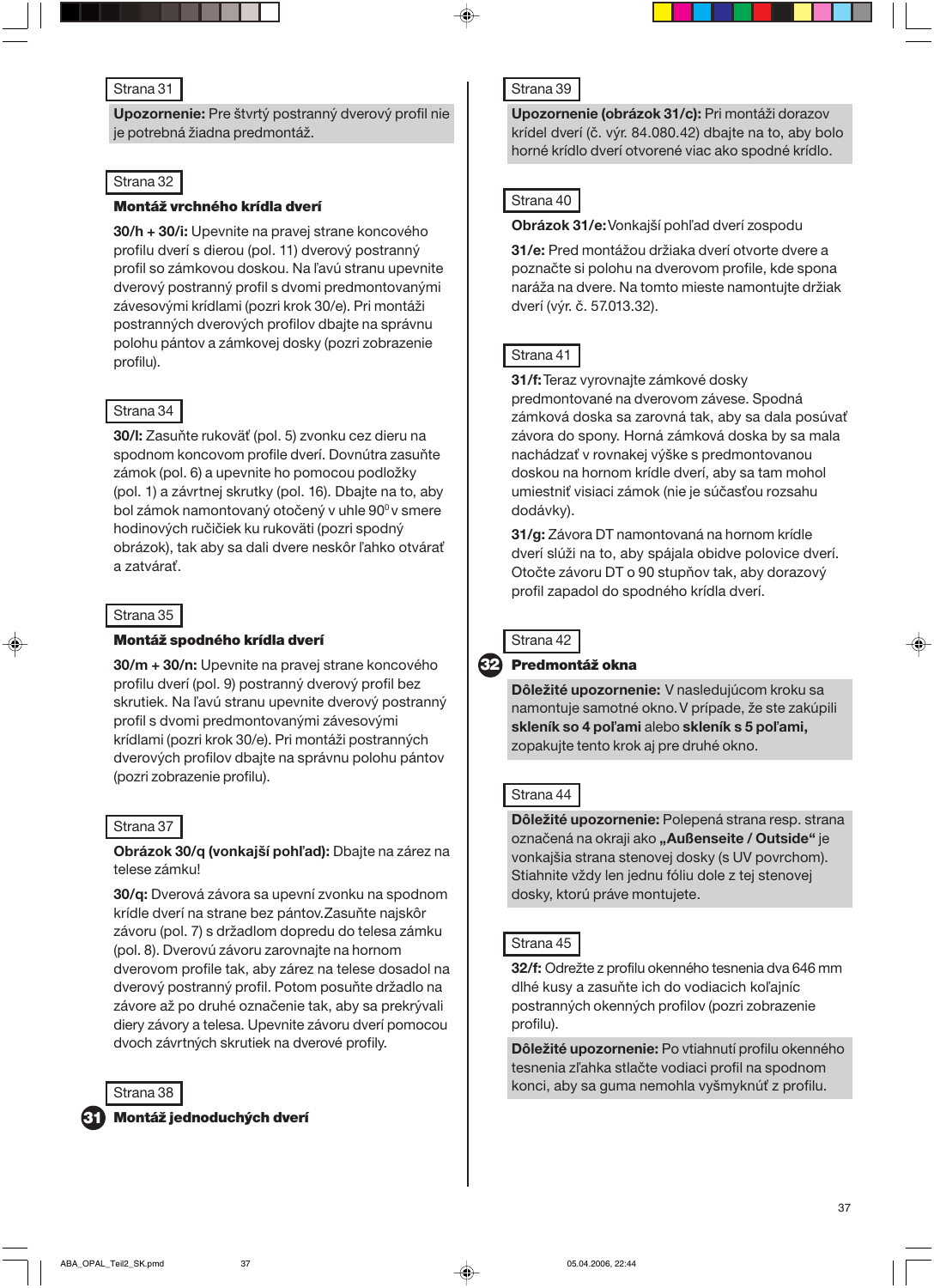#### 33 **Montáž okien**

### **Dôležité upozornenie:**

V prípade, že ste zakúpili **skleník so 4 poľami** alebo **skleník s 5 poľami,** zopakujte tento krok aj pre druhé okno.

**33/a:** Posúvajte okennú západku podľa obrázku spredu v príslušnej vodiacej koľajnici do hrebeňového profilu až po druhú strešnú priečku.

**33/b:** Potom zasuňte okno do rovnakej vodiacej koľajnice (pozri zobrazenie profilu). Zafixujte okno, pričom nasuniete druhú okennú západku až ku oknu.

**Dôležité upozornenie:** Dbajte na to, aby bolo okno umiestnené presne medzi strešnými priečkami, aby sa dalo okno správne zatvárať.

## Strana 47

34

#### **Montáž nastavovača okna**

**Dôležité upozornenie:** Nastavovač okna je dodávaný v nenamontovanom stave vo vrecku. V tomto vrecku sa nachádzajú všetky diely, ktoré potrebujete pre nastavovač.

V prípade, že ste zakúpili **skleník so 4 poľami** alebo **skleník s 5 poľami,** zopakujte tento krok aj pre druhé okno.

Ak ste si zakúpili **automatický nastavovač okna** (dostupné ako zvláštne príslušenstvo), namontujte ho namiesto dodaného nastavovača okna.

**34/a:** Založte sponu na nastavovač okna a upevnite ju pomocou skrutky M6x16. Dbajte pritom na to, aby nebola matica dotiahnutá príliš napevno, tak aby ostal kĺb pohyblivý.

#### Strana 48

**34/c:** Na bezpečné uzavretie okna zatlačte nastavovač okna smerom nahor ku stenovej doske a zaveste ho na okenný dorazový profil podľa zobrazenia profilu.

| $\sim$<br>œ<br>$\sim$ |  |
|-----------------------|--|
|                       |  |

#### 35 **Montáž krytov a odtokov**

**35/a:** Upevnite kryt pomocou dvoch závrtných skrutiek 4,2 x13 (Pol. 8) na profily. V prípade potreby predvŕtajte diery pomocou vŕtačky (priemer 2 mm).

## Strana 50

**35/b + 35/c:** Koncovka dažďového odkvapu sa upevní pomocou jednej závrtnej skrutky 6,3 x 22 (pol. 7) na postrannú priečku. V prípade potreby predvŕtajte diery pomocou vŕtačky (priemer 2 mm). Potom prebite vopred predrazené vyhĺbeniny na dažďových odtokoch na miestach, kde by mala voda odtekať (pozri obr. 35/c).

## Strana 51

**35/d:** Na horný koniec dažďového potrubia nasuňte objímky. Nakoniec nasuňte rúry podľa obrázku na koncovky dažďových odkvapov, ktoré ste prerazili v kroku 35/c. Na záver dotiahnite skrutku na objímke, aby ste upevnili dažďové potrubie.

**Pozor:** Dbajte na to, aby rohové kryty zapadli do podlahových profilov.

#### Strana 52

**Rozpiska hliníkových profilov** (do strany 54)

#### Strana 55

#### **Rozpiska stenových dosiek**

**Upozornenie k výmene stenových dosiek:** Na výmenu stenovej dosky musíte odobrať priľahlé svorkové profily podľa tohto postupu: Najskôr povoľte skrutky na hliníkových profiloch, na ktorých sú upevnené príslušné svorkové profily. Potom môžete hliníkové profily potlačiť trochu smerom von a svorkové profily ľahko vytiahnuť. Vymeňte stenovú dosku a opäť namontujte hliníkové profily a svorky presne podľa popisu v návode.

#### **Dôležité upozornenie:**

Na konci montáže opätovne skontrolujte **pevnosť všetkých skrutkových spojov** a v prípade potreby ich dotiahnite. !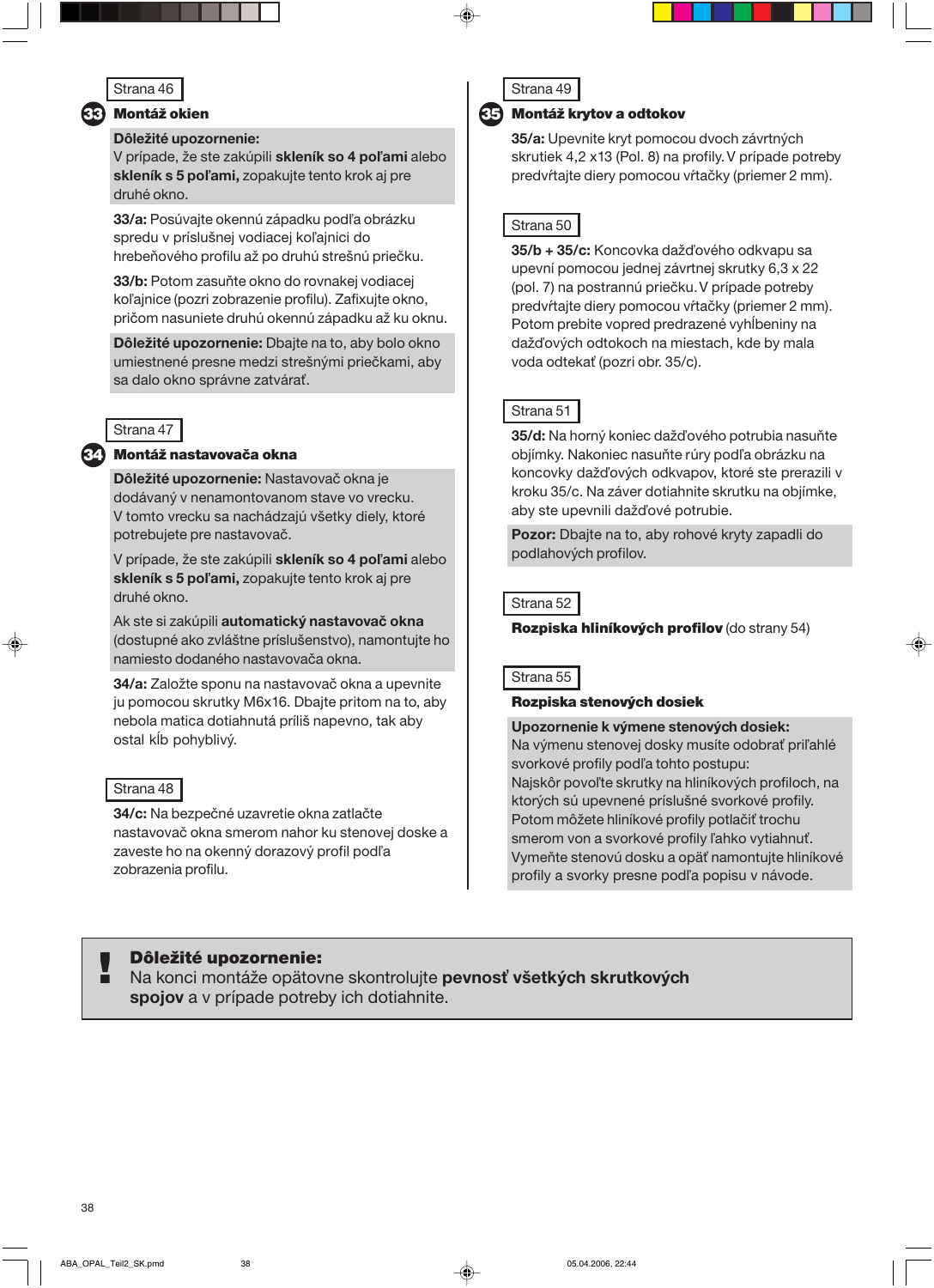- **ISC GmbH** Eschenstraße 6 **D-94405 Landau/Isar** Tel. (0180) 5 120 509 (12 Ct/min), Fax (0180) 5 835 830 (12 Ct/min)
- Hans Einhell Österreich Gesellschaft m.b.H. Mühlgasse 1 **A-2353 Guntramsdorf** Tel. (02236) 53516, Fax (02236) 52369
- Einhell Schweiz AG St. Gallerstraße 182 **CH-8404 Winterthur** Tel. (052) 2358787, Fax (052) 2358700
- Einhell UK Ltd Unit 5 Morpeth Wharf Twelve Quays Birkenhead, Wirral **CH 41 1NG** Tel. 0151 6491500, Fax 0151 6491501
- METLAND Z.I. Des Renardières Rue des Vignes **F-77250 Ecuelles** Tel. 01 64316211; Fax 01 64316201 mail: sav@metland.fr
- (W) Einhell Benelux<br>**B** Veldsteen 44 **NL-4815 PK Breda**  Tel. 076 5986470, Fax 076 5986478
- Comercial Einhell, S.A. Travesia Villa Ester, 9 B Poligono Industrial El Nogal **E-28119 Algete-Madrid**
- Einhell Portugal Lda. Apartado 2100 Rua da Aldeia , 225 Apartado 2100 **P-4410-459 Arcozelo (VNG)** Tel. 122 0917500 Fax 122 0917529
- Einhell Italia s.r.l. Via Marconi, 16 **I-22070 Beregazzo (Co)** Tel. 031 992080, Fax 031 992084
- Einhell Skandinavia Bergsoesvej 36 **DK-8600 Silkeborg** Tel. 087 201200, Fax 087 201203

◈

- Hasse Haraldson Barlastgatan 3 **S-41463 Gøteborg** Tel. 031 123160, Fax 031 123165
- Einhell Norge A/S Sophus Buggesvaj 48 Postboks 2005 **N-3255 Larvik** Tel. 033 179840, Fax 033 179841
- Kauppahuone Harju OY Korjaamonkatu 2 FIN-33840 Tampere Tel. 0358 207431330, Fax 0358 207431320
- Einhell Polska sp. Z.o.o. Ul. Wymyslowskiego 1 **PL-55-080 Nowa Wies Wroclaska** Tel. 071 3346508, Fax 071 3346503
- Einhell Hungaria Service Pannoniastr. 32 **H-1136 Budapest** Tel. 01 2370494, Fax 01 2370495
- Semak makina ticaret ve sanayi ltd. sti. Altay Cesme mah. Yasemin Sok. No: 19 **TR 34843 Maltepe - Istanbul** Tel. 0216 4594865, Fax 0216 4429325
- $(SK)$  Agi s.r.o Stefanikova 10 **SK-91101 Trecin** Tel. 32 7445270, Fax 32 7445270
- Einhell Distribution SRL Drumul Odaii 26 A Otopeni, Ilfov **RO-075100 Bucuresti** Tel. 021 2664302, Fax 021 2664313
- Service Einhell Trebohostcka 2283 **CZ**-**10000 Prag 10** Tel. 00420 272123244, Fax 04020 272 123 244
- **BG** Slav GmbH Mihail Koloni str. 18 W **BG-9000 Varna** Tel. 052 601653
- Einhell Croatia d.o.o. Velika Ves 2 **HR-49224 Lepajci** Tel 049 342 444, Fax 049 342 392
- GMA-Elektromechanika d.o.o Cesta Andreja Bitenca 115 **SLO 1000 Ljubljana** Tel 01/5838304, Fax 01/5183803
- An. Mavrofidopoulos S.A. Technical & Commercial Company 12, Papastratou & Asklipiou Str. **GR 18545 Piräus** Tel 0210 4136155, Fax 0210 4137692
- (RUS) Bermas, Moscow Altufyevskoe shosse, 2A **RUS-127273 Moscow** Tel. 095 5401750 (central office) Tel. 095 9033761 (Repair center Moscow) Tel. 812 2240544 (Repair center St. Petersburg)
- CD Dirbita Metalo str. 23 **LT-02190 Vilnius** Tel 05 2395769, Fax 05 2395770
- AS Baltoil Roiu alev Haaslava vald **EE-62102 Tartu** Tel 07 301 700, Fax 07 301 701
- Alborz Abzar Co. Ltd. No. 111, Bastan Passage, Imam Khomeini Ave. **IR-11146 Teheran** Tel 021 6716072, Fax 021 6727177
- Einhell BiH d.o.o. Poslovni Centar 96 **BA-72250 Vitez** Tel 030 717250, Fax 030 717255
- Eurasia Industrial and Automotive Supply 3, Bessemer Str. Duncanville **ZA-Vereeniging 1939** Tel 016 455 571 2, Fax 016 455 571 6
- **EY** Svyaz Prominvest Ltd.<br>#207-11, Skariny av. **BY-220023 Minsk** Tel 017 2642777, Fax 017 2642591
- 1 Woby House Brace Ribnikara 55 **SCG-21000 Novi Sad** Tel 021 4722216, Fax 021 4722217 SCG

## **EH 08/2005 - Ver. 05**